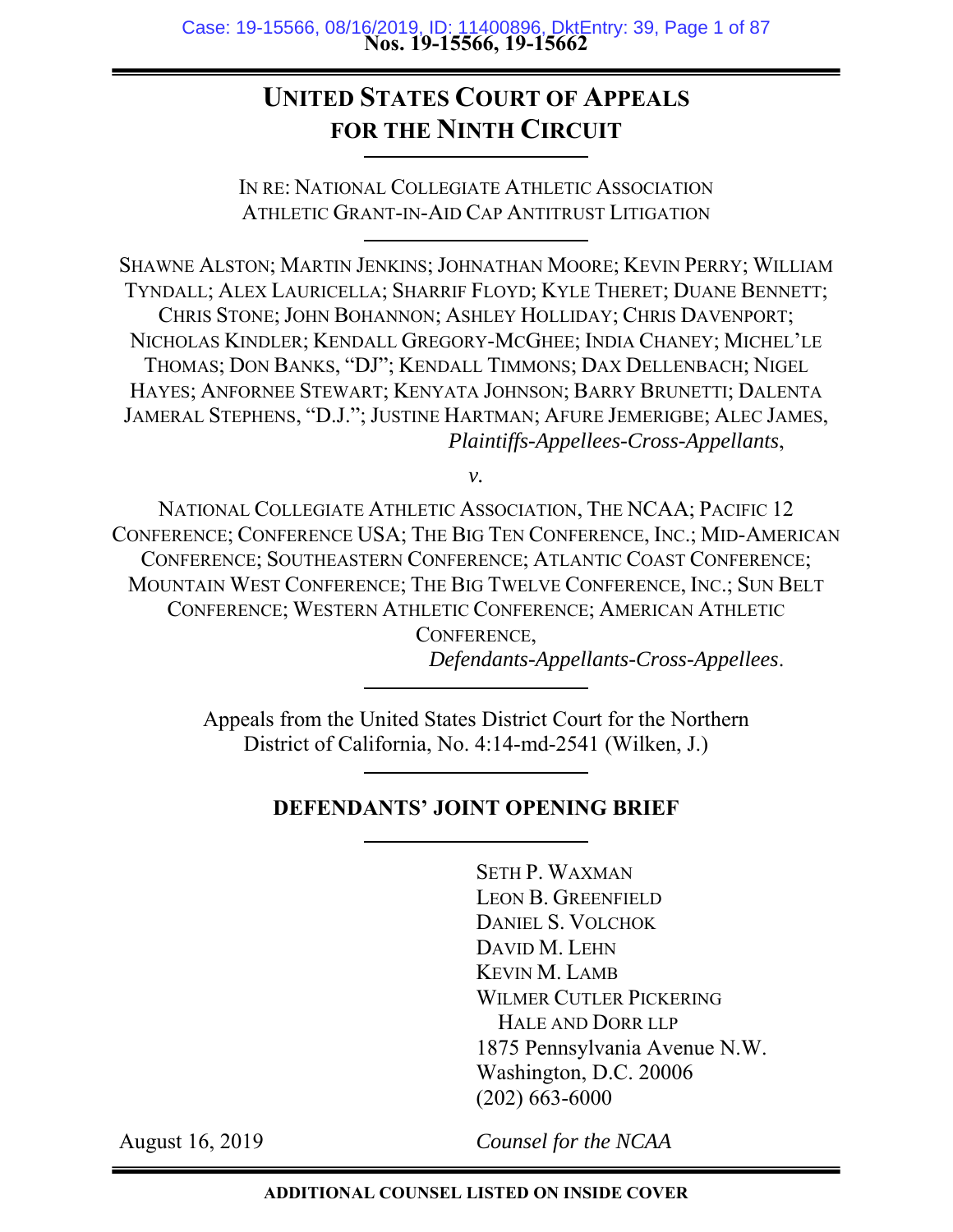BART H. WILLIAMS SCOTT P. COOPER KYLE A. CASAZZA JENNIFER L. JONES SHAWN S. LEDINGHAM, JR. PROSKAUER ROSE LLP 2029 Century Park East, Suite 2400 Los Angeles, CA 90067 (310) 557-2900

*Counsel for Pac-12 Conference* 

LEANE K. CAPPS CAITLIN J. MORGAN POLSINELLI PC 2950 North Harwood Street, Suite 2100 Dallas, TX 75201 (214) 397-0030

AMY D. FITTS POLSINELLI PC 900 West 48th Place, Suite 900 Kansas City, MO 64112 (816) 218-1255

*Counsel for the Big 12 Conference, Inc. and Conference USA*

MARK A. CUNNINGHAM JONES WALKER LLP 201 St. Charles Avenue, 50th Floor New Orleans, LA 70170 (504) 582-8536

*Counsel for Sun Belt Conference*

BETH A. WILKINSON BRANT W. BISHOP WILKINSON WALSH + ESKOVITZ LLP 2001 M Street N.W., 10th Floor Washington, D.C. 20036 (202) 847-4000

SEAN ESKOVITZ WILKINSON WALSH + ESKOVITZ LLP 11601 Wilshire Boulevard, Suite 600 Los Angeles, CA 90025 (424) 316-4000

## *Counsel for the NCAA*

JEFFREY A. MISHKIN KAREN HOFFMAN LENT SKADDEN, ARPS, SLATE, MEAGHER & FLOM LLP 4 Times Square New York, N.Y. 10036 (212) 735-3000

*Counsel for the NCAA and Western Athletic Conference*

ROBERT W. FULLER, III PEARLYNN G. HOUCK LAWRENCE C. MOORE, III ROBINSON, BRADSHAW & HINSON, P.A. 101 North Tryon Street, Suite 1900 Charlotte, N.C. 28246 (704) 377-2536

MARK J. SEIFERT SEIFERT LAW FIRM 50 California Street, Suite 1500 San Francisco, CA 94111 (415) 999-0901

*Counsel for Southeastern Conference* 

#### **ADDITIONAL COUNSEL LISTED ON FOLLOWING PAGE**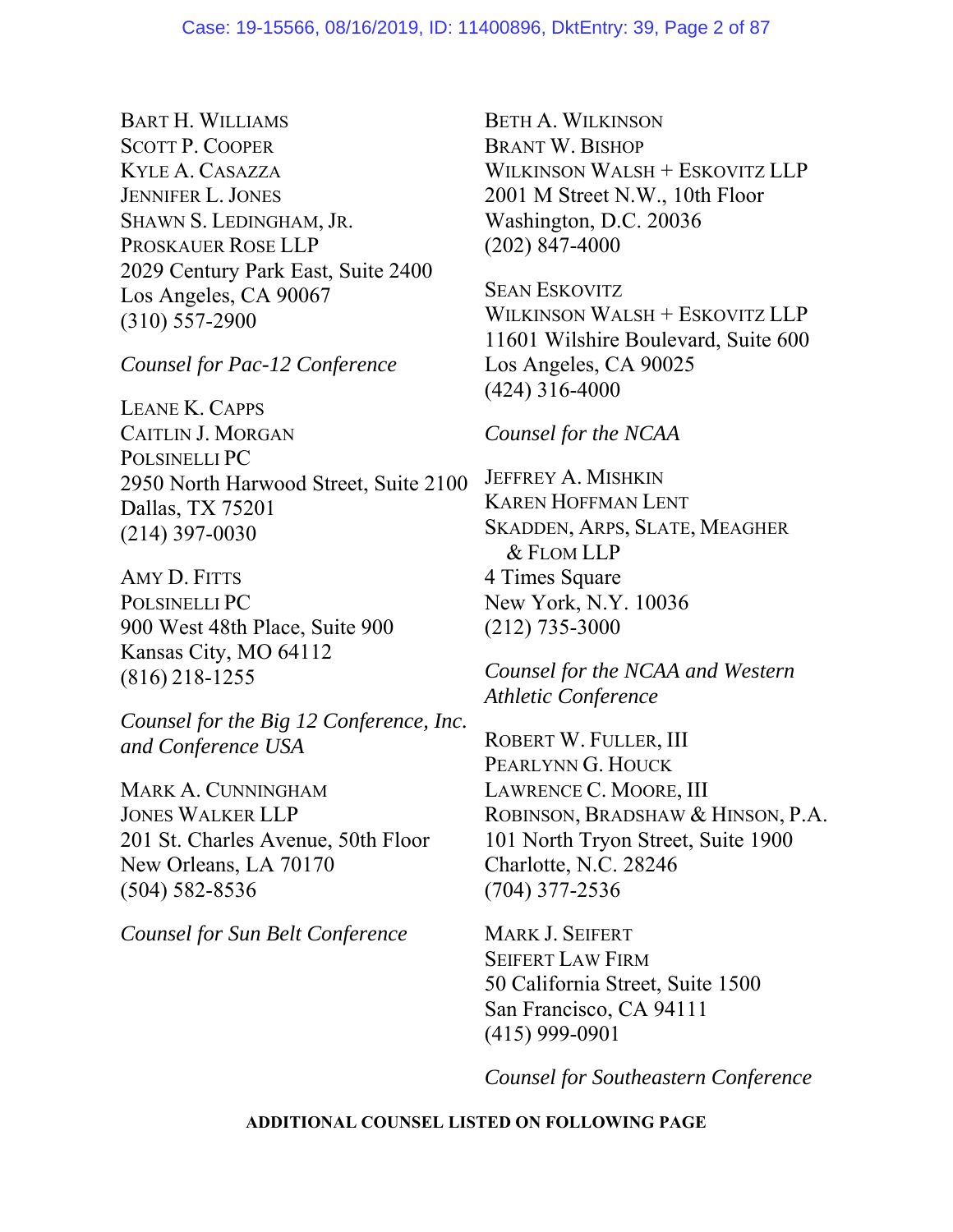ANDREW J. PINCUS CHARLES A. ROTHFELD RICHARD J. FAVRETTO Mayer Brown LLP 1999 K Street N.W. Washington, D.C. 20006 (202) 263-3000

BRITT M. MILLER ANDREW S. ROSENMAN MAYER BROWN LLP 71 South Wacker Drive Chicago, IL 60606 (312) 782-0600

*Counsel for The Big Ten Conference, Inc.* 

MERYL MACKLIN BRYAN CAVE LEIGHTON PAISNER LLP Three Embarcadero Center, 7th Floor San Francisco, CA 94111 (415) 268-1981

RICHARD YOUNG BRENT E. RYCHENER BRYAN CAVE LEIGHTON PAISNER LLP 90 South Cascade Avenue, Suite 1300 Colorado Springs, CO 80903 (719) 473-3800

*Counsel for Mountain West Conference* 

BENJAMIN C. BLOCK COVINGTON & BURLING LLP One CityCenter 850 Tenth Street N.W. Washington, D.C. 20001 (202) 662-5205

*Counsel for the American Athletic Conference* 

R. TODD HUNT BENJAMIN G. CHOJNACKI WALTER HAVERFIELD LLP The Tower at Erieview 1301 East 9th Street, Suite 3500 Cleveland, OH 44114 (216) 928-2935

## *Counsel for Mid-American Conference*

D. ERIK ALBRIGHT GREGORY G. HOLLAND FOX ROTHSCHILD LLP 300 North Greene Street, Suite 1400 Greensboro, N.C. 27401 (336) 378-5200

JONATHAN P. HEYL FOX ROTHSCHILD LLP 101 North Tryon Street, Suite 1300 Charlotte, N.C. 28246 (704) 384-2625

CHARLES L. COLEMAN, III HOLLAND & KNIGHT LLP 50 California Street, Suite 2800 San Francisco, CA 94111 (415) 743-6900

*Counsel for Atlantic Coast Conference*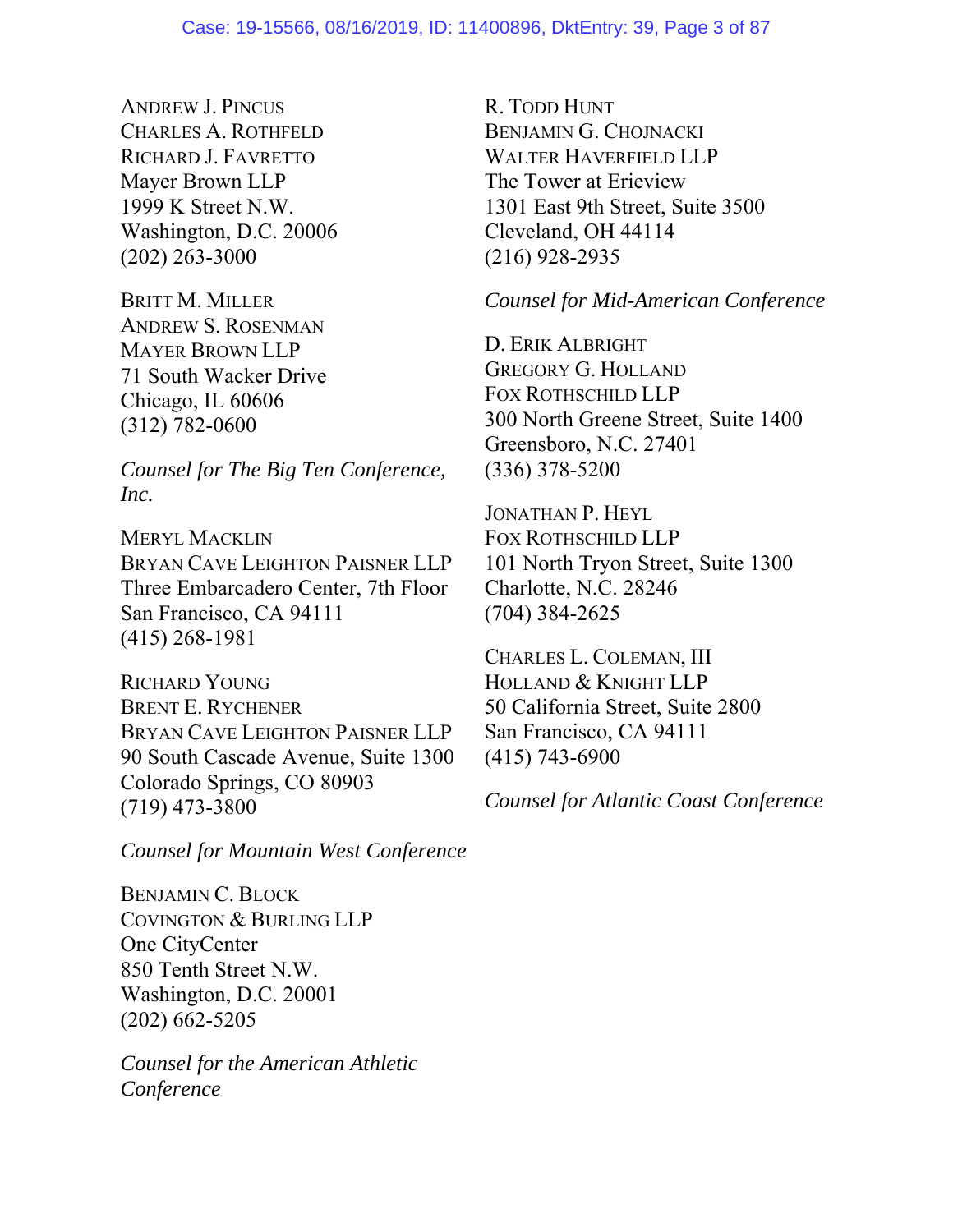## **CORPORATE DISCLOSURE STATEMENT**

The National Collegiate Athletic Association is an unincorporated, nonprofit membership association composed of over 1,200 member schools and conferences. It has no corporate parent, and no publicly held corporation owns 10 percent or more of its stock.

The American Athletic Conference is a D.C. not-for-profit corporation headquartered in Providence, Rhode Island. It has no corporate parent, and no publicly held corporation owns 10 percent or more of its stock.

The Atlantic Coast Conference is a North Carolina not-for-profit unincorporated association headquartered in Greensboro, North Carolina. It has no corporate parent, and no publicly held corporation owns 10 percent or more of its stock.

The Big Ten Conference, Inc. is a Delaware not-for-profit corporation with its principal place of business in Rosemont, Illinois. It has no corporate parent, and no publicly held corporation owns 10 percent or more of its stock.

The Big 12 Conference, Inc. is a Delaware not-for-profit corporation with its principal place of business in Irving, Texas. It has no corporate parent, and no publicly held corporation owns 10 percent or more of its stock.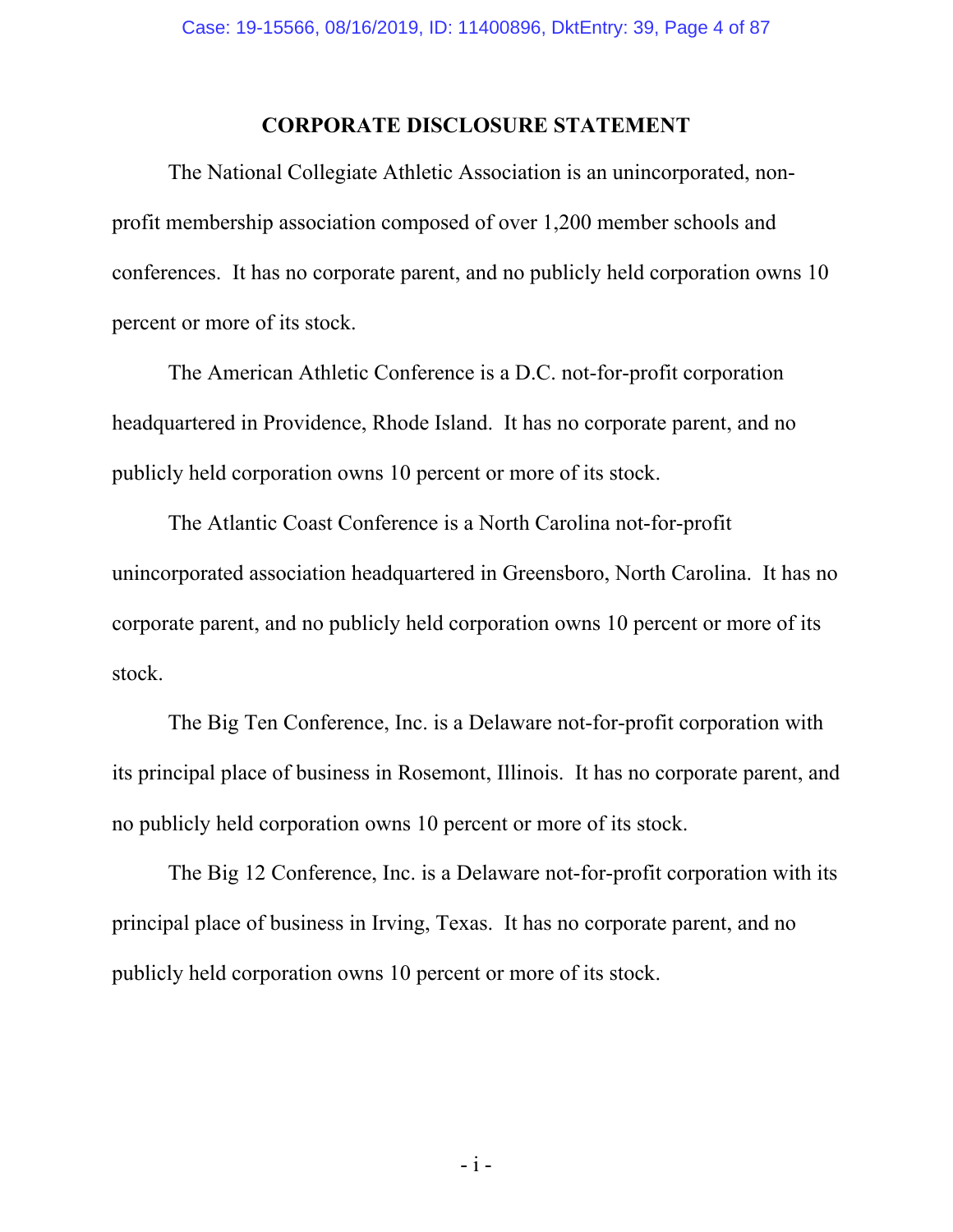Conference USA is an Illinois not-for-profit corporation with its principal place of business in Irving, Texas. It has no parent corporation, and no publicly held corporation owns 10 percent or more of its stock.

The Mid-American Athletic Conference, Inc. is an Ohio not-for-profit corporation headquartered in Cleveland, Ohio. It has no corporate parent, and no publicly held corporation owns 10 percent or more of its stock.

The Mountain West Conference is a Colorado not-for-profit corporation headquartered in Colorado Springs, Colorado. It has no corporate parent, and no publicly held corporation owns 10 percent or more of its stock.

The Pac-12 Conference (Pac-12) is a California not-for-profit unincorporated association headquartered in San Francisco, California. It has no corporate parent, and no publicly held corporation owns 10 percent or more of its stock.

The Southeastern Conference is an Alabama unincorporated non-profit association headquartered in Birmingham, Alabama. It has no corporate parent, and no publicly held corporation owns 10 percent or more of its stock.

The Sun Belt Conference is a Louisiana non-profit corporation headquartered in New Orleans, Louisiana. It has no corporate parent, and no publicly held corporation owns 10 percent or more of its stock.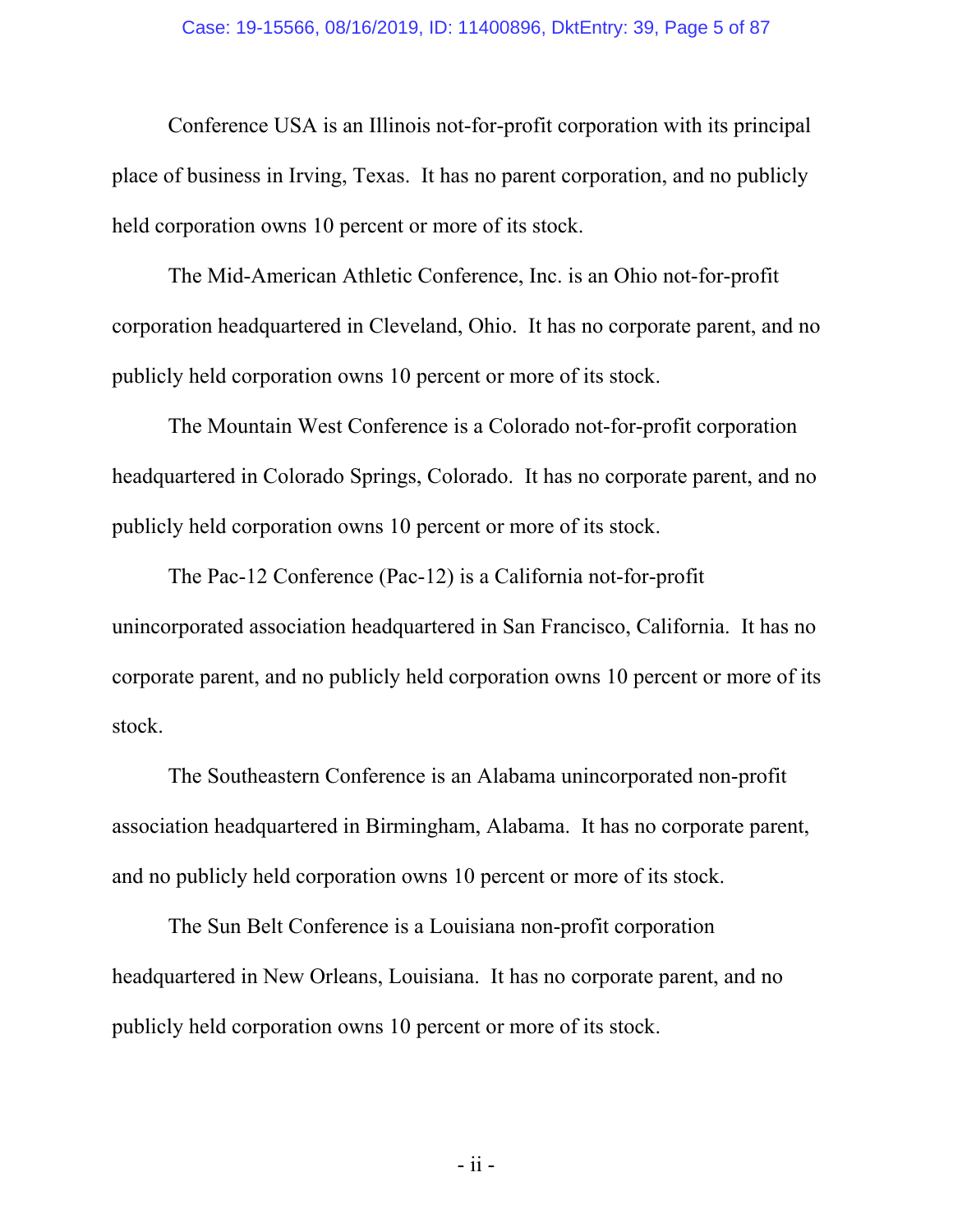The Western Athletic Conference is a Colorado not-for-profit corporation headquartered in Englewood, Colorado. It has no corporate parent, and no publicly held corporation owns 10 percent or more of its stock.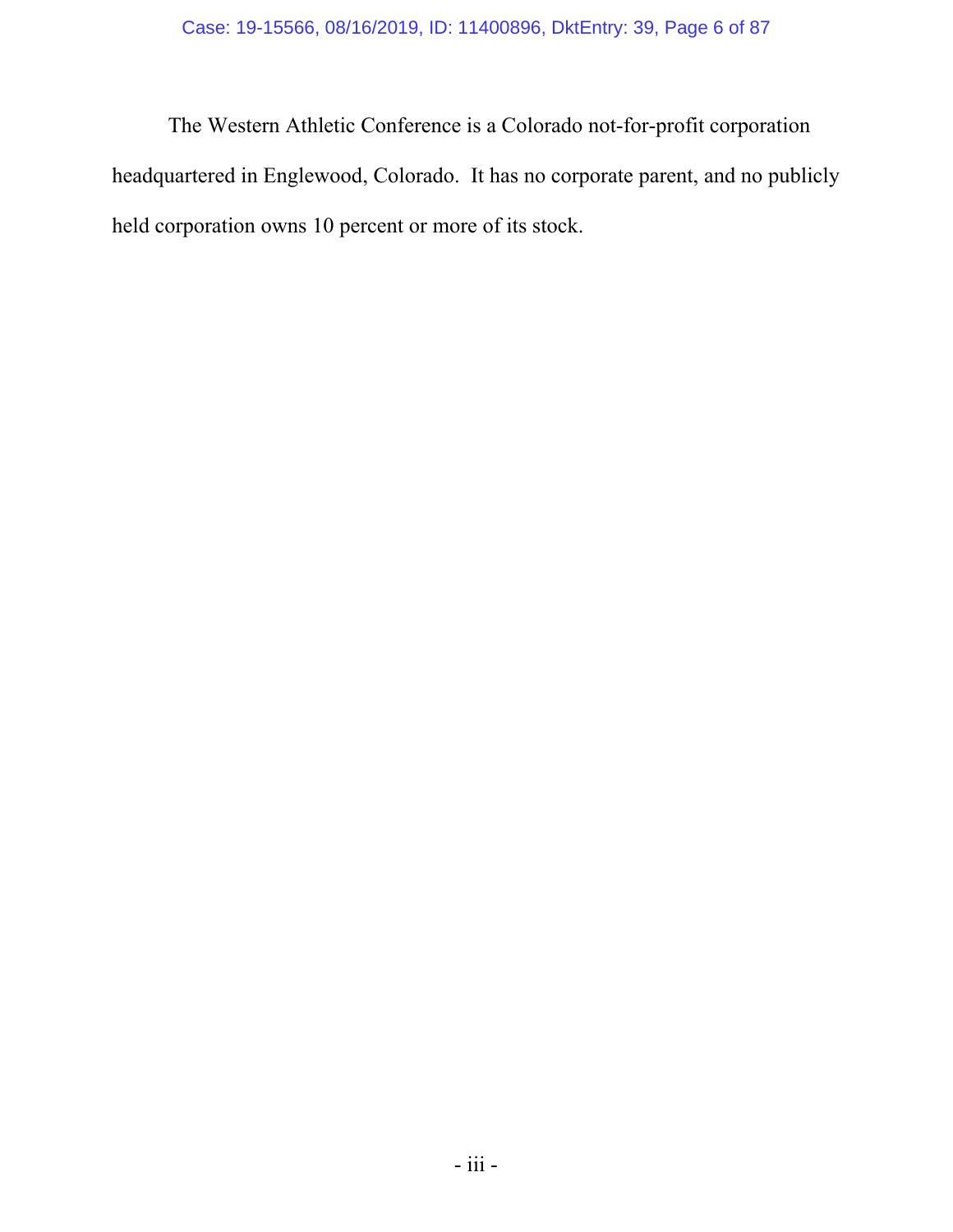# **TABLE OF CONTENTS**

|                | A.              |    | The NCAA And The "Revered Tradition Of Amateurism |
|----------------|-----------------|----|---------------------------------------------------|
|                |                 | 1. | The NCAA administers intercollegiate athletics as |
|                |                 | 2. |                                                   |
|                | <b>B.</b>       |    |                                                   |
|                | $\mathcal{C}$ . |    |                                                   |
|                |                 | 1. |                                                   |
|                |                 | 2. |                                                   |
|                |                 |    |                                                   |
|                |                 |    |                                                   |
| .26            |                 |    |                                                   |
| $\mathbf{I}$ . |                 |    |                                                   |
|                | A.              |    | .26                                               |
|                | <b>B.</b>       |    |                                                   |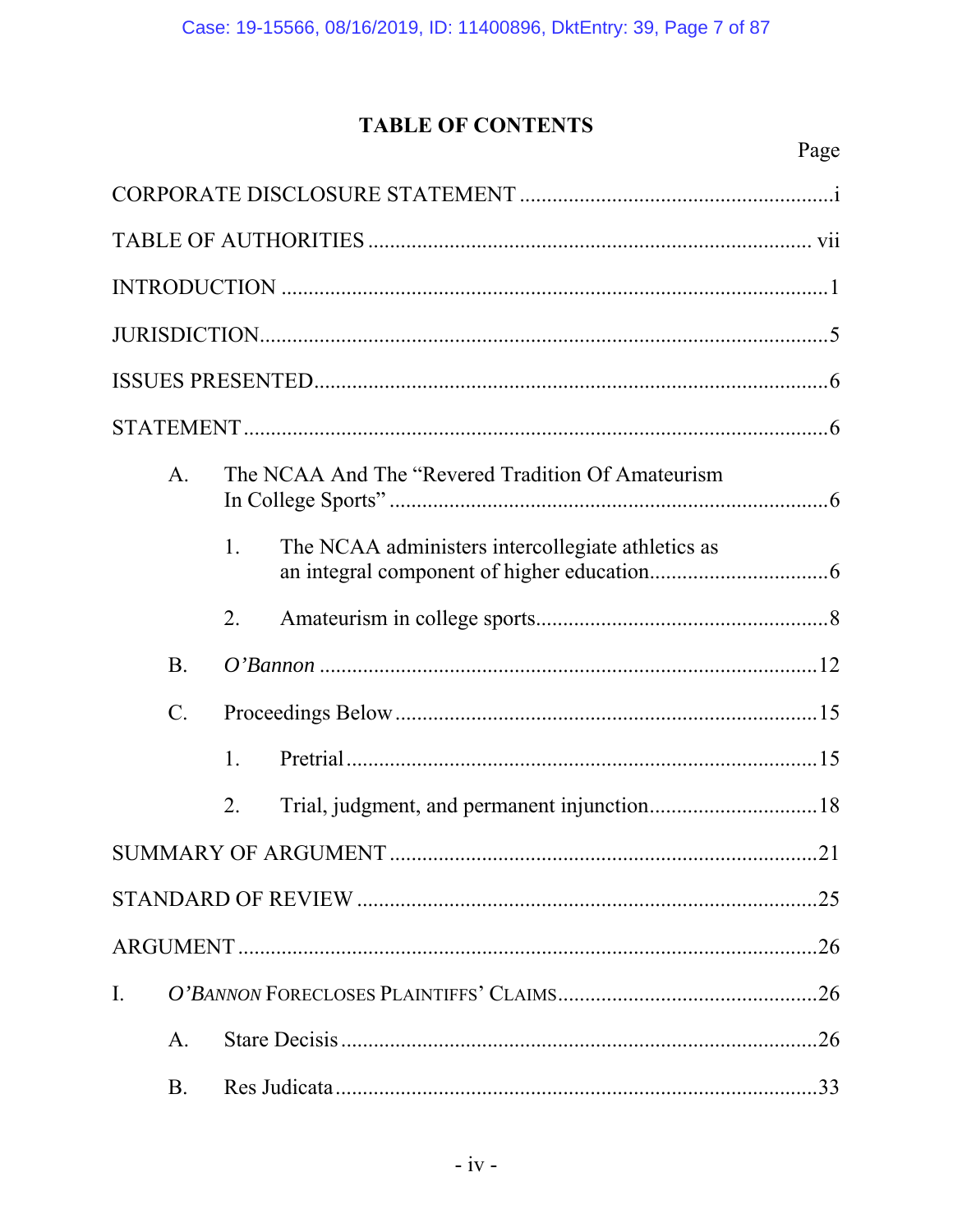| II.   |    | THE CHALLENGED RULES ARE LAWFUL UNDER A PROPER RULE-                                                                                                        |  |
|-------|----|-------------------------------------------------------------------------------------------------------------------------------------------------------------|--|
| A.    |    | In Applying The Rule Of Reason, Courts Must Afford<br>The NCAA "Ample Latitude" To Superintend College                                                      |  |
| Β.    |    | Although The District Court Correctly Concluded That<br>The Challenged Rules Have Procompetitive Benefits, Its                                              |  |
|       | 1. | The district court flouted O'Bannon's instruction<br>that at step 2, the court could "only consider the                                                     |  |
|       | 2. | The challenged rules are procompetitive because<br>they preserve amateurism in college sports,<br>thereby providing consumers with a unique and             |  |
|       | 3. | The district court unjustifiably rejected defendants'                                                                                                       |  |
| $C$ . |    | The District Court's Less-Restrictive Alternative Is                                                                                                        |  |
|       | 1. | The district court wrongly concluded that the real<br>distinction between college and professional sports<br>is that only professional athletes can receive |  |
|       | 2. | The evidence does not show that the district<br>court's alternative would be virtually as effective<br>as the challenged rules at differentiating college   |  |
|       | 3. | The evidence does not show that the district<br>court's alternative would not impose significantly                                                          |  |
|       | 4. | The district court's alternative involves improper                                                                                                          |  |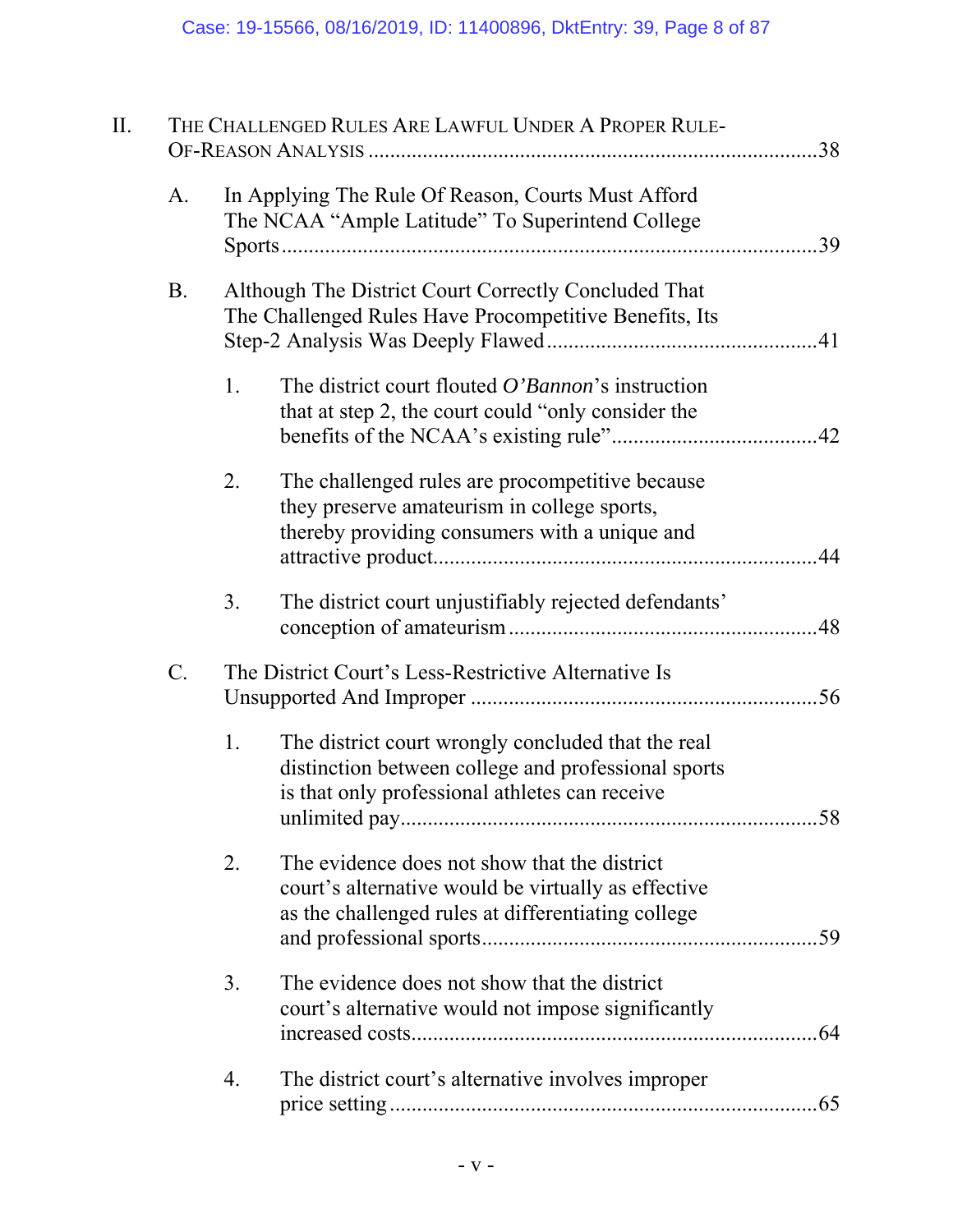| <b>III. THE INJUNCTION IMPROPERLY ARROGATES CONTROL OVER</b> |  |
|--------------------------------------------------------------|--|
|                                                              |  |
|                                                              |  |
| STATEMENT OF RELATED CASES                                   |  |
| CERTIFICATE OF COMPLIANCE                                    |  |

# CERTIFICATE OF SERVICE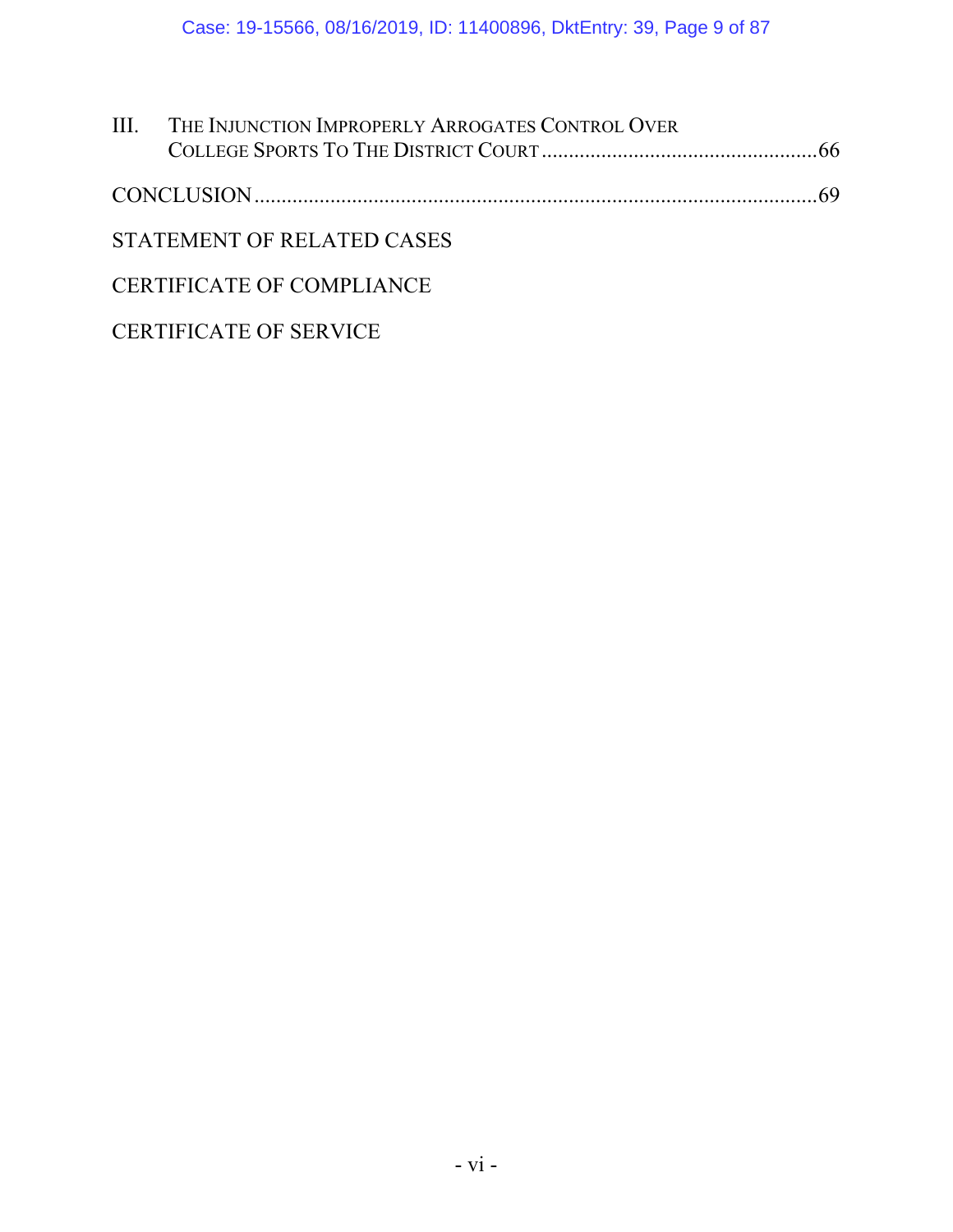## **TABLE OF AUTHORITIES**

## **CASES**

|                                                                     | Page(s) |
|---------------------------------------------------------------------|---------|
| American Motor Inns, Inc. v. Holiday Inns, Inc., 521 F.2d 1230      |         |
|                                                                     |         |
|                                                                     |         |
|                                                                     |         |
| Chicago Professional Sports Ltd. Partnership v. NBA, 95 F.3d 593    |         |
| Columbia Pictures Industries, Inc. v. Fung, 710 F.3d 1020 (9th Cir. |         |
| Costantini v. Trans World Airlines, 681 F.2d 1199 (9th Cir. 1982)36 |         |
|                                                                     |         |
|                                                                     |         |
| Federated Department Stores, Inc. v. Moitie, 452 U.S. 394 (1981)33  |         |
|                                                                     |         |
|                                                                     |         |
|                                                                     |         |
|                                                                     |         |
|                                                                     |         |
|                                                                     |         |
| Media Rights Technologies, Inc. v. Microsoft Corp., 922 F.3d 1014   | .25     |
|                                                                     |         |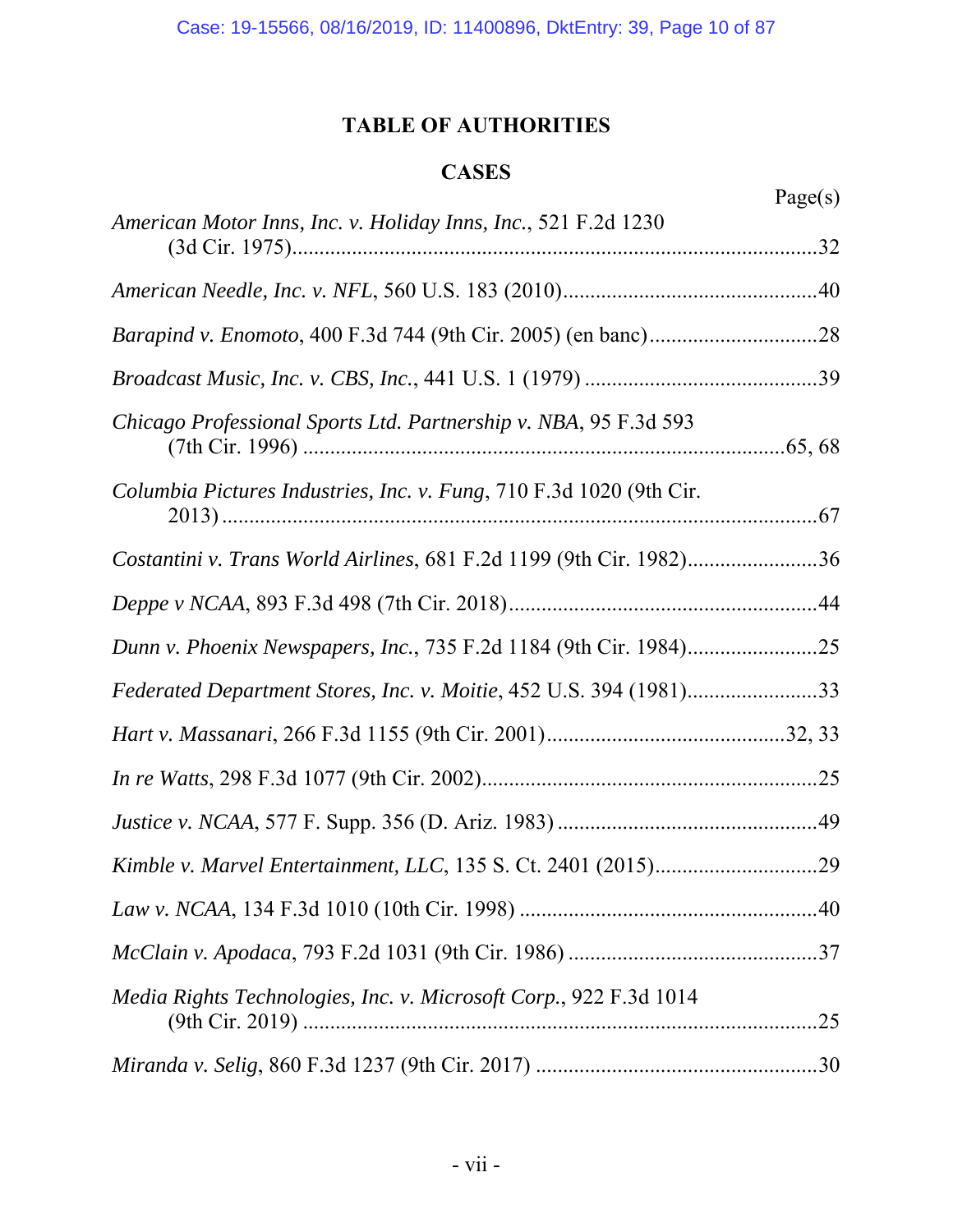|                                                                    | .25 |
|--------------------------------------------------------------------|-----|
|                                                                    |     |
| Mpoyo v. Litton Electro-Optical Systems, 430 F.3d 985 (9th Cir.    | .36 |
| Nash County Board of Education v. Biltmore Co., 640 F.2d 484       |     |
| NCAA v. Board of Regents of University of Oklahoma, 468 U.S. 85    |     |
|                                                                    |     |
|                                                                    |     |
|                                                                    |     |
|                                                                    |     |
|                                                                    |     |
| Pacific Bell Telephone Co. v. Linkline Communications, Inc.,       |     |
| Paladin Associates, Inc. v. Montana Power Co., 328 F.3d 1145       |     |
| Race Tires America, Inc. v. Hoosier Racing Tire Corp., 614 F.3d 57 |     |
| Reyn's Pasta Bella, LLC v. Visa USA, Inc., 442 F.3d 741 (9th Cir.  |     |
|                                                                    |     |
|                                                                    |     |
|                                                                    |     |
|                                                                    |     |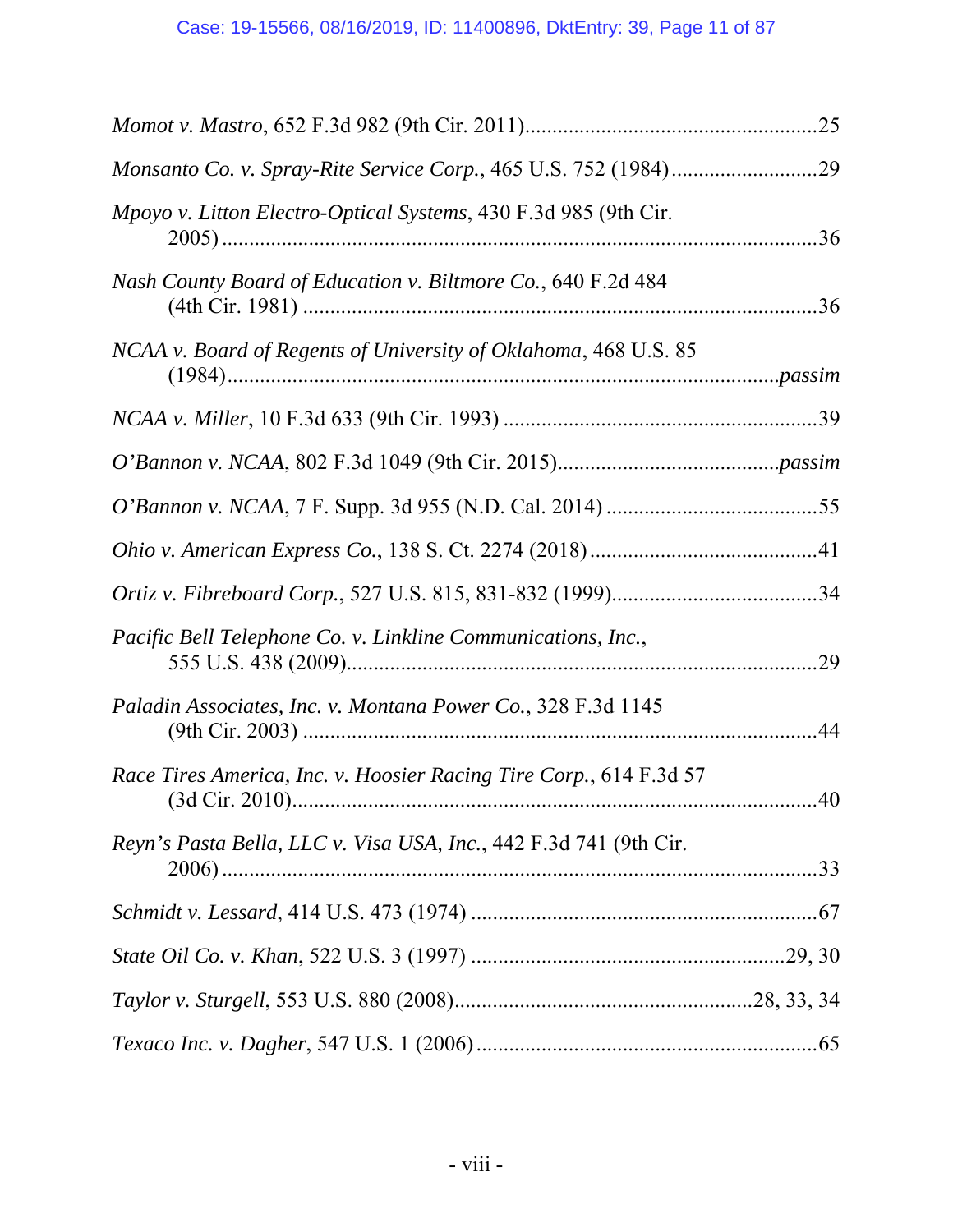| Turtle Island Restoration Network v. U.S. Department of State,       |  |
|----------------------------------------------------------------------|--|
|                                                                      |  |
|                                                                      |  |
| United States v. Tohono O'odham Nation, 563 U.S. 307 (2011)35, 36    |  |
| Verizon Communications Inc. v. Law Offices of Curtis V. Trinko, LLP, |  |

# **DOCKETED CASES**

| In re NCAA Student-Athlete Name & Likeness Licensing Litigation, |  |
|------------------------------------------------------------------|--|
|                                                                  |  |
|                                                                  |  |
|                                                                  |  |

# **STATUTES AND RULES**

| 20 U.S.C.                                                            |    |
|----------------------------------------------------------------------|----|
|                                                                      |    |
|                                                                      |    |
|                                                                      |    |
| 28 U.S.C.                                                            |    |
|                                                                      |    |
|                                                                      |    |
|                                                                      |    |
| <b>Federal Rule of Appellate Procedure</b>                           |    |
|                                                                      |    |
|                                                                      |    |
|                                                                      |    |
| <b>OTHER AUTHORITIES</b>                                             |    |
| Areeda, Phillip E. & Herbert Hovenkamp, Antitrust Law (4th ed. 2019) |    |
|                                                                      |    |
| Diamond, Jared, How MLB's Luxury Tax Has Put a Deep Freeze on        |    |
| Spending, Wall St. J. (Jan. 11, 2019), https://tinyurl.com/          |    |
|                                                                      | 58 |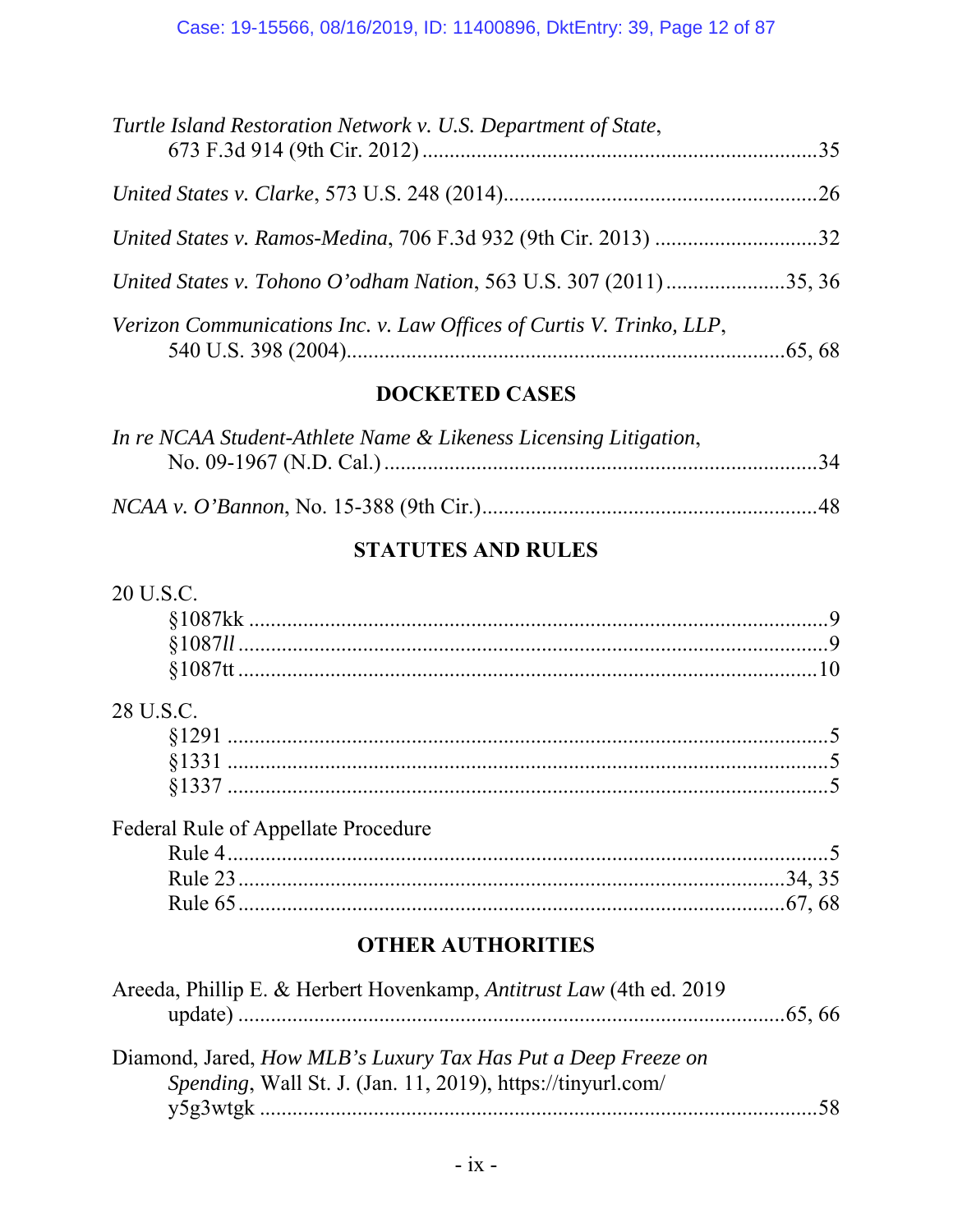| Easterbrook, Frank, The Limits of Antitrust, 63 Tex. L. Rev. 1 (1984)29                                                  |     |
|--------------------------------------------------------------------------------------------------------------------------|-----|
| Hovenkamp, Herbert, Antitrust Balancing, 12 N.Y.U. J.L. & Bus. 369                                                       |     |
| Minor League Basketball Teams Offer Some the Chance to Play, to<br>Keep Their NBA Dreams Alive, Fox News (July 3, 2013), |     |
| National Collegiate Athletic Association, What Is The NCAA?,                                                             |     |
|                                                                                                                          | .37 |
| University of Nebraska, <i>Post-Eligibility Experiences</i> (Jan. 6, 2017),                                              |     |
| U.S. Golf Association, Rules of Amateur Status,                                                                          |     |
| U.S. Soccer Federation, 2019-2020 Policy Manual,                                                                         |     |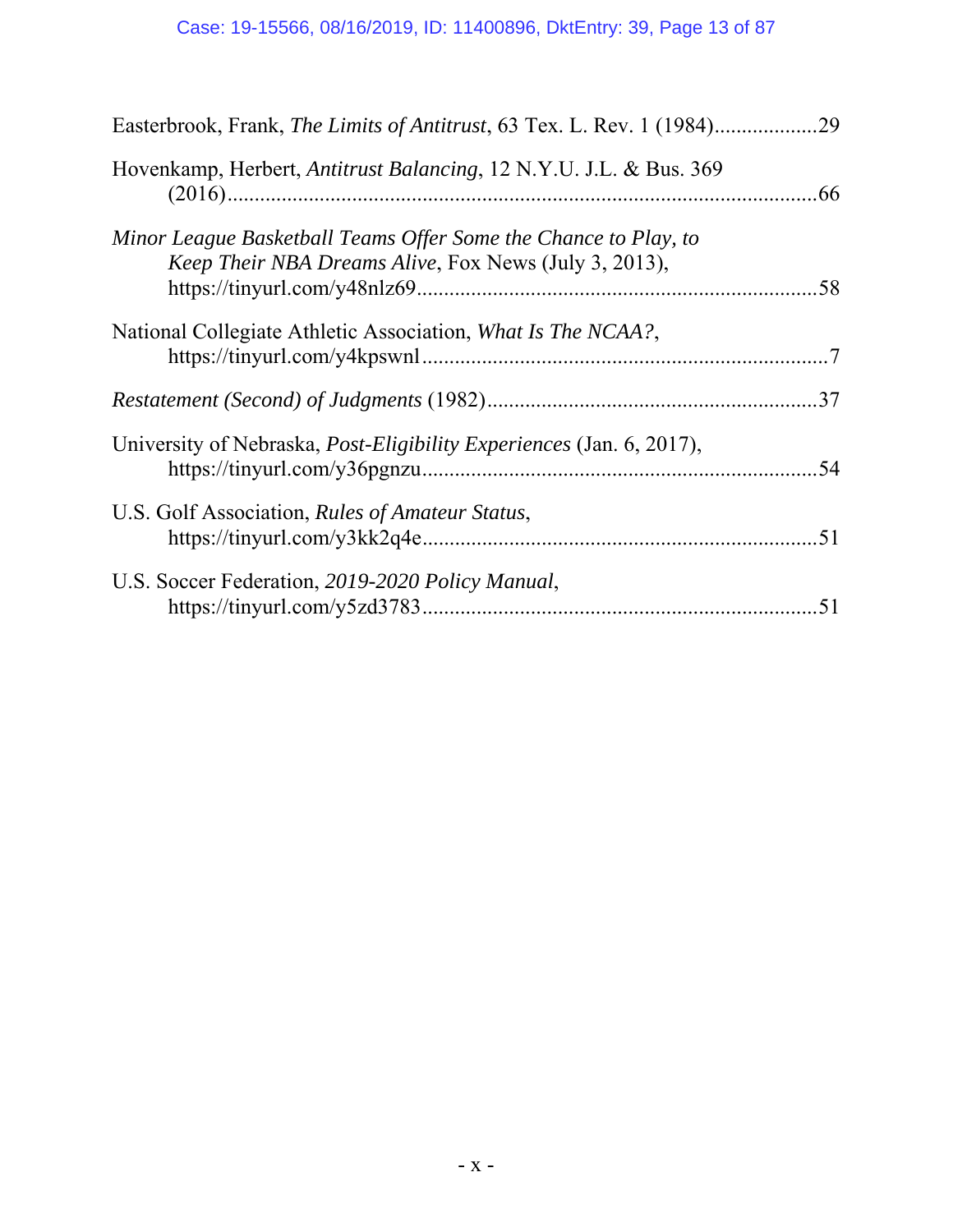## **INTRODUCTION**

Students at colleges and universities across the country have long enjoyed the benefits of participating in intercollegiate athletics as part of their education. And for over 100 years, the National Collegiate Athletic Association (NCAA) and its member schools and conferences have played a central role in making those benefits available, by overseeing the nation's leading college-sports league—a league that for decades has made possible an enormously popular sports product. A defining feature of that league is (and has long been) that the players are unpaid (i.e., amateur) student-athletes rather than paid professionals.

Less than four years ago, this Court decided a class action brought by college football and basketball players challenging whether NCAA rules implementing the requirement that student-athletes be amateurs violated federal antitrust law. That decision, *O'Bannon v. NCAA*, 802 F.3d 1049 (9th Cir. 2015), reaffirmed a principle the Supreme Court recognized thirty years earlier, in *NCAA v. Board of Regents of University of Oklahoma*, 468 U.S. 85 (1984): "In order to preserve the character and quality of [college sports], athletes must not be paid," *id.* at 102, *quoted in O'Bannon*, 802 F.3d at 1062. Applying that principle, *O'Bannon* concluded that federal antitrust law requires the NCAA to permit student-athletes to receive athletic scholarships up to their "cost of attendance" (COA), a federally defined term covering tuition, books, fees, room and board, and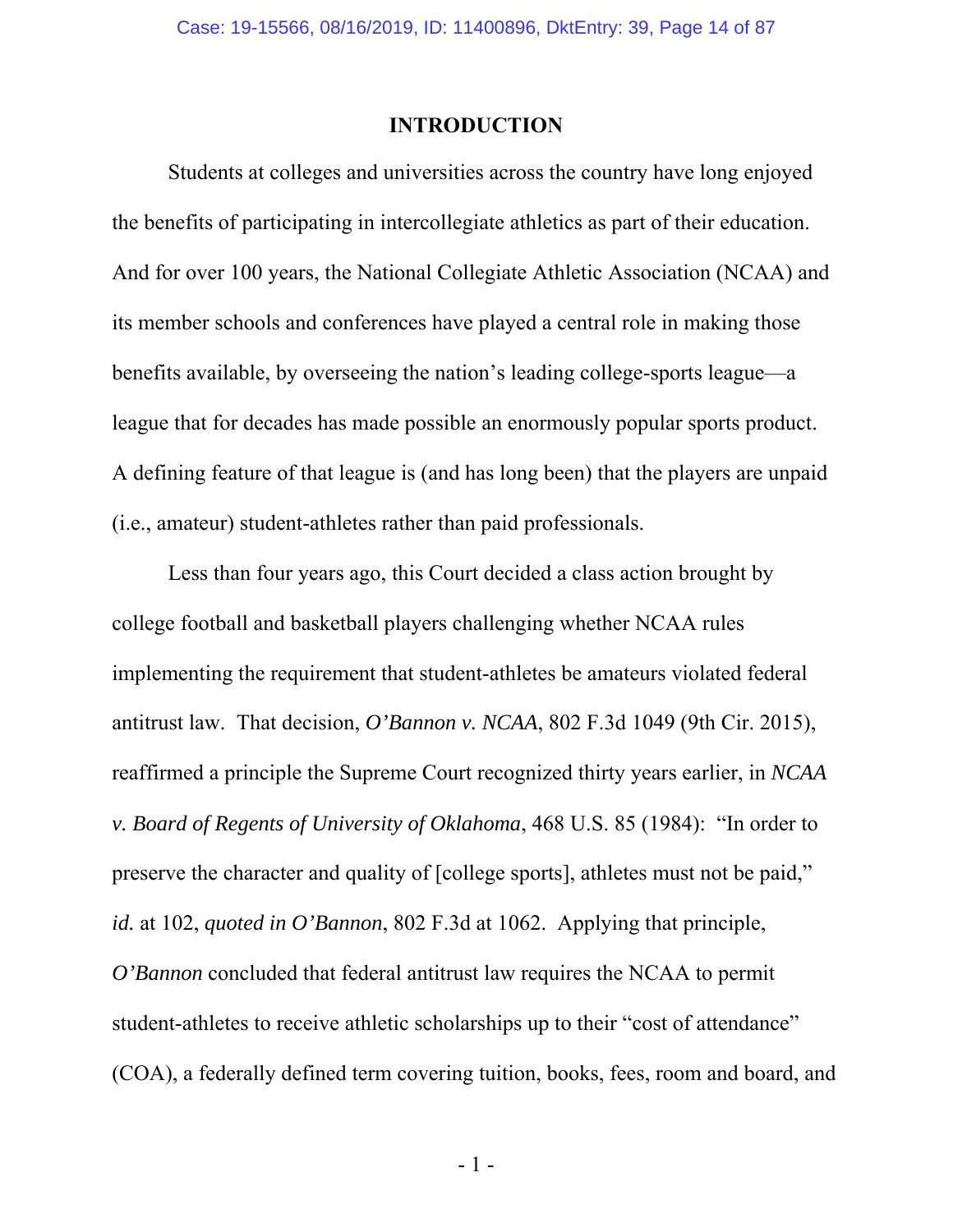#### Case: 19-15566, 08/16/2019, ID: 11400896, DktEntry: 39, Page 15 of 87

other legitimate and reasonable expenses typically incurred by students (athletes and non-athletes) to attend school, but no more. 802 F.3d at 1079.

That line was appropriate, *O'Bannon* explained, because covering legitimate educational expenses, including both academic expenses—for which COA is an objective and reasonable proxy—and athletic expenses, is consistent with amateurism, whereas cash payments unconnected to such expenses (which plaintiffs sought and the district court permitted in that case) are not. By preventing such payments, *O'Bannon* concluded, the NCAA's amateurism rules maintain college sports as a product distinct from minor league and other professional sports, and thus provide what antitrust law recognizes as the procompetitive benefit of widening consumer choice. This Court accordingly reversed the part of the district court's injunction requiring the NCAA to allow deferred payments to student-athletes of up to \$5,000 per year above COA, holding that such payments would not be virtually as effective as the challenged NCAA rules in preserving amateurism.

This case is *O'Bannon* all over again. Nearly identical classes again invoke antitrust law to challenge materially identical NCAA rules. And the same district court that presided in *O'Bannon* has again required the NCAA to allow studentathletes to be paid for participating in intercollegiate athletics, notwithstanding *O'Bannon*'s holding that doing so was clear error. Indeed, the court authorized

- 2 -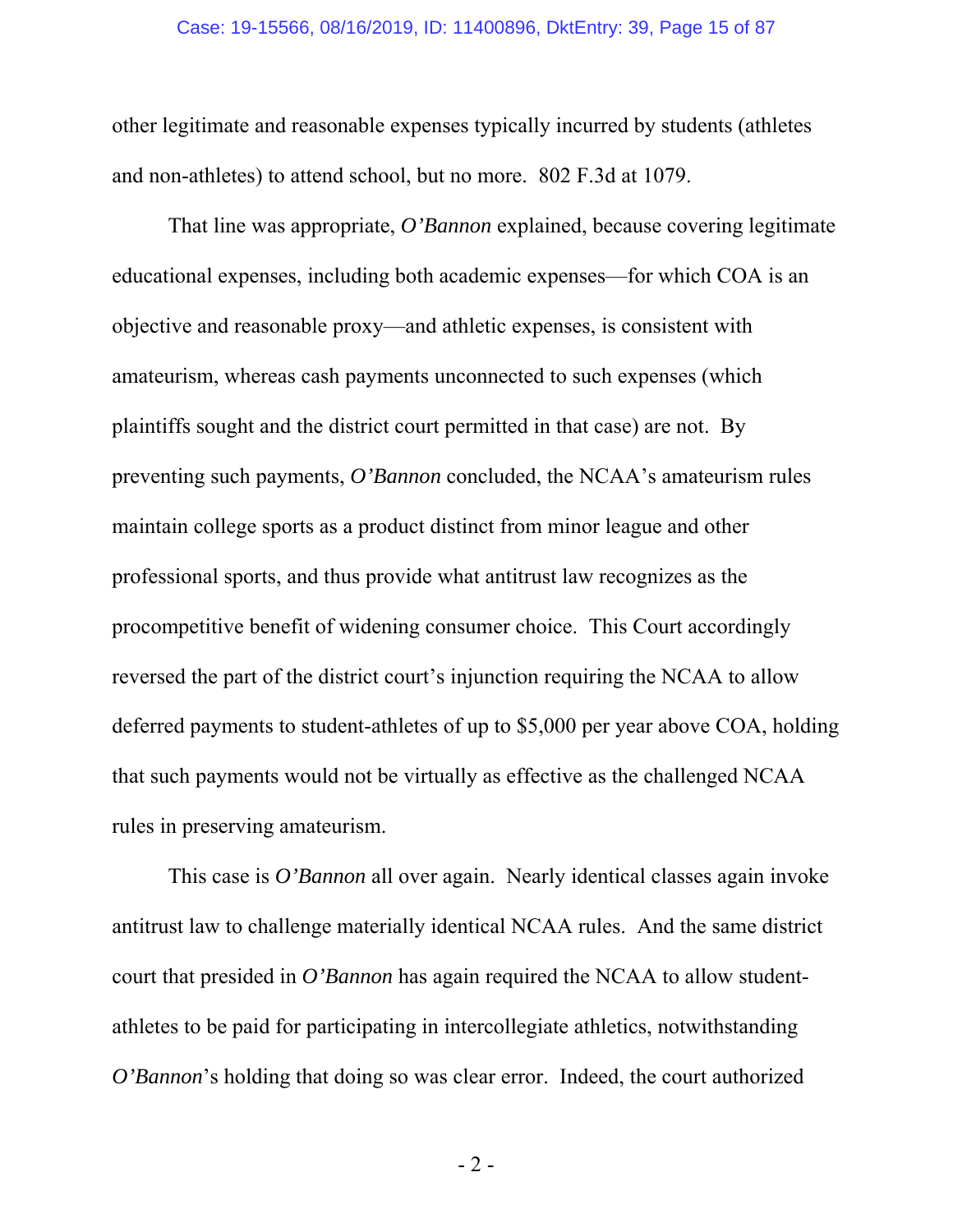schools to give all student-athletes "academic … awards and incentives" of up to \$5,600 in cash per year (an amount strikingly similar to the \$5,000 deferred payments struck down in *O'Bannon*). The court also ordered the NCAA to allow, without limit, what the court called "education-related benefits"—regardless of whether those benefits correspond to student-athletes' legitimate (or even actual) expenses. The benefits, moreover, expressly include "paid post-eligibility internships," which (since they must be allowed without limit) would permit student-athletes to be paid tens or hundreds of thousands of dollars in cash. The decision below thus goes much further than what this Court rejected in *O'Bannon*.

The district court's judgment should be reversed for several independent reasons. To begin with, *O'Bannon* forecloses plaintiffs' claims under principles of stare decisis and res judicata. None of the district court's rationales for its contrary conclusion—such as the recent minor relaxation of a few NCAA rules—justified another costly antitrust trial seeking to undo the same rules *O'Bannon* upheld. Absent adherence to the clear line *O'Bannon* drew, defendants will continue to face repetitive litigation over substantially the same rules.

Separately, the district court misapplied established core antitrust principles, in several ways. *First*, at step 2 of the three-step rule-of-reason analysis, the court erroneously considered alternatives to the challenged NCAA rules, flouting *O'Bannon's* explicit directive that the only proper question at step 2 is whether the

- 3 -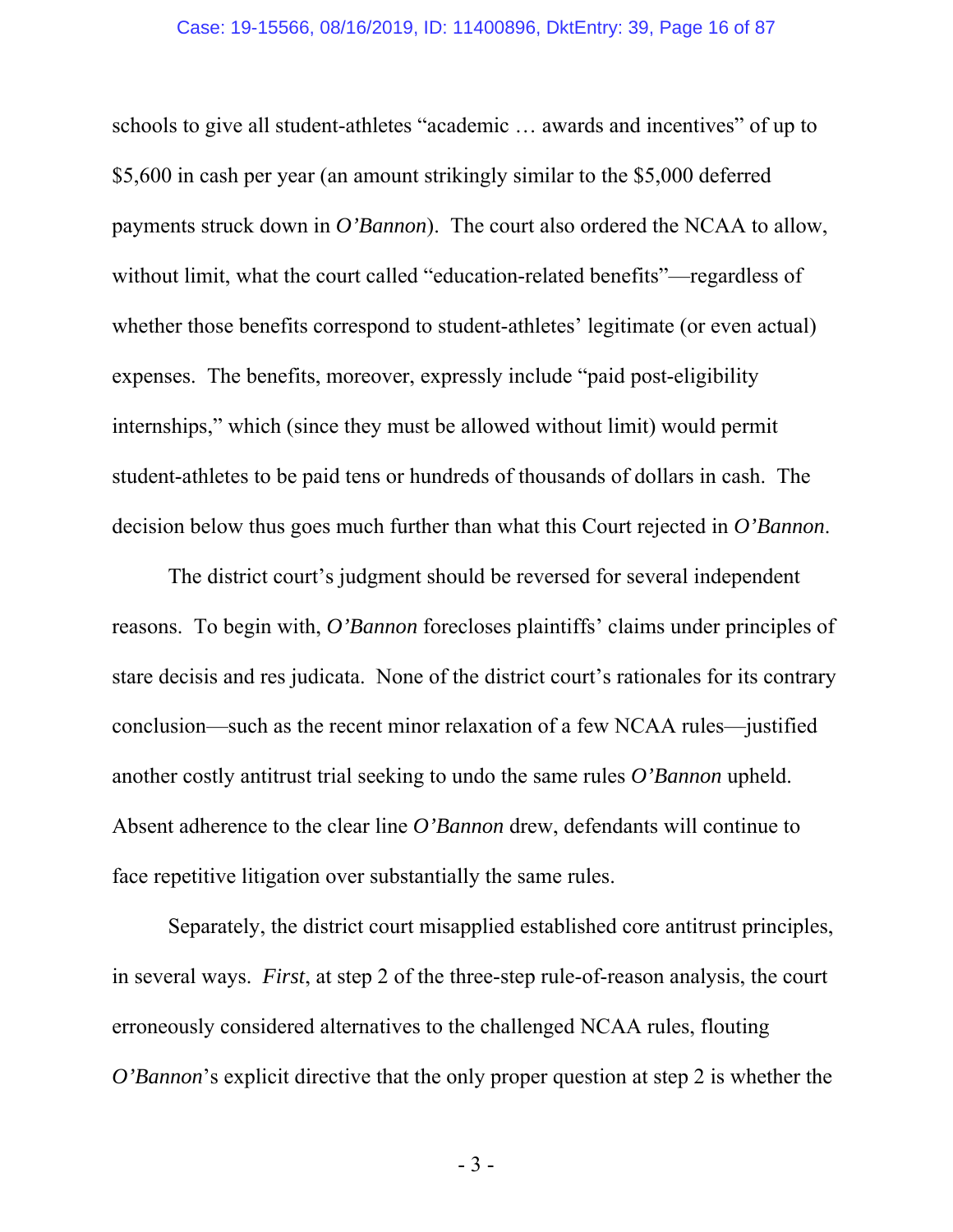#### Case: 19-15566, 08/16/2019, ID: 11400896, DktEntry: 39, Page 17 of 87

*existing* rules have procompetitive benefits. This legal error relieved plaintiffs of the heavy burden they bear at step 3 of the rule of reason to adduce strong evidence that there is a viable less-restrictive alternative to the challenged rules. In fact, there is no evidence supporting the alternative the court adopted.

*Second* (and relatedly), the court reasoned that allowing large cash payments and *unlimited* "education-related benefits" to student-athletes would not erode the distinction between college and professional sports because, in its view, the real distinction between the two is that only professionals can receive unlimited pay. Nothing in the record supports that view—and it directly contradicts both *O'Bannon* and *Board of Regents*, each of which recognized that the distinction is that professionals are paid to play while student-athletes are not. The district court's decision, if left to stand, would eliminate that distinction.

*Third*, the court used its antitrust analysis to second-guess defendants' judgments and commitment to amateurism. But the court's decision to require the allowance of certain forms of pay simply reflects its disagreement with the NCAA's line-drawing regarding the types and amounts of expenses schools may cover. That is impermissible; antitrust law does not authorize courts to micromanage the broadly reasonable judgments joint enterprises must make in offering their products. Nor did it permit the court here to fundamentally transform defendants' product from what it has been for decades—an amateur intercollegiate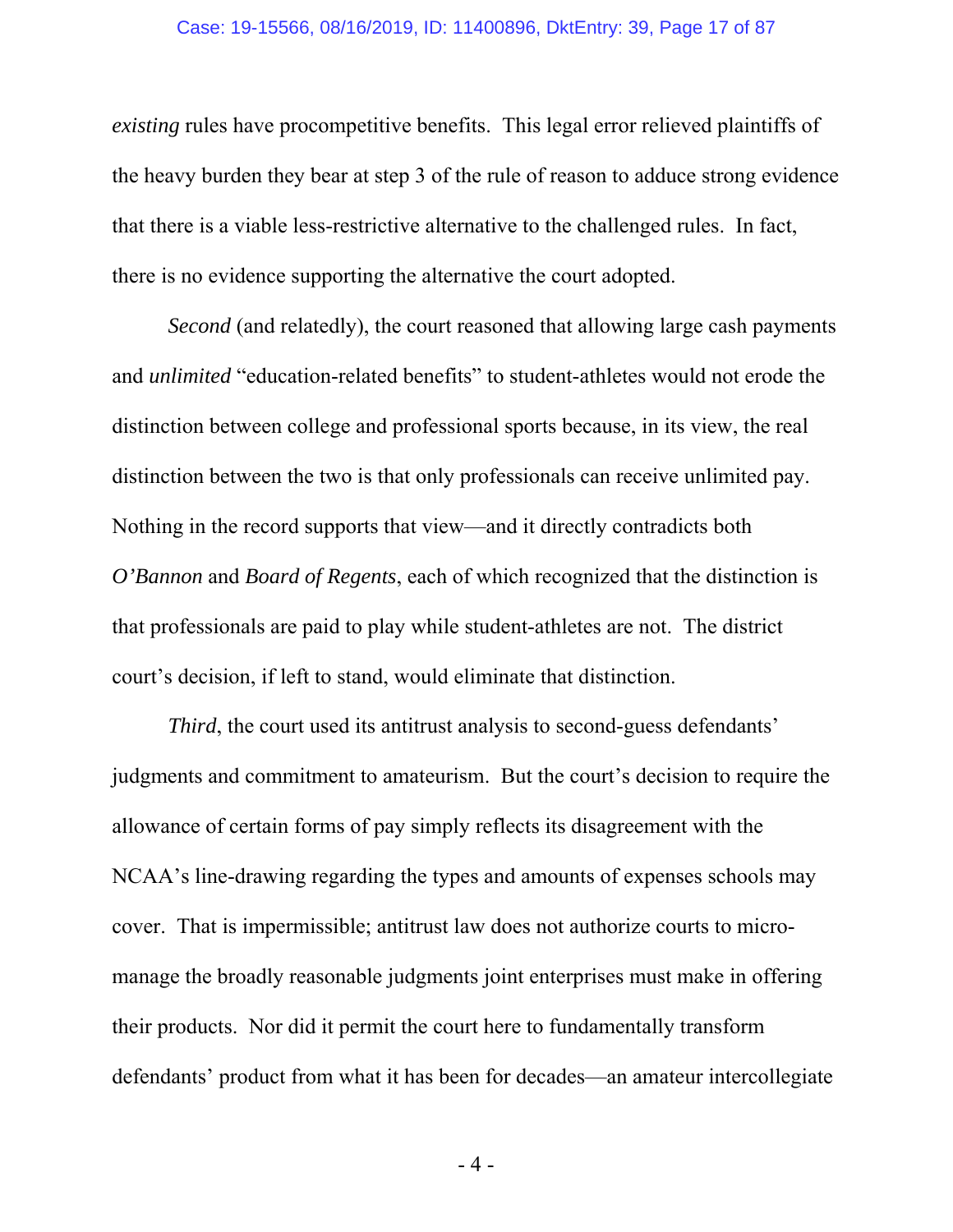#### Case: 19-15566, 08/16/2019, ID: 11400896, DktEntry: 39, Page 18 of 87

sports league—into one in which student-athletes receive pay, just not what the court considers *too much* pay.

At bottom, then, this case (like *O'Bannon*) is about whether a federal court may use antitrust law to make detailed revisions to intercollegiate eligibility rules, or whether the administration of intercollegiate athletics should be left to the NCAA and its members. The Supreme Court answered that question in *Board of Regents*, stating that "[t]he NCAA plays a critical role in the maintenance of a revered tradition of amateurism in college sports" and "needs ample latitude to play that role." 468 U.S. at 120; *accord O'Bannon*, 802 F.3d at 1062, 1074. The decision here—including the permanent injunction the district court issued, which would require defendants to seek the court's approval of *any* future regulation of "education-related benefits"—is utterly inconsistent with that admonition. They leave the NCAA *no* "latitude" in determining how best to preserve amateurism in college sports, and therefore threaten to upend that venerable enterprise. The judgment below should be reversed.

### **JURISDICTION**

The district court had jurisdiction under 28 U.S.C. §§1331 and 1337. The court entered judgment on March 12, 2019. ER1. Defendants noticed a timely appeal ten days later. *See* ER309; Fed. R. App. P. 4(a). This Court has jurisdiction under 28 U.S.C. §1291.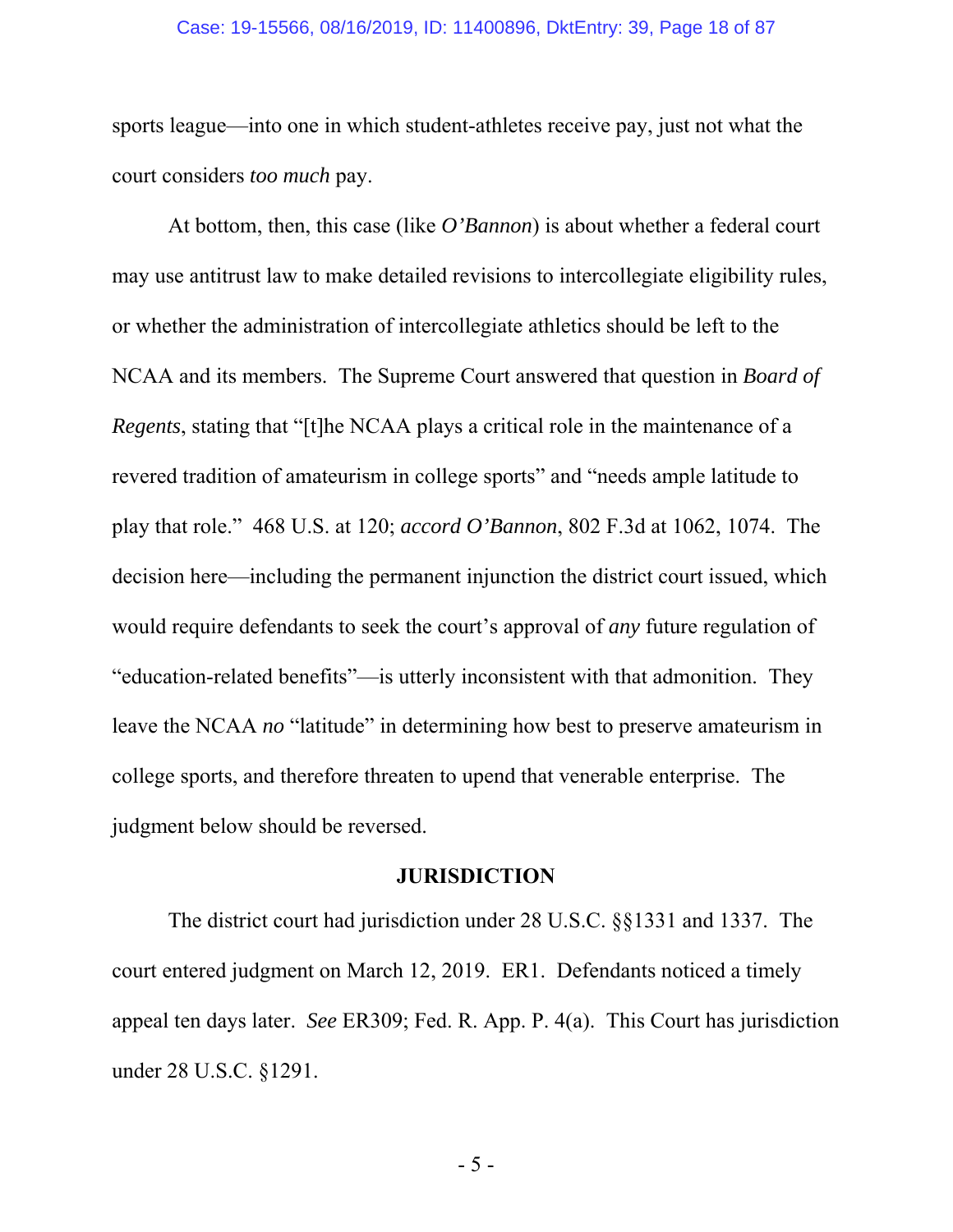## **ISSUES PRESENTED**

- 1. Whether *O'Bannon v. NCAA* forecloses this lawsuit as a matter of stare decisis or res judicata.
- 2. If not, whether NCAA rules limiting amounts that student-athletes may receive without losing their athletic eligibility are valid under the Sherman Act.
- 3. If not, whether the district court's permanent injunction impermissibly arrogates control over college sports to the court.

## **STATEMENT**

## **A. The NCAA And The "Revered Tradition Of Amateurism In College Sports"**

*1. The NCAA administers intercollegiate athletics as an integral component of higher education*

Founded in 1905, the NCAA is a national association that "superintend[s]

college athletics." *O'Bannon*, 802 F.3d at 1079. Its "basic purpose" is to

"maintain intercollegiate athletics as an integral part of the educational program and the athlete as an integral part of the student body and, by so doing, retain a clear line of demarcation between intercollegiate athletics and professional sports." ER274 (§1.3.1).

To carry out this purpose, the NCAA has promulgated a body of rules that address, among other things, the terms of competition, eligibility requirements (academic and otherwise), athletic scholarships, limits on expenses and awards, and recruitment. *See generally* ER272-273. These rules are extensive, reflecting the monumental enterprise that intercollegiate athletics constitutes: nearly half a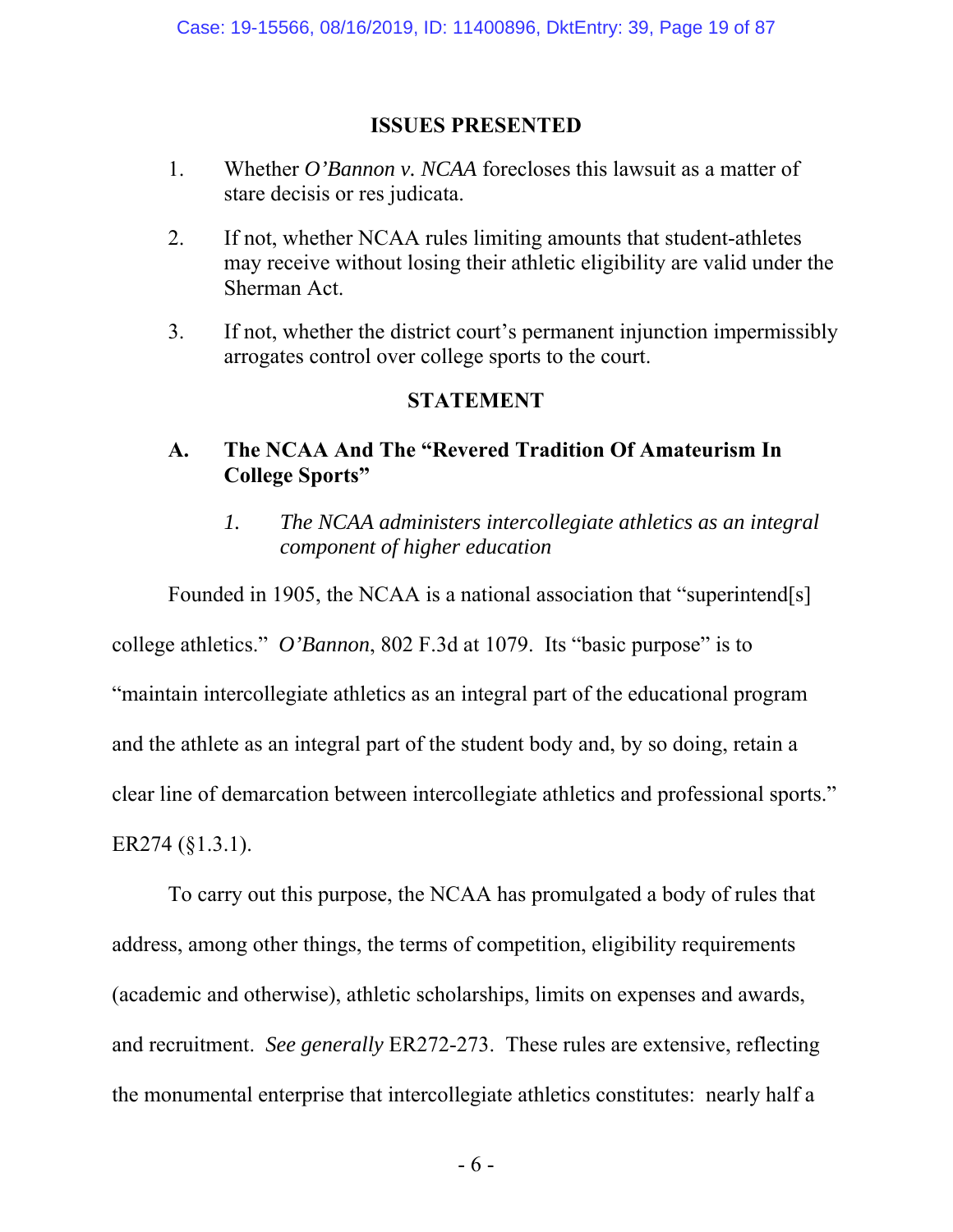#### Case: 19-15566, 08/16/2019, ID: 11400896, DktEntry: 39, Page 20 of 87

million student-athletes playing two dozen sports on over 19,000 teams at more than 1,100 schools nationwide. *What Is The NCAA?*, https://tinyurl.com/y4kpswnl (all cited websites visited August 16, 2019).

For purposes of their participation in NCAA athletics, schools are divided into Divisions I, II, and III, with Division I schools featuring the largest athletic programs, providing student-athletes the most financial aid, and generally offering the highest level of competition. ER8; *O'Bannon*, 802 F.3d at 1053. Within Division I, football programs are divided into the Football Bowl Subdivision (FBS) and the Football Championship Subdivision (FCS), with FBS schools generally offering the higher level of competition. ER8; *O'Bannon*, 802 F.3d at 1053. Member schools have also organized themselves into 100 different conferences, including 32 in Division I. ER8; *What Is The NCAA?*, *supra*.

Although almost all NCAA teams are subsidized by their schools (often via student fees), a small percentage of teams generate more revenue than expenses. *See* ER263-264; ER154-155. Nonetheless, schools' "primary mission" is not earning profits but "educating [their] students." ER153-154; *accord* ER211-212. And intercollegiate athletics are "an important part of the educational experience." ER213; *see also* ER274 (§1.3.1). Sports programs enhance student-athletes' education and personal development by requiring or providing opportunities for leadership, teamwork, camaraderie, time management, discipline, and coping with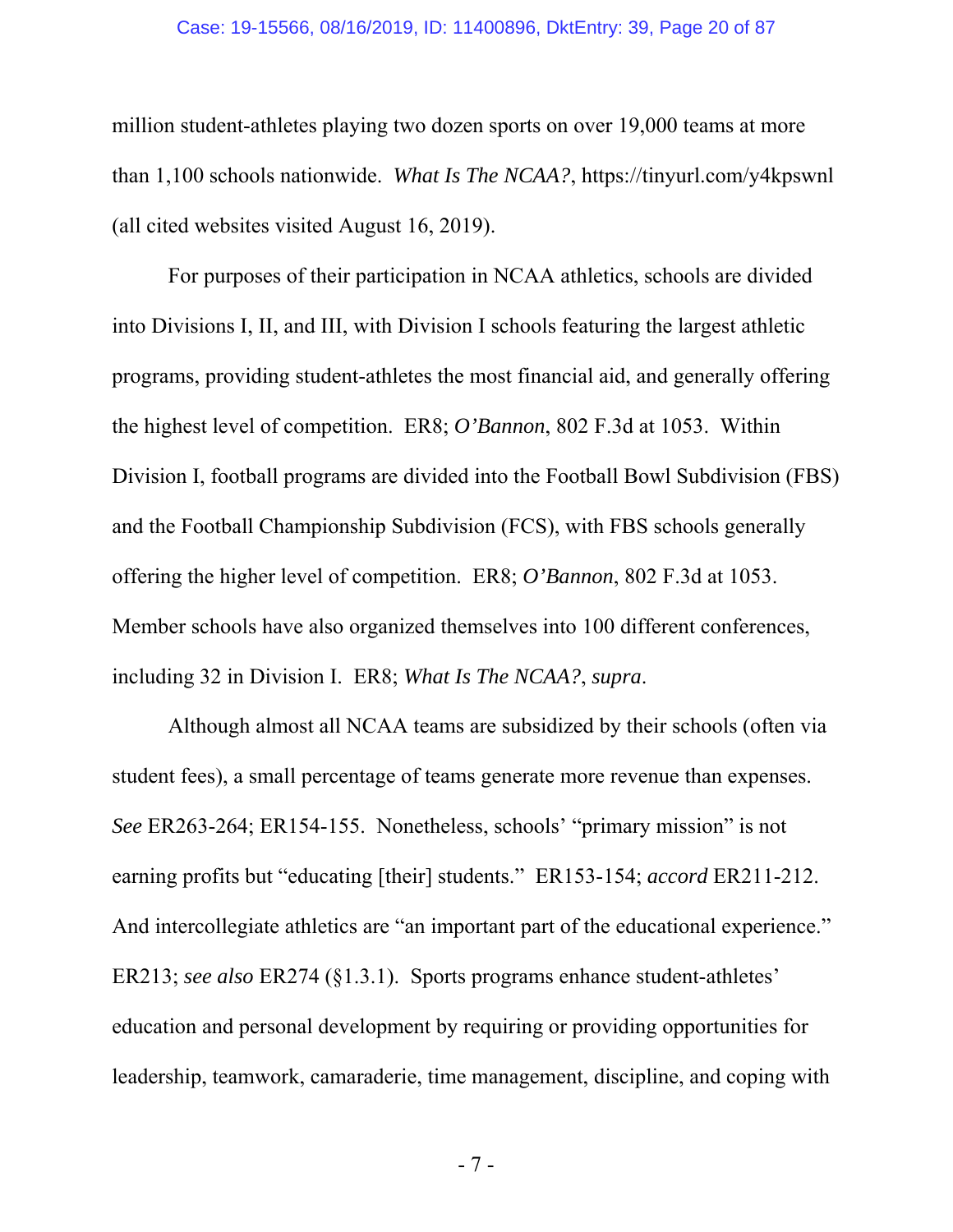success and failure. ER153-155, 183-184; ER213; ER225-227; ER259-260.

Athletics also enables some individuals to attend college who would otherwise be financially unable to do so. ER155; ER173-176. Finally, athletic programs build a sense of community among students and faculty, encourage loyalty and support from alumni, and help create a public profile that attracts new students. ER209- 210, 214; ER155-156.

## *2. Amateurism in college sports*

a. Throughout its history, the NCAA has "'play[ed] a critical role in the maintenance of a revered tradition of amateurism in college sports.'" *O'Bannon*, 802 F.3d at 1062 (quoting *Board of Regents*, 468 U.S. at 120). In fact, "one of [the NCAA's] earliest reforms of intercollegiate sports was a requirement that the participants be amateurs." *Id.* at 1053. Today, NCAA rules maintain "a clear line of demarcation between intercollegiate athletics and professional sports," ER274  $(81.3.1)$ , including by requiring that "[s]tudent-athletes ... be amateurs," ER276 (§2.9). Defendants' longstanding commitment to amateurism is essential to the educational role college sports plays for student-athletes, and likewise essential to the appeal of college sports to fans, alumni, sponsors, and broadcasters. *See infra* pp.45-46.

The core of amateurism, the Supreme Court has explained, is that "athletes must not be paid" to play. *Board of Regents*, 468 U.S. at 102. Indeed, *O'Bannon*

- 8 -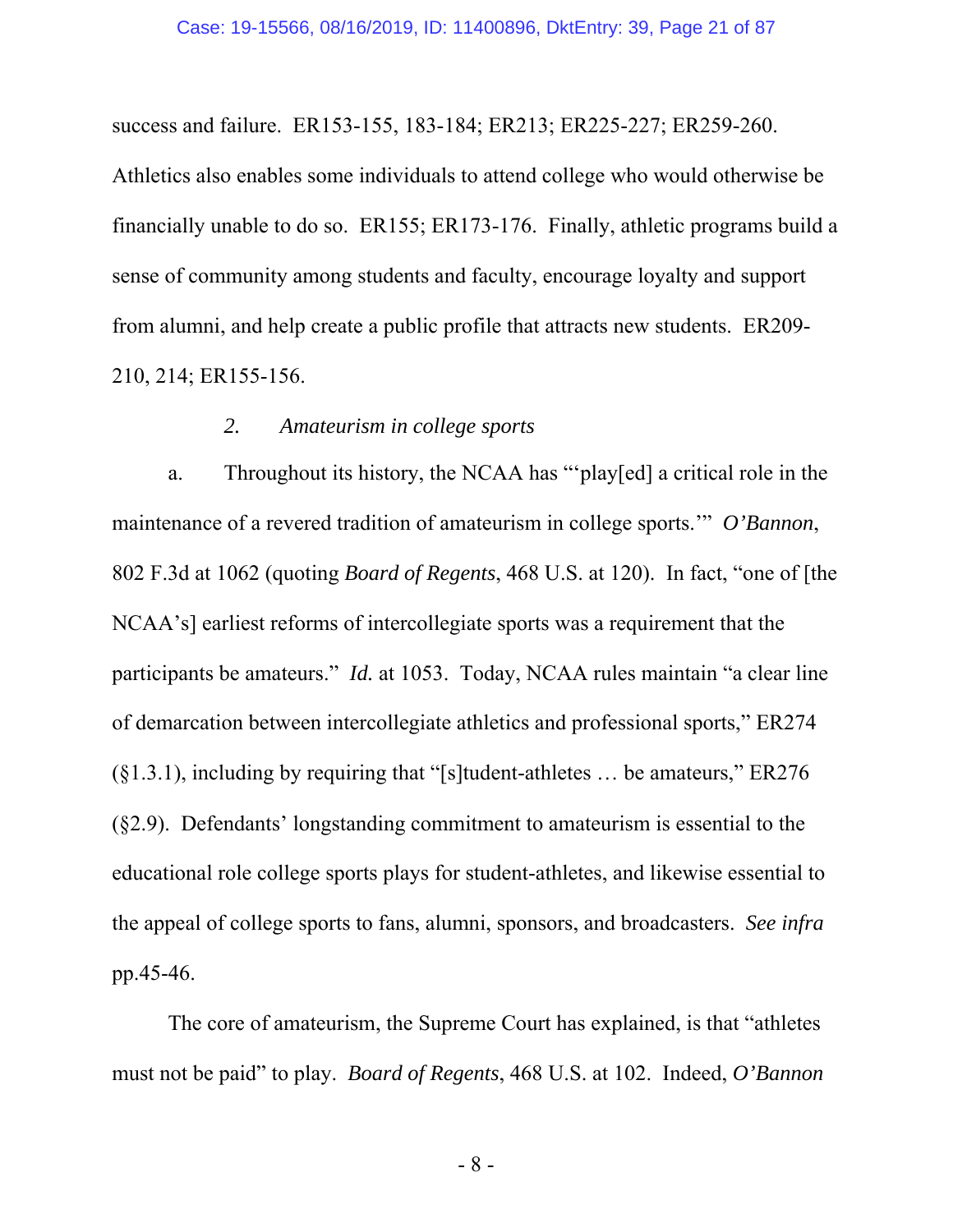### Case: 19-15566, 08/16/2019, ID: 11400896, DktEntry: 39, Page 22 of 87

observed that "not paying student-athletes is *precisely what makes them amateurs*." 802 F.3d at 1076. Accordingly, NCAA rules state that student-athletes lose their NCAA eligibility if they use their "athletics skill … for pay in any form" in their sport. ER280 (§12.1.2).

b. NCAA rules explicate this no-pay principle in myriad ways. Of particular relevance here, the rules provide that, although "pay" is prohibited, schools may cover student-athletes' legitimate academic and athletic expenses. The principal measure of legitimate academic expenses is COA, which is used to determine the amount of federal financial assistance students may receive to attend their schools. 20 U.S.C. §1087kk. COA includes:

- (1) tuition and fees normally assessed a student carrying the same academic workload as determined by the institution, and including costs for rental or purchase of any equipment, materials, or supplies required of all students in the same course of study;
- (2) an allowance for books, supplies, transportation, and miscellaneous personal expenses, including a reasonable allowance for the documented rental or purchase of a personal computer, … as determined by the institution; [and]
- (3) an allowance (as determined by the institution) for room and board costs incurred by the student[.]

*Id.* §1087*ll*. Although federal law thus specifies the categories of costs included in COA, schools "determine the appropriate and reasonable amounts" for their students. ER324. In doing so, "[e]ach school 'can have different standard costs for different categories of students,'" ER317 (quoting ER323), but under NCAA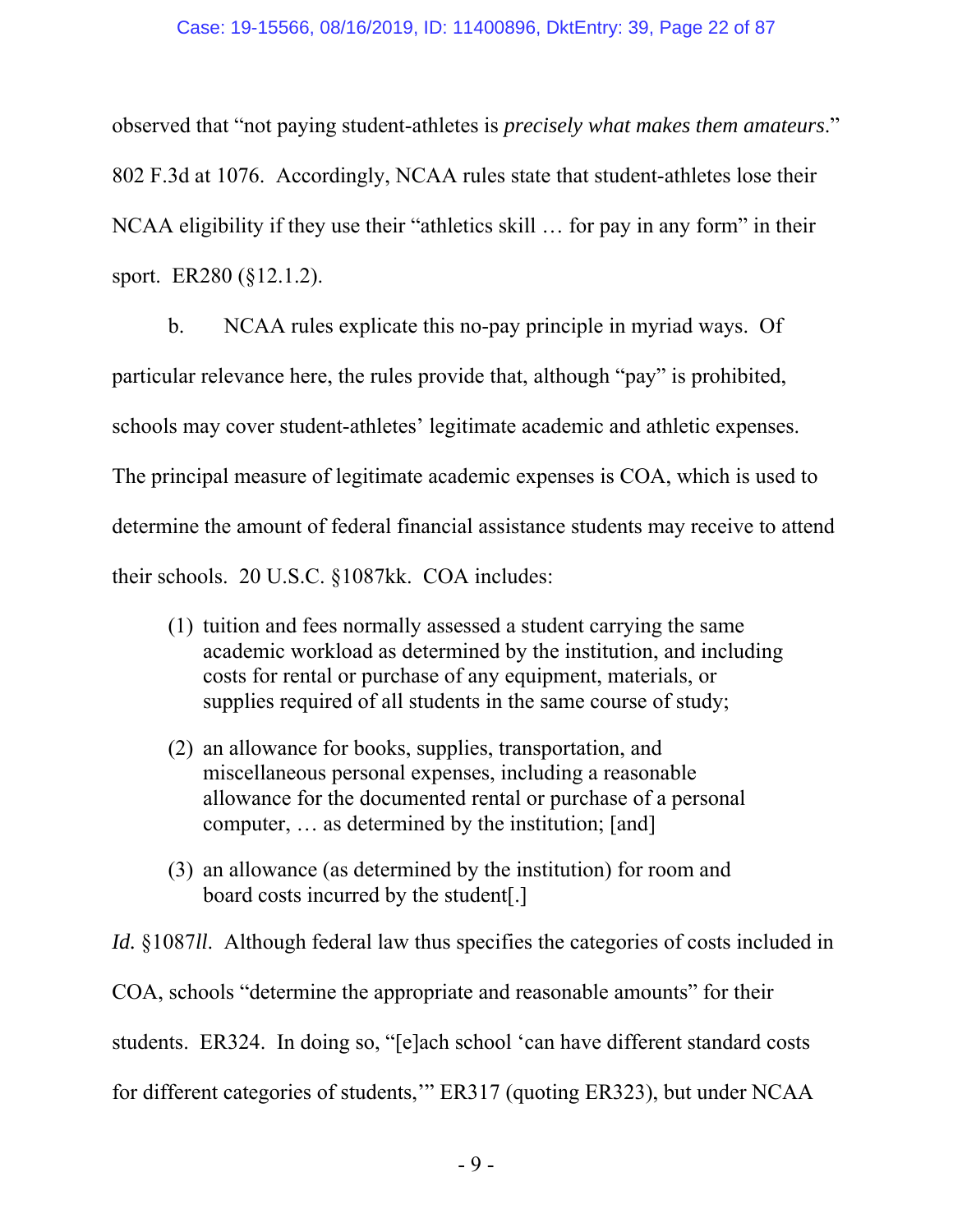### Case: 19-15566, 08/16/2019, ID: 11400896, DktEntry: 39, Page 23 of 87

rules, "institution[s] must calculate the cost of attendance for student-athletes in accordance with the cost-of-attendance policies and procedures that are used for students in general," ER285 (§15.02.2.1).

NCAA rules allow student-athletes to receive financial aid up to the full amount of the cost of attendance at their schools. ER284, 287 (§§15.01.6, 15.1). This can be provided through athletic scholarships (also known as "grants-in-aid"), other financial aid, or both. ER286-287 (§§15.02.6, 15.1).

NCAA rules also allow schools to cover student-athletes' legitimate academic expenses that exceed the categorically defined COA. For example, COA may not cover atypical financial needs that some students inevitably have, such as high travel expenses caused by attending college unusually far from home. NCAA rules (and federal law) permit schools to address such needs in two ways. First, federal law allows "financial aid administrator[s]" to "make adjustments on a caseby-case basis to the cost of attendance … to allow for treatment of an individual … with special circumstances." 20 U.S.C. §1087tt. And NCAA rules similarly provide that schools may "adjust[]" COA "on an individual basis" if such adjustments are made for non-student-athletes. ER285 (§15.02.2.1). Second, schools may use two funds—the "Student Assistance Fund" (SAF) and the "Academic Enhancement Fund" (AEF)—to meet individual "financial needs that arise in conjunction with participation in intercollegiate athletics [or] enrollment in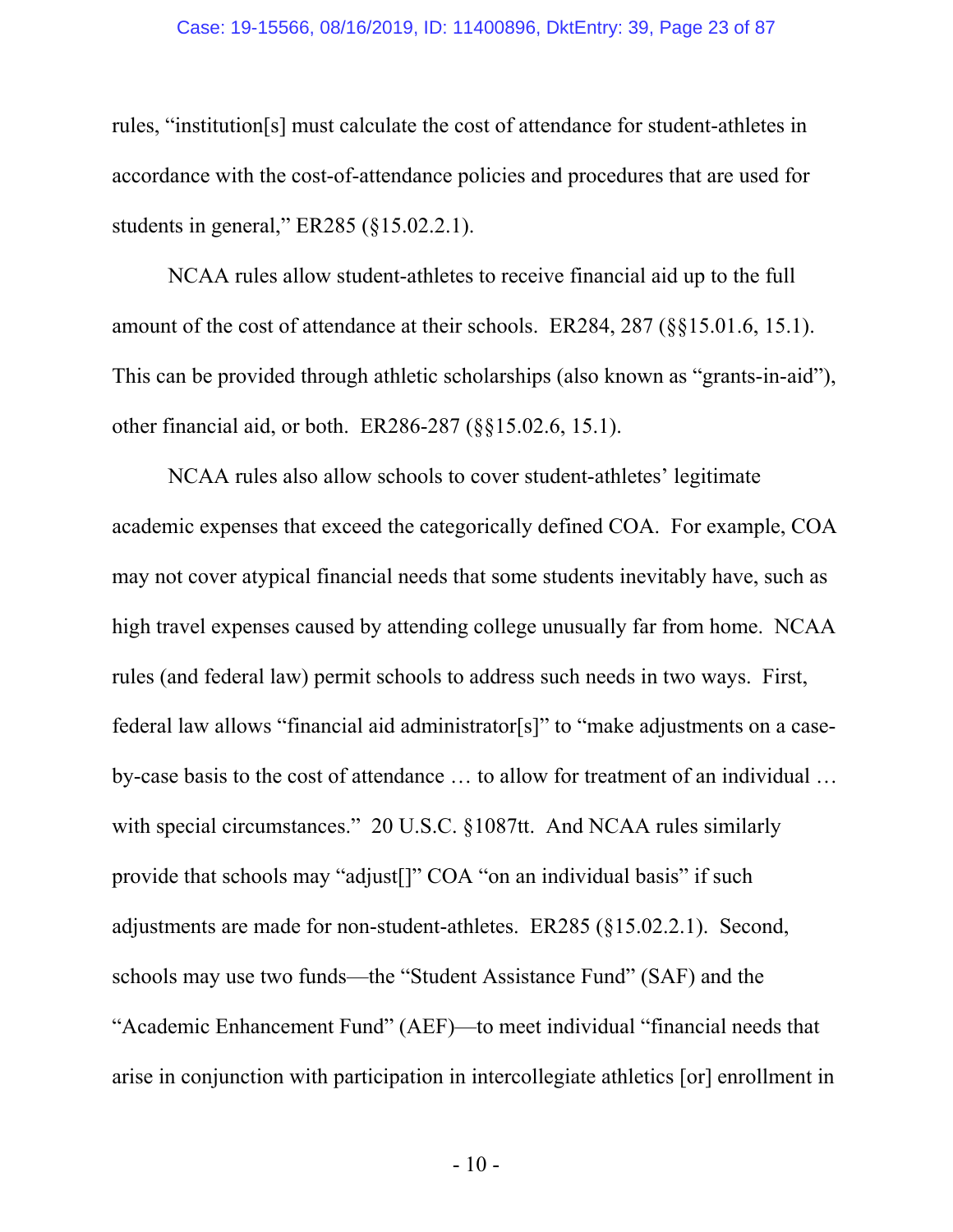#### Case: 19-15566, 08/16/2019, ID: 11400896, DktEntry: 39, Page 24 of 87

an academic curriculum," as well as to enhance "academic-support programs for Division I student-athletes." ER268-269; *see also* ER284-285, 294-295 (§§15.01.6.1, 16.11.1.8). The needs that schools may cover using these funds include tutoring, supplies, clothing, unexpected travel expenses due to family emergencies, and health and safety expenses. ER268.

NCAA rules likewise permit schools to cover legitimate expenses incurred due to participation in intercollegiate athletics (and hence not included in COA). These include medical expenses arising from injuries incurred during athletic participation, room and board for preseason practices, uniforms and equipment, travel for competitions, meals before and after those events, and a per diem (currently \$30) to cover "unitemized incidental expenses" while traveling for "NCAA championship events." ER290-293 (§§16.4, 16.5.2.2, 16.5.2.4.2, 16.5.2.4.3, 16.8.1.1). In addition, schools "may provide the cost of actual and necessary expenses … for [a student-athlete's] significant other and children" to attend a post-season event. ER292 (§16.6.1.1).

Finally, the NCAA permits student-athletes to receive specified non-cash awards to recognize exceptional individual or team academic or athletic achievement. For instance, the rules provide that student-athletes may receive: an award valued at \$175 or less for being a team's most-improved or most-valuable player; an award valued at \$375 or less for reaching a postseason NCAA

- 11 -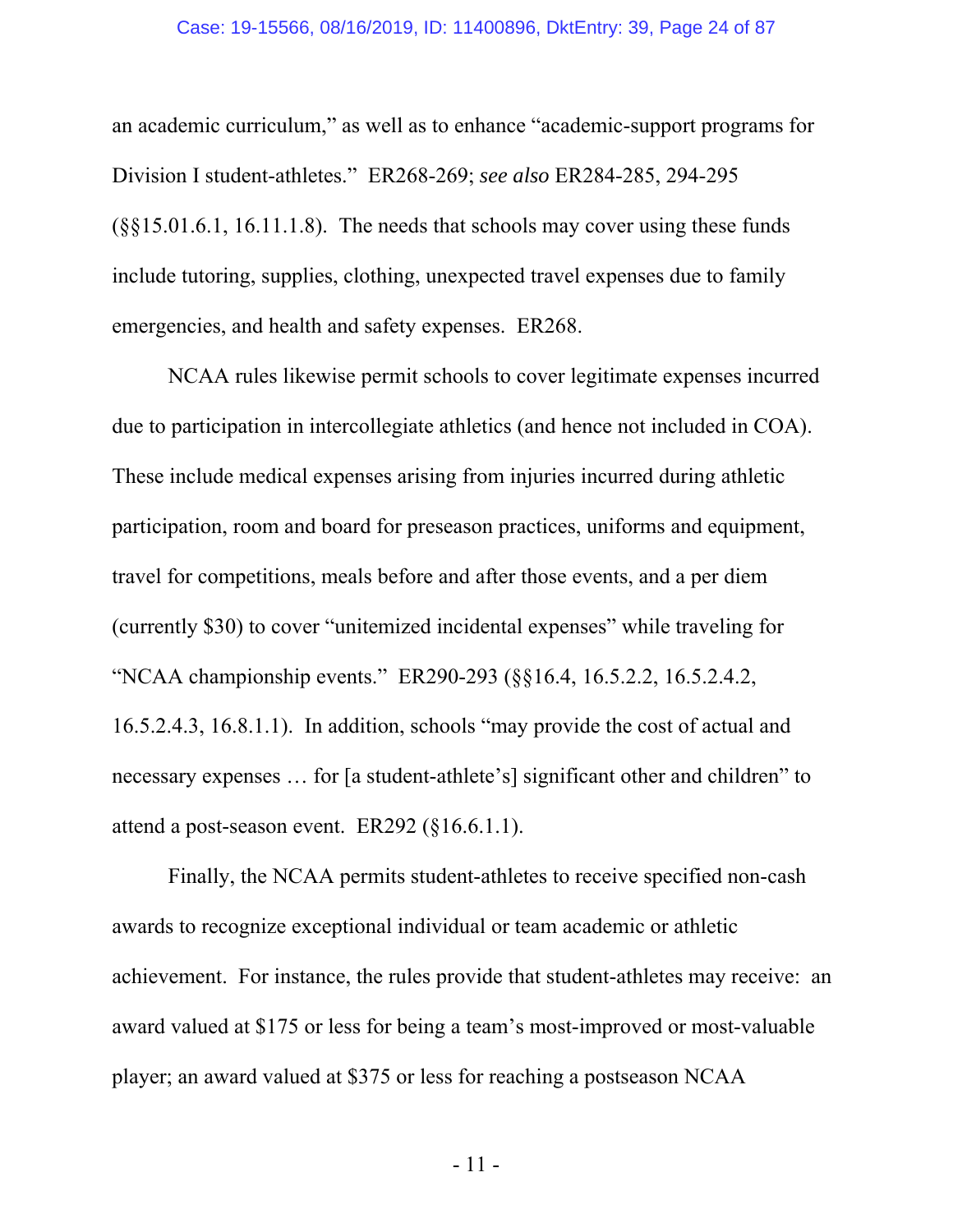### Case: 19-15566, 08/16/2019, ID: 11400896, DktEntry: 39, Page 25 of 87

championship contest; an award valued at \$550 or less for participating in an allstar or postseason bowl game; and a trophy valued at \$1,500 or less for being a conference's "athlete of the year" or "scholar-athlete of the year." ER296-297 (Figs. 16-1, 16-2, and 16-3); *see also* 288-289 (§16.1).

The limits on permissible awards (which have been adjusted over time to account for inflation and other changed circumstances) reflect the NCAA's judgment about what amounts are reasonable and modest, and hence unlikely to become vehicles for disguised pay-for-play, or otherwise be abused. *See* ER170- 171; ER158-164; ER229-230. To further reduce the risk of abuse, NCAA rules also provide that any "[a]wards received for intercollegiate athletics participation may not be sold, exchanged or assigned for another item of value." ER289  $($16.1.4).$ 

## **B.** *O'Bannon*

*O'Bannon v. NCAA* was a class action brought by current and former FBS football and Division I men's basketball players who claimed the NCAA was violating the Sherman Act by restricting student-athletes' ability to receive compensation for the use of their names, images, and likenesses (NILs). *O'Bannon*, 802 F.3d at 1055-1056. Because no NCAA rule specifically barred payments for NIL use, the *O'Bannon* plaintiffs challenged what this Court referred to as the overall "compensation rules," *id.* at 1053. After a bench trial, the district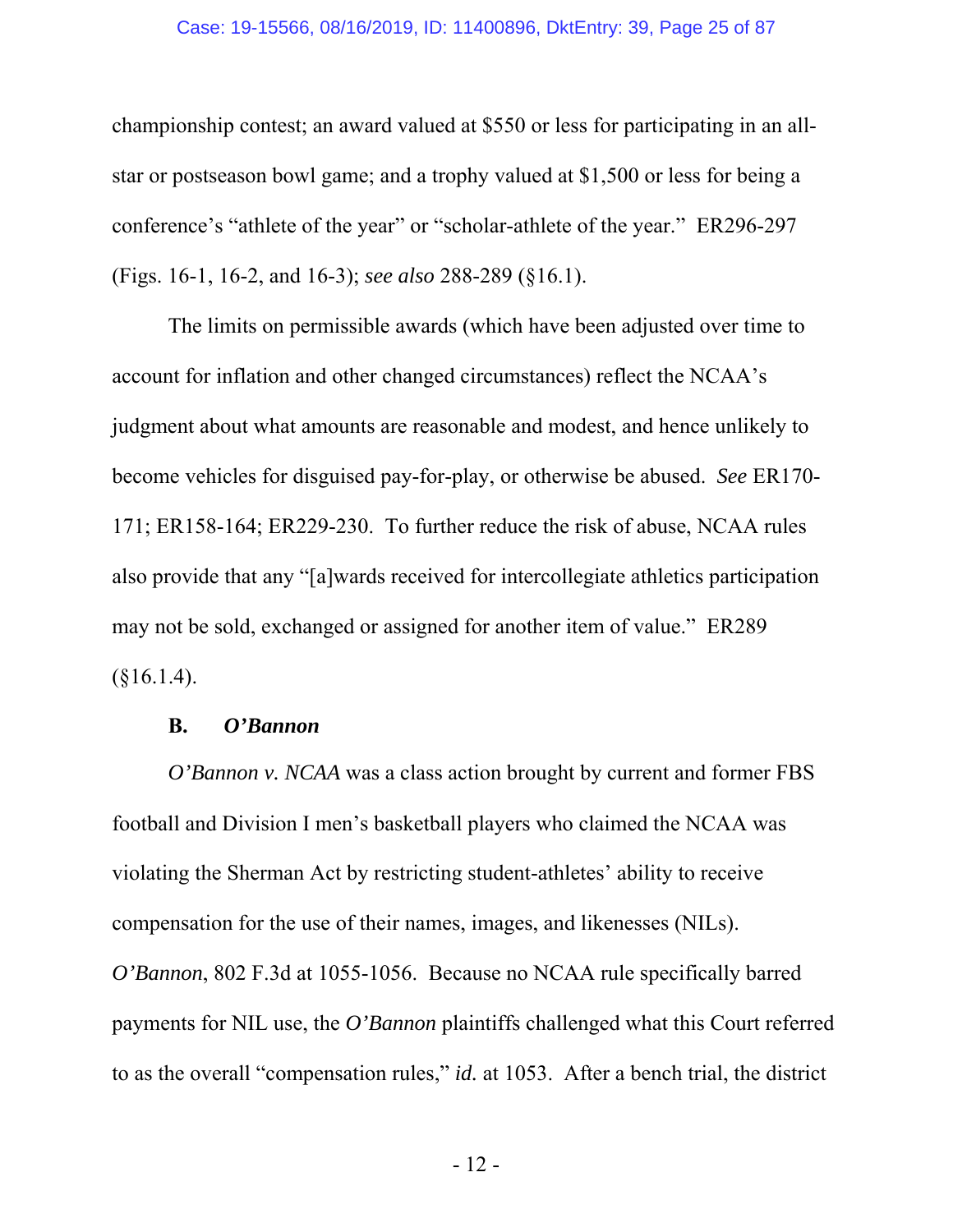### Case: 19-15566, 08/16/2019, ID: 11400896, DktEntry: 39, Page 26 of 87

court held that those rules were "an unlawful restraint of trade." *Id.* The court issued a two-part injunction, barring the NCAA from capping athletic scholarships below COA (which NCAA rules did when *O'Bannon* was filed) and requiring the NCAA to permit schools to give student-athletes, in addition, "up to \$5,000 per year in deferred compensation" through a trust fund. *Id.*

This Court affirmed in part and reversed in part. As relevant here, the Court upheld the district court's finding that the NCAA's compensation rules are procompetitive because they help "preserv[e] the popularity of the NCAA's product by promoting its current understanding of amateurism." 802 F.3d at 1073. In so holding, this Court noted that the district court—although ultimately finding that amateurism has procompetitive benefits—had "suggested that … the NCAA's definition of amateurism is inconsistent" and that amateurism is not "the *primary* driver of consumer demand for college sports." *Id.* at 1058-1059. The Court affirmed the district court's finding that amateurism has procompetitive benefits, while stating that the court "probably underestimated the NCAA's commitment to amateurism." *Id.* at 1073; *see also id.* at 1072 ("[W]e might have credited the depth of the NCAA's devotion to amateurism differently.").

This Court next explained that NCAA compensation rules cannot be invalidated based on the availability of a less-restrictive alternative unless the plaintiff proves they are "*patently and inexplicably* stricter than is necessary to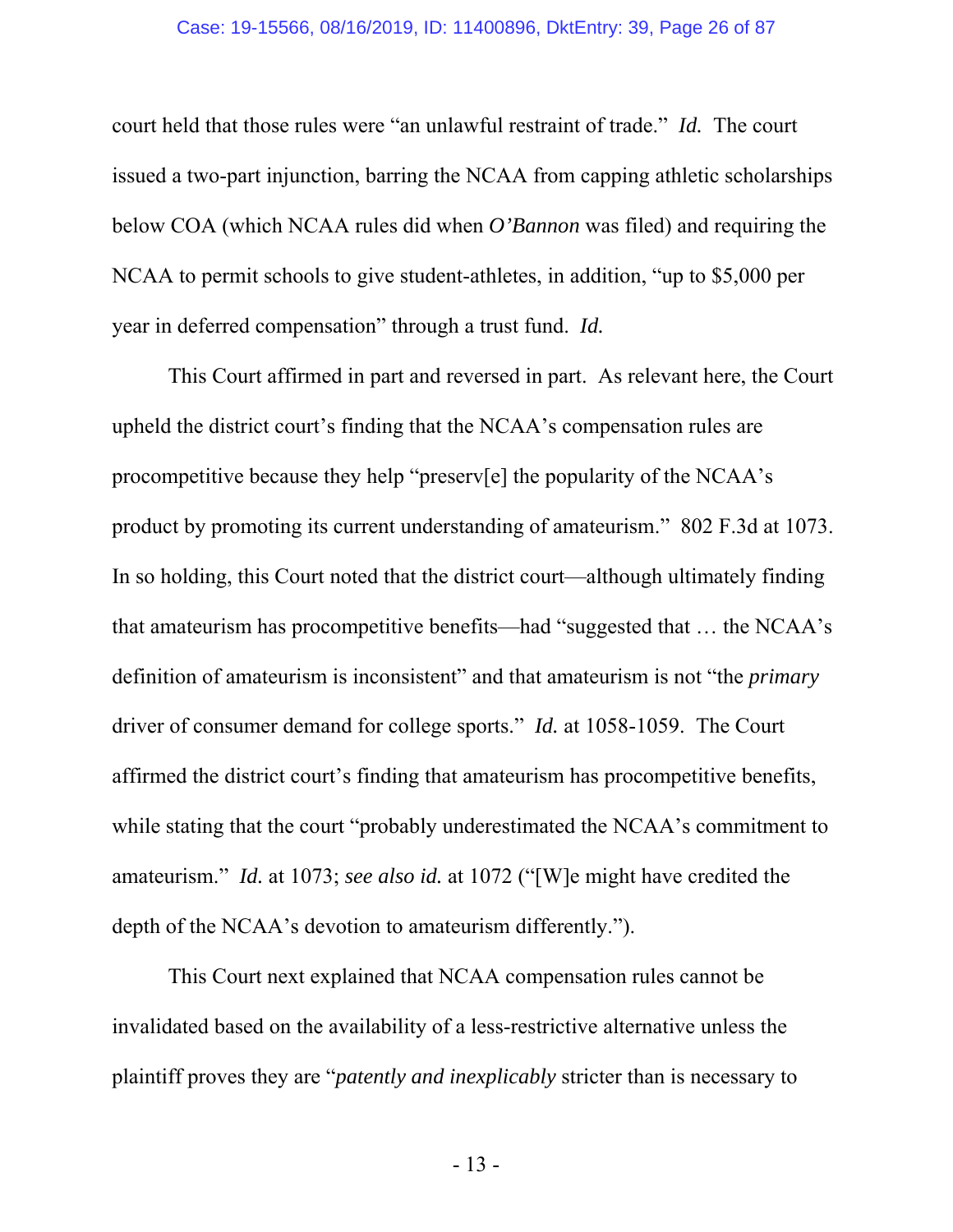accomplish all of [their] procompetitive objectives." 802 F.3d at 1075. Applying this principle, the Court affirmed the part of the injunction barring the NCAA from capping athletic scholarships below COA. (The NCAA had previously allowed *non*-athletic scholarships up to COA and, while *O'Bannon* was pending, amended its rules to allow athletic scholarships up to COA.) The Court reasoned that because, "by the NCAA's own standards, student-athletes remain amateurs as long as any money paid to them goes to cover legitimate educational expenses," a scholarship cap below COA was not needed to promote amateurism. *Id.* at 1074- 1075 & n.18. But, the Court held, the district court had "clearly erred" in requiring the NCAA to allow payments to each student-athlete of up to \$5,000 per year above COA. *Id.* at 1074, 1076. Such payments, the Court explained, were not "*equally* effective in promoting amateurism and preserving consumer demand" as the NCAA's current rules. *Id.* In holding otherwise, the Court continued, the district court had "ignored that not paying student-athletes is *precisely what makes them amateurs*." *Id.* at 1076. Offering even "small payments" above COA that are unrelated to legitimate expenses, the Court concluded, would be "a quantum leap." *Id.* at 1078. And if "that line [were] crossed," there would be "no basis for returning to a rule of amateurism and no defined stopping point; we have little doubt that plaintiffs will continue to challenge the arbitrary limit imposed by the district court." *Id.* at 1078-1079.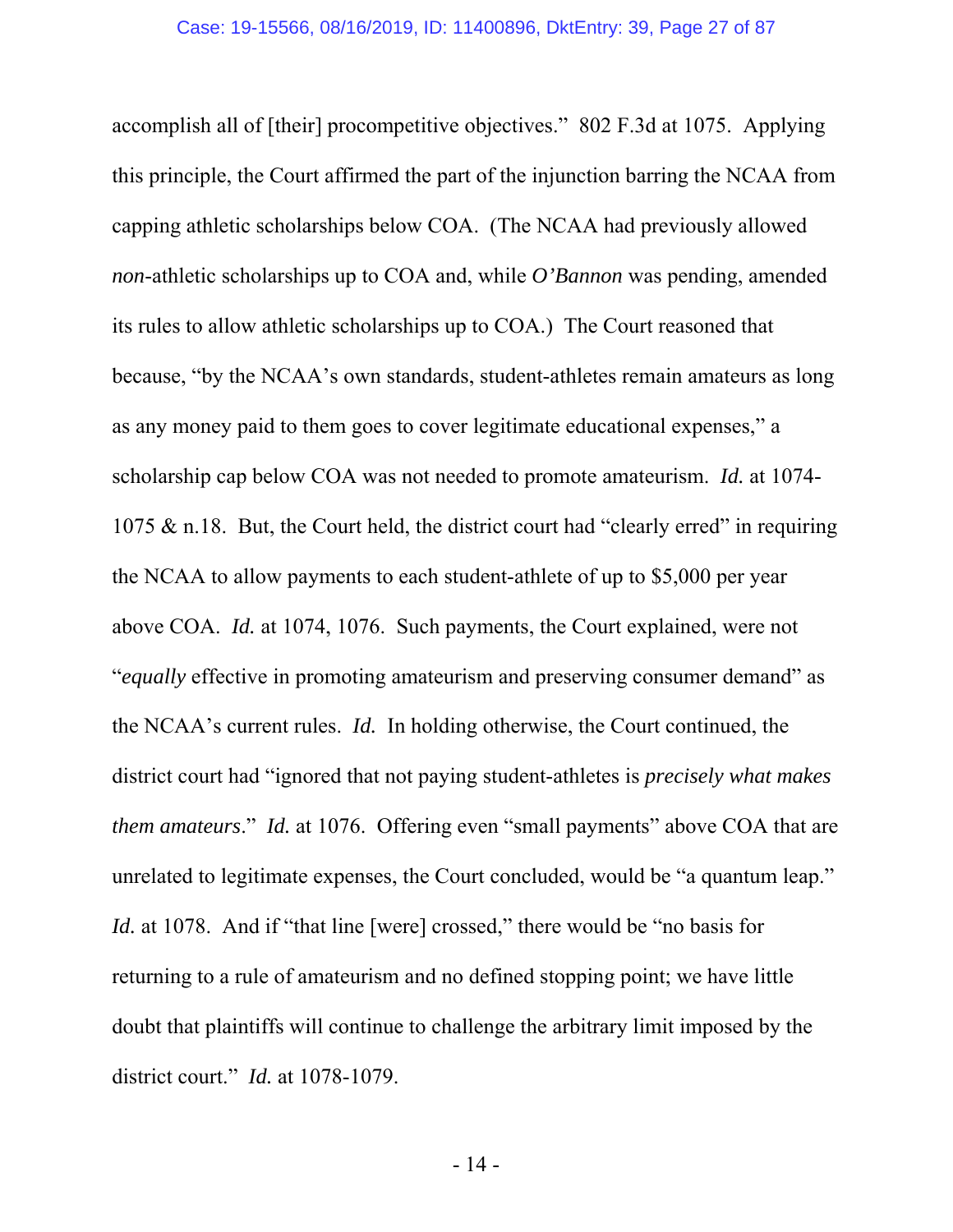Summing up its holding, the Court stated that antitrust law "requires that the NCAA permit its schools to provide up to the cost of attendance to their student athletes. It does not require more." 802 F.3d at 1079.

## **C. Proceedings Below**

## *1. Pretrial*

-

While *O'Bannon* was pending, plaintiffs filed several antitrust class actions against the NCAA and eleven Division I conferences, challenging the NCAA's compensation rules. The Judicial Panel on Multidistrict Litigation transferred the cases to the same judge in the Northern District of California who presided over *O'Bannon*, where the cases were, with one exception, consolidated. ER14 & n.5; Dkts. 1-2, 60, 86, 184, 197. The district court then certified three injunctive classes of student-athletes who received or will receive an offer of a full athletic scholarship between the filing of the first complaint and the resolution of this appeal: one for FBS football players and one each for Division I men's and women's basketball players. Dkt. 305 at 5.1

After this Court decided *O'Bannon*, defendants here moved for judgment on the pleadings, arguing that *O'Bannon* foreclosed plaintiffs' claims by holding that antitrust law "requires nothing more of the NCAA than that it permit its member

<sup>1</sup> Plaintiffs sought damages as well as injunctive relief, but the parties have settled the damages claims. Dkt. 60 ¶9; Dkt. 746.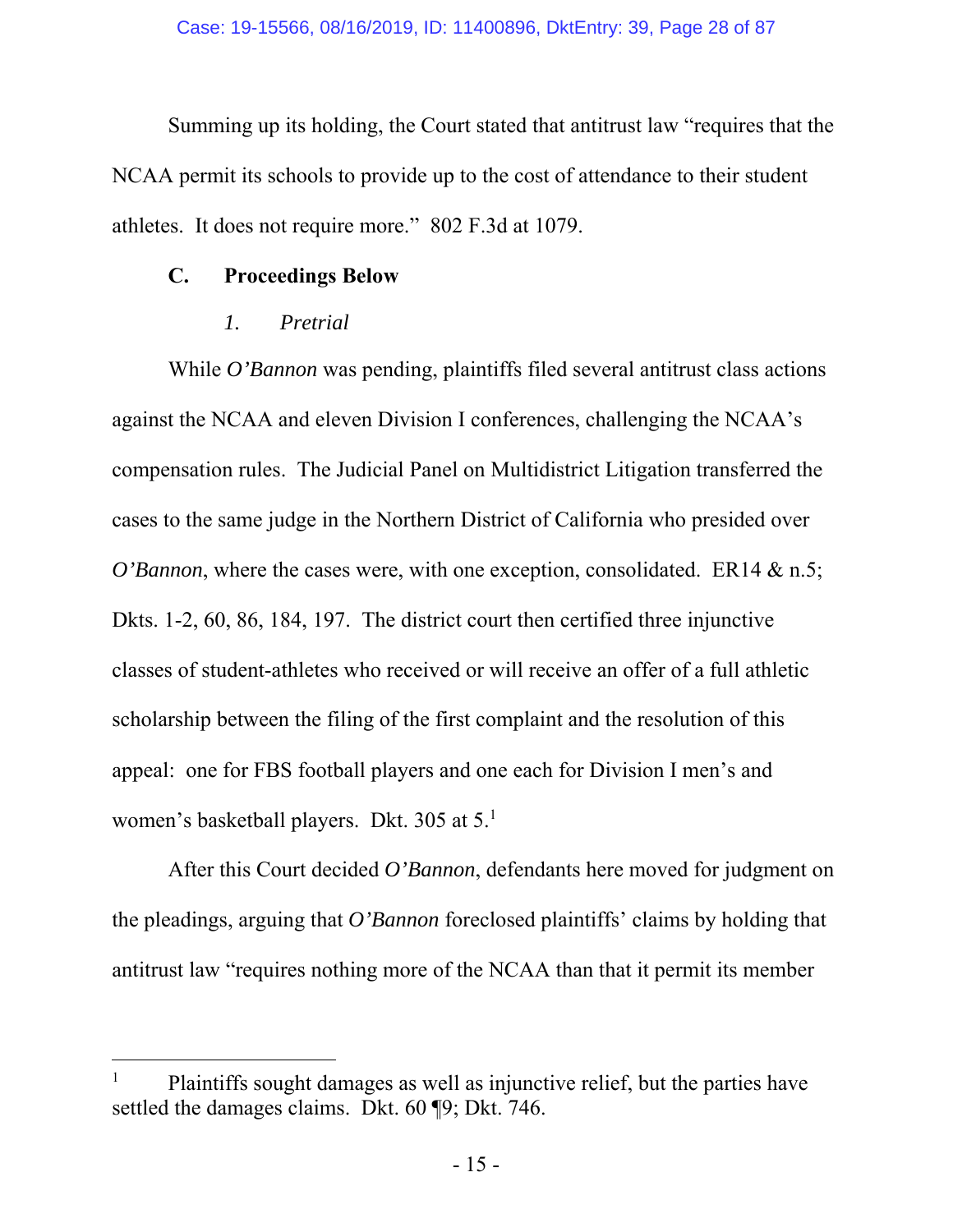schools to provide student-athletes with their full education-related cost of attendance." Dkt. 373 at 4; *see also id.* at 4-7. The district court acknowledged that it was "hard … to distinguish" the rules challenged here from those at issue in *O'Bannon*, noting that although *O'Bannon* was "ostensibly pegged" to NILs, the issue in both that case and this one is "really … should [schools] be able to offer more money." ER326. The court nonetheless denied defendants' motion because *O'Bannon*, it asserted, "simply forecloses one type of relief Plaintiffs previously sought: cash compensation untethered to educational expenses." ER150. According to the court, while *O'Bannon* precluded such compensation, it did not resolve whether NCAA caps on "other 'benefits' and 'in-kind' compensation" are valid. *Id.*

The parties next filed cross-motions for summary judgment, which the court resolved almost entirely in plaintiffs' favor. It again rejected defendants' argument that stare decisis foreclosed plaintiffs' claims. ER125-126. It also rejected defendants' argument that plaintiffs' claims were barred by res judicata, reasoning that some plaintiffs were neither members of nor in privity with the *O'Bannon* classes, and that "[s]ome of the additional benefits limited by the rules" challenged here were not "addressed" in *O'Bannon* or have "expanded since that time." ER119, 123.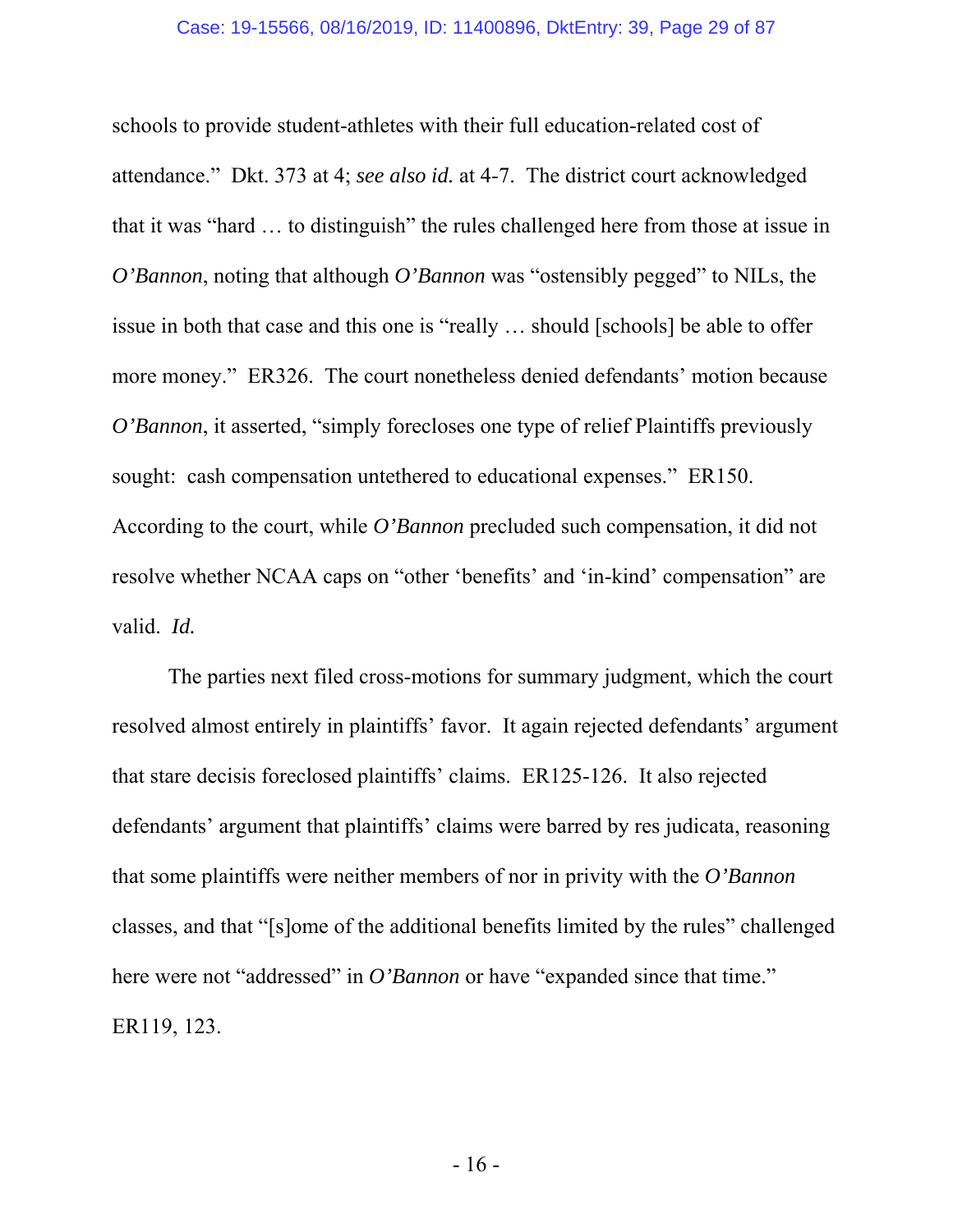The court then addressed the rule of reason. As *O'Bannon* explained, that rule provides a three-step framework for assessing an allegedly anticompetitive restraint:

[1] The plaintiff bears the initial burden of showing that the restraint produces significant anticompetitive effects within a relevant market. [2] If the plaintiff meets this burden, the defendant must come forward with evidence of the restraint's procompetitive effects. [3] The plaintiff must then show that any legitimate objectives can be achieved in a substantially less restrictive manner.

802 F.3d at 1070 (brackets in original).

At step 1, the district court granted summary judgment for plaintiffs, adopting both "the market definition from *O'Bannon*"—"the market for a college education combined with athletics or alternatively the market for the studentathletes' athletic services"—and *O'Bannon*'s finding that the challenged NCAA rules have anticompetitive effects in that market. ER127-128. In doing so, the court asserted that defendants' position was that "*O'Bannon* is binding on this point." ER128. In fact, defendants had argued that *O'Bannon* was binding (and dispositive) as to plaintiffs' entire claim. Dkt. 373. The court instead treated *O'Bannon* as binding only at step 1. ER128-143.

At step 2, the court concluded (as relevant here) that defendants had raised a triable issue on whether the challenged rules have the procompetitive benefit of promoting consumer demand for NCAA athletics. ER130-131. Although *O'Bannon* held that there the NCAA had proven this same procompetitive benefit,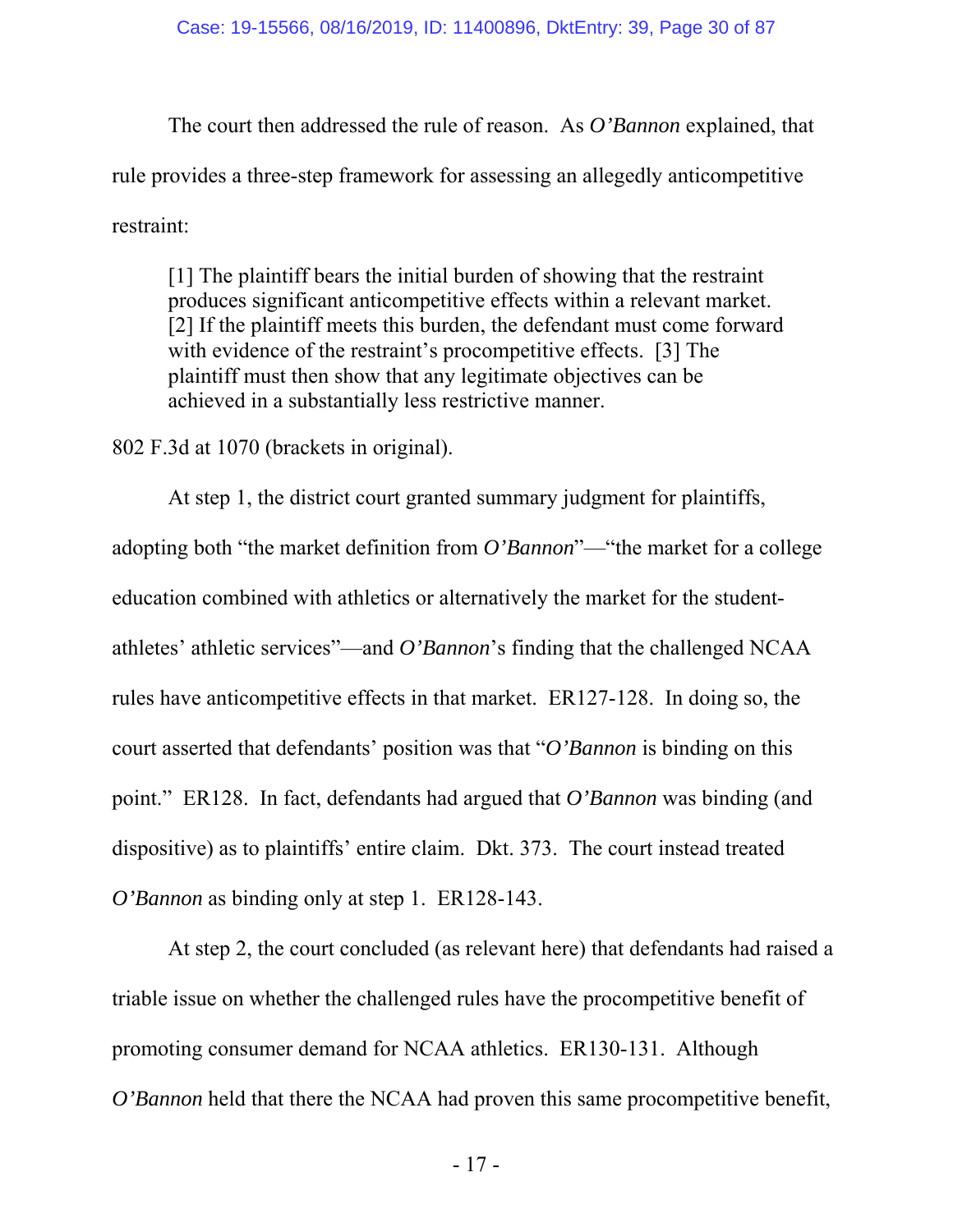*see* 802 F.3d at 1072-1074, the district court disregarded *O'Bannon* because, the court asserted, "the specific rules at issue are not the same." ER130.

Finally, at step 3, the court addressed plaintiffs' proposed less-restrictive alternatives (LRAs). The court rejected defendants' argument that those LRAs were foreclosed both because they were merely "new arguments in support of the same challenge already adjudicated in *O'Bannon*," and because they were contrary to *O'Bannon*'s holding that antitrust law "does not require" the NCAA to allow compensation above COA (as each proposed LRA would do). ER141. In the court's view, the proposals differed from those considered in *O'Bannon*. ER141- 143.

The court thus set the case for trial on whether the challenged rules have procompetitive benefits and, if so, whether a viable LRA exists. ER143-145.

## *2. Trial, judgment, and permanent injunction*

After a bench trial, the district court granted judgment for plaintiffs and issued a permanent injunction. ER1, 2-5.

In its rule-of-reason analysis, the court acknowledged (at step 2) that the challenged rules are procompetitive because they "maintain[] a distinction between college sports and professional sports," and such a distinction promotes "consumer demand" for college sports. ER49, 90. But the court proceeded to reject defendants' conception of and commitment to amateurism, asserting among other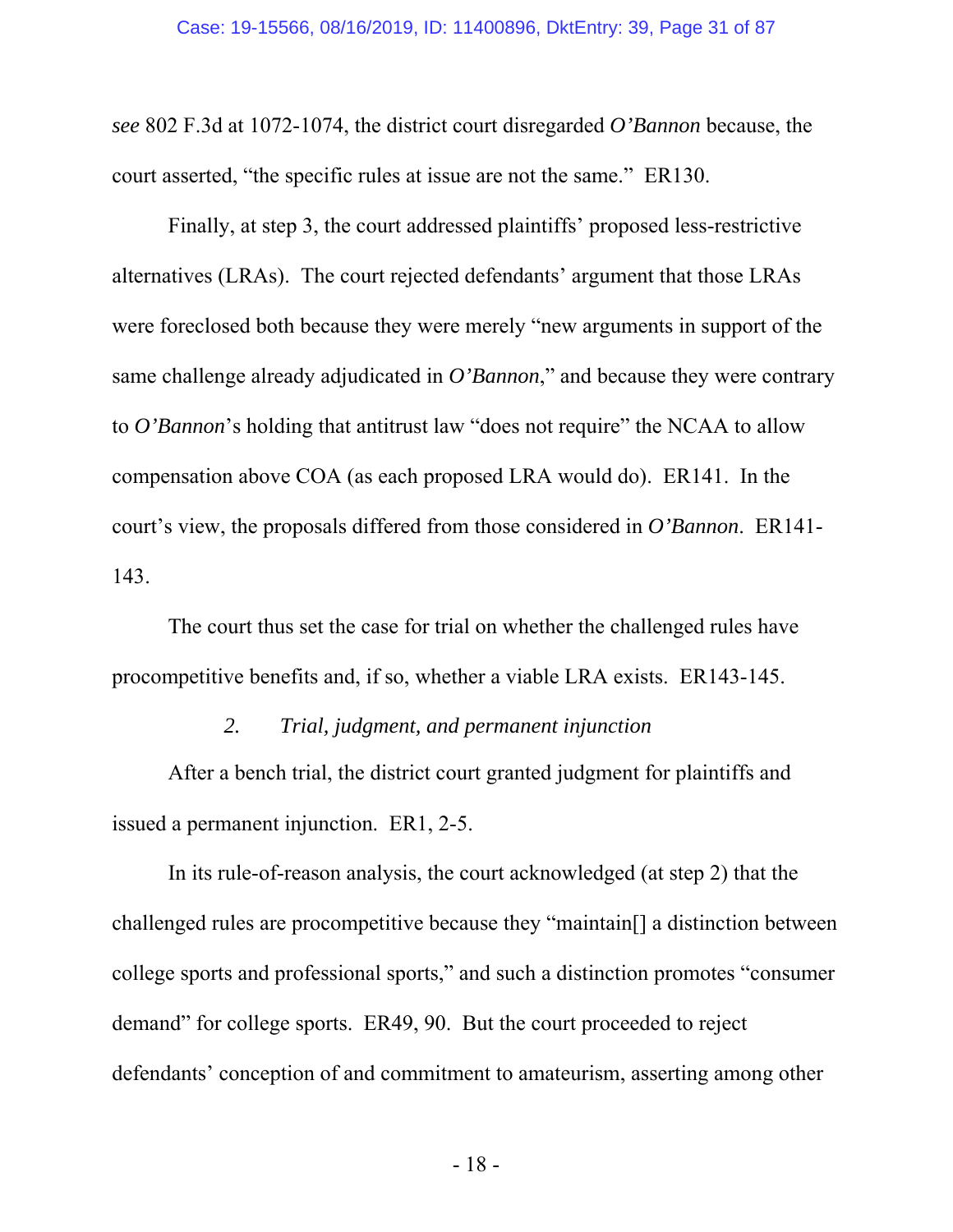#### Case: 19-15566, 08/16/2019, ID: 11400896, DktEntry: 39, Page 32 of 87

things that defendants do not have a coherent definition of the term. *See generally* ER24-33, 84-86. The court also declared that the true distinction between collegiate and professional sports is "that student-athletes do not receive unlimited cash payments, especially those unrelated to education, like those seen in professional sports leagues." ER90. The court therefore deemed the challenged rules "necessary to achieve this procompetitive effect" only "to the extent that they prevent unlimited cash payments unrelated to education." *Id.*

At step 3, the court rejected all three of plaintiffs' proposed LRAs: the two pursued at trial (*see* Dkt. 987-1 at 41-44) and a third raised after trial (Dkt. 1099-3 at 42-43). The court found that each would "allow their schools to offer studentathletes unlimited cash payments," and thus would not be "virtually as effective" as the challenged rules at maintaining the distinction between college and professional sports that the court had just announced. ER59-61, 63. The court found, however, that an alternative of its own (which the court called a "modified" version of plaintiffs' third proposal) would be virtually as effective as the NCAA's rules at maintaining that distinction and would not substantially increase costs. ER61. Under this new alternative—first disclosed when the court entered judgment—the NCAA could still cap athletic scholarships and prohibit "compensation and benefits that are unrelated to education." ER107-108. But with one exception, the NCAA could not prohibit schools from providing student-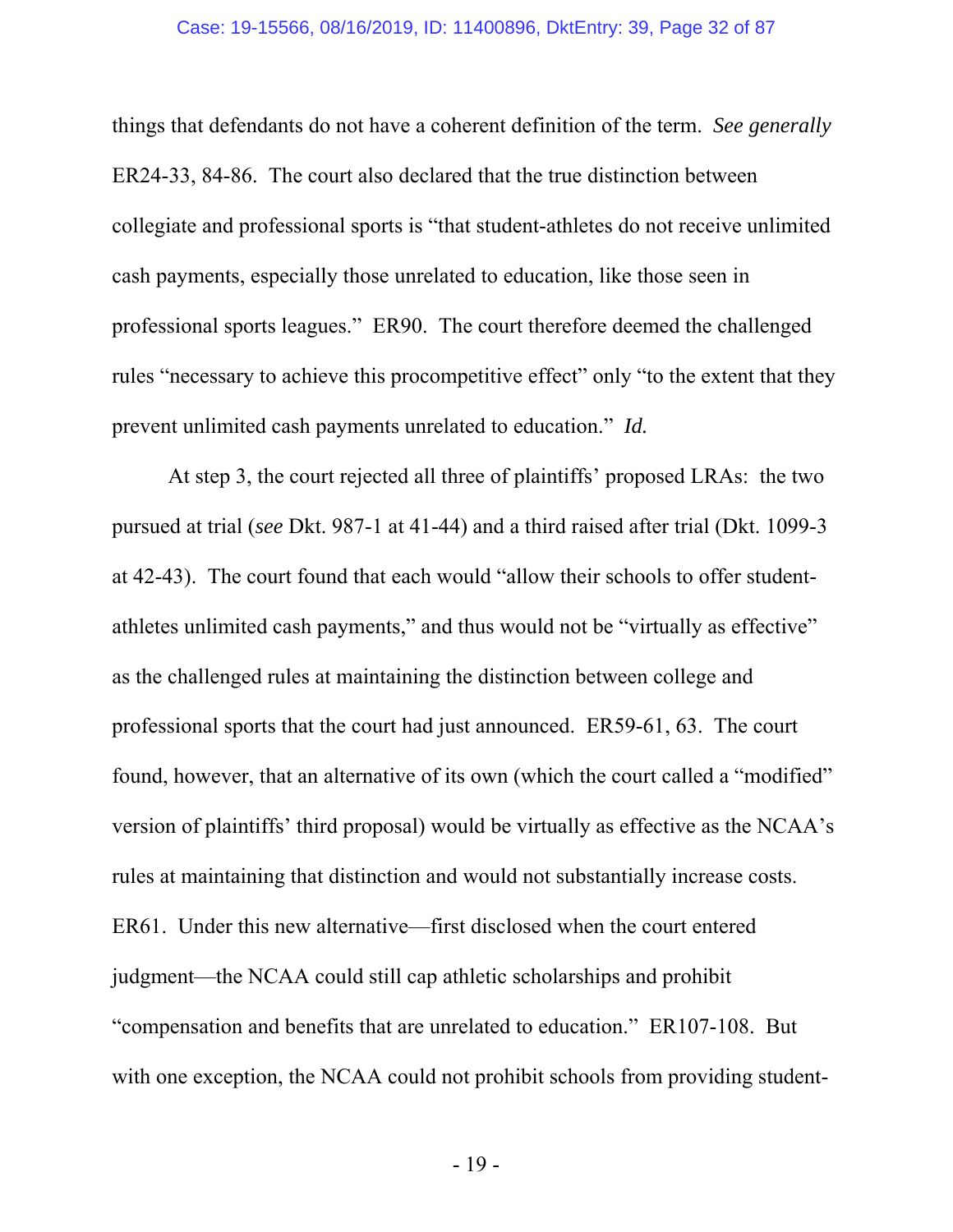athletes "uncapped[] education-related compensation and benefits," including unlimited "paid post-eligibility internships." ER61, 63. The exception is that the NCAA could "cap" cash and cash-equivalent "academic … awards and incentives" at not less than the NCAA's combined "caps on [all] athletic performance awards" (which are non-cash awards the aggregate value of which the court suggested is now \$5,600). ER65, 101. The court's alternative does not restrict these uncapped compensation and benefits to the reasonable (or even actual) expenses that studentathletes incur.

The court issued a detailed permanent injunction barring the NCAA from limiting compensation save as permitted under the court's LRA. ER2-4.

Specifically, the injunction provides that:

The compensation and benefits related to education … that the NCAA may not … limit … are the following: computers, science equipment, musical instruments and other tangible items not included in the cost of attendance calculation but nonetheless related to the pursuit of academic studies; post-eligibility scholarships to complete undergraduate or graduate degrees at any school; scholarships to attend vocational school; tutoring; expenses related to studying abroad …; and paid post-eligibility internships.

ER2-3; *see also* ER61. The injunction further states that this list "may be amended" only "on motion of any party," ER3—in other words, only with the court's pre-approval. The injunction permits the NCAA to "adopt … a definition of … 'related to education'" and to ask the court to "incorporate that definition" into the injunction. *Id.* It also permits the NCAA to adopt rules that "regulate[]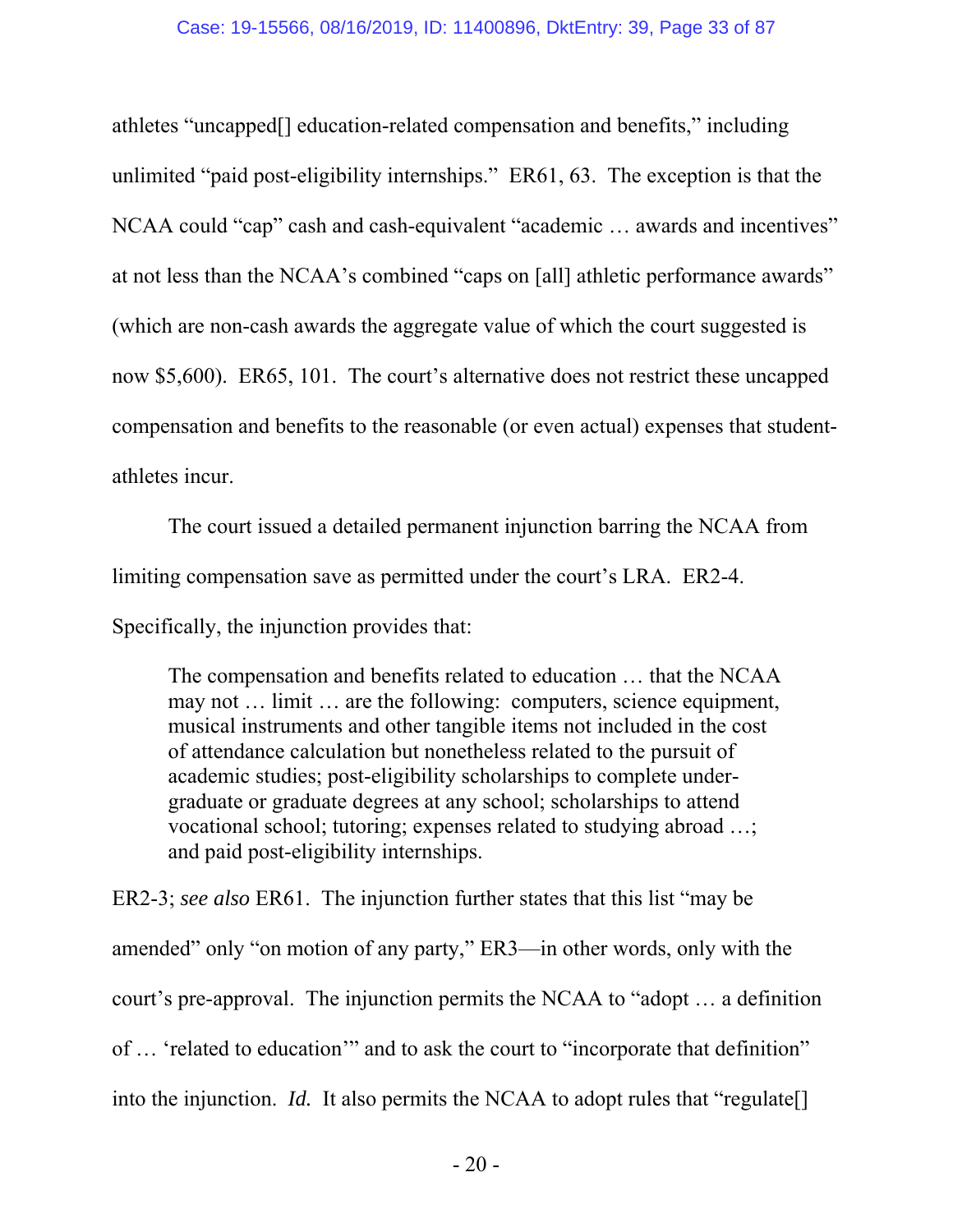how conferences or schools provide education-related compensation and benefits." *Id.*

## **SUMMARY OF ARGUMENT**

I. *O'Bannon* precludes this litigation under both stare decisis and res judicata.

A. This Court held in *O'Bannon* that the NCAA may limit athleticsbased payments to the amount of student-athletes' "legitimate educational expenses," and held more specifically that antitrust law requires the NCAA to permit schools to provide student-athletes with athletic scholarships up to COA, but "does not require more." 802 F.3d at 1075, 1079. The antitrust claims here seek "more" than what *O'Bannon* said the NCAA must allow—well "more," in fact—and thus are foreclosed as a matter of stare decisis.

B. Res judicata prevents parties and their privies from repeatedly bringing claims that were or could have been brought in a prior action. Here, injunctive classes of FBS football players and Division I basketball players claim that the NCAA's rules violate the Sherman Act by preventing schools from paying student-athletes to play. That is the same claim that injunctive classes of FBS football players and Division I basketball players brought in *O'Bannon* regarding virtually the same NCAA rules. It is therefore barred by res judicata.

If *O'Bannon* does not preclude this action, future plaintiffs will be able to bring essentially the same claim again and again, such that there would never be

- 21 -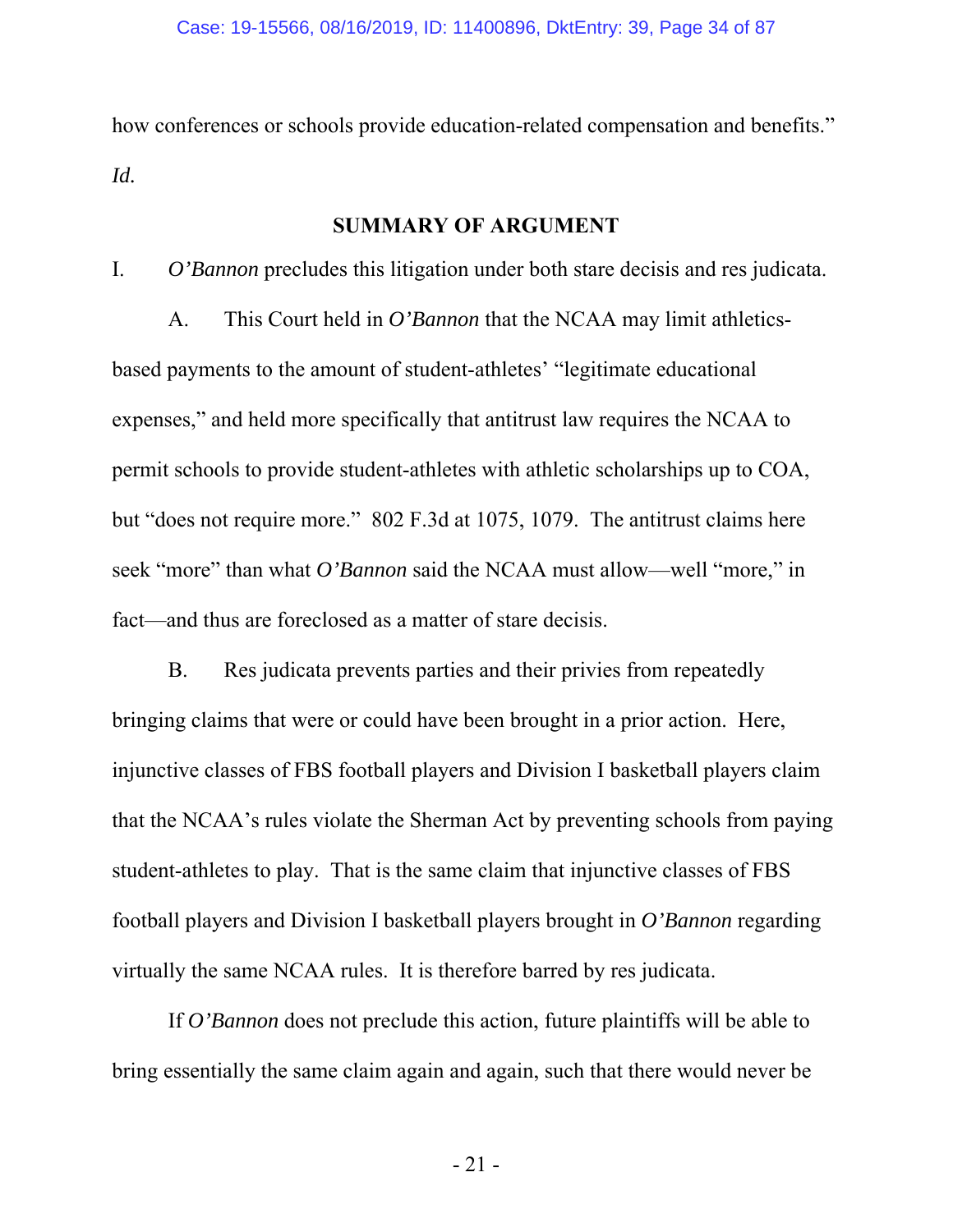finality. In *O'Bannon*, this Court mentioned that very danger in explaining why the district court had clearly erred. 802 F.3d at 1079. That scenario is just what stare decisis and res judicata exist to prevent.

II. The district court's rule-of-reason analysis is thoroughly flawed.

A. The rule of reason does not allow federal courts to strike down broadly reasonable restraints. Courts may invalidate procompetitive restraints only if the plaintiff proves that the restraints are significantly more restrictive than necessary to achieve their procompetitive ends. Avoiding excessive judicial meddling is particularly important with sports leagues like the NCAA, because some restraints are necessary for leagues to produce their product at all. That is why *Board of Regents* admonished courts to give the NCAA "ample latitude" to superintend college sports, 468 U.S. at 120, and why *O'Bannon* stated that plaintiffs challenging NCAA compensation rules must make a "strong evidentiary showing" that a viable less-restrictive alternative exists, 802 F.3d at 1074. The district court's analysis is not faithful to these principles.

B. The district court correctly found that the challenged rules have the procompetitive benefit of widening consumer choice by distinguishing college athletics from professional sports. That should have ended the step-2 inquiry and led the court to step 3, where plaintiffs bear a heavy burden to show a viable lessrestrictive alternative. Instead, the court questioned at length defendants'

- 22 -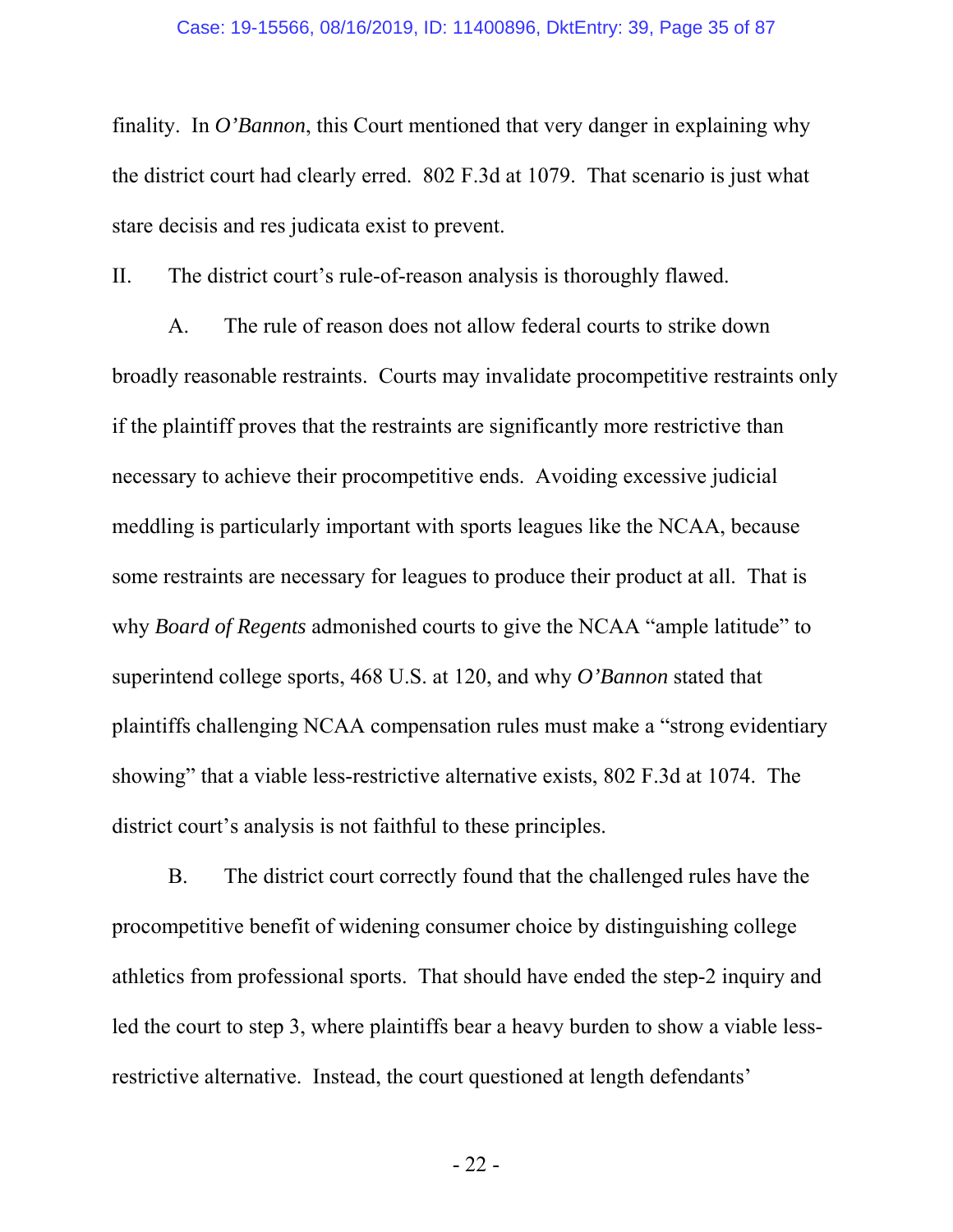commitment to and conception of amateurism (repeating a mistake it made in *O'Bannon*) and declared that the *true* dividing line between college and professional sports is not what the Supreme Court, this Court, and others have recognized for decades—that NCAA student-athletes are not paid to play—but rather that they are not paid *unlimited* amounts unrelated to education. The court offered no support for this novel assertion, which is demonstrably false. Yet the court embraced it in order to conclude that certain NCAA rules (those limiting "education-related benefits") are not "necessary" to preserve consumer demand. That was a manifestly erroneous application of the step-2 inquiry. As *O'Bannon* explained, "[d]uring the second step the district court could only consider the benefits of the NCAA's existing rule …. [I]t could not consider the potential benefits of an alternative rule (such as capping large payments)." 802 F.3d at 1073 n.17.

C. The district court's step-3 analysis is equally infirm. After rejecting all of plaintiffs' proposed LRAs because each could lead to "unlimited" payments to student-athletes, the court then embraced its own alternative even though it suffers from the same flaw. Under that alternative, each school can give every student-athlete not only thousands of dollars in cash for academic awards and incentives, but also unlimited "education-related" benefits, including "paid posteligibility internships," ER2-3, that would allow schools to give student-athletes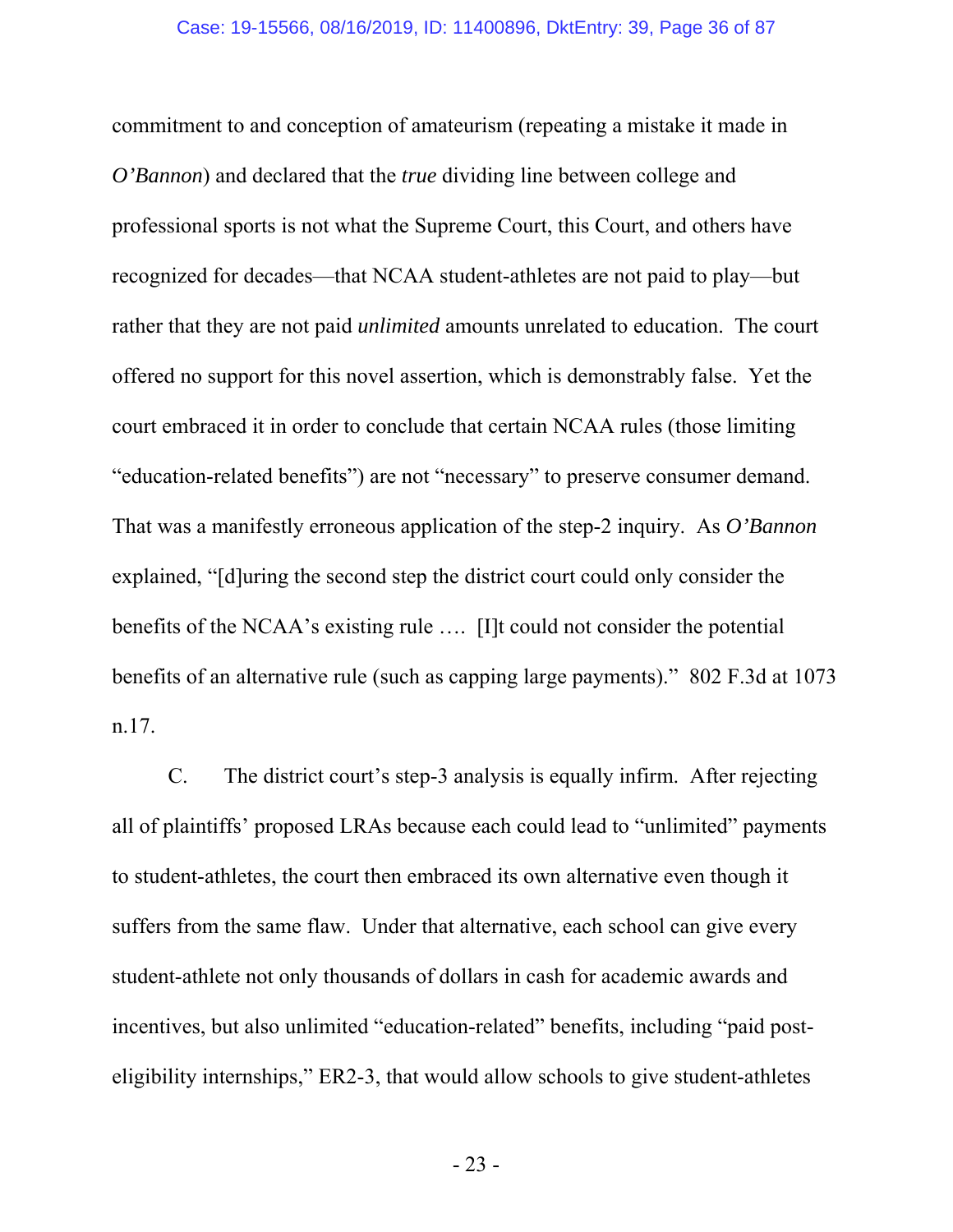#### Case: 19-15566, 08/16/2019, ID: 11400896, DktEntry: 39, Page 37 of 87

tens or hundreds of thousands of dollars more in cash. Schools can also give each student-athlete highly valuable "education-related benefits" that have no connection either to the academic program a student-athlete is pursuing or to the student-athlete's reasonable (or even actual) expenses. Far from being "virtually as effective" as the challenged rules in preserving the distinction between college athletics and professional sports that *Board of Regents* and *O'Bannon* both recognized—student-athletes are not paid to play—the decision below would eradicate that distinction.

The court also cited little beyond its own say-so regarding whether its alternative would impose "significantly increased costs"; it certainly did not make the requisite "strong evidentiary showing" that such costs would not be imposed. *O'Bannon*, 802 F.3d at 1074. In fact, such costs likely would be incurred, through required new rulemaking and litigation engendered by the court's intrusive injunction.

Finally, the court's LRA involves pure price administration, which is not the role of an antitrust court. The court simply adjusted the "price cap," i.e., the NCAA rule prohibiting pay, by adding monetary academic awards and incentives—up to \$5,600 annually, almost the exact amount the court tried to impose in *O'Bannon* but that this Court rejected.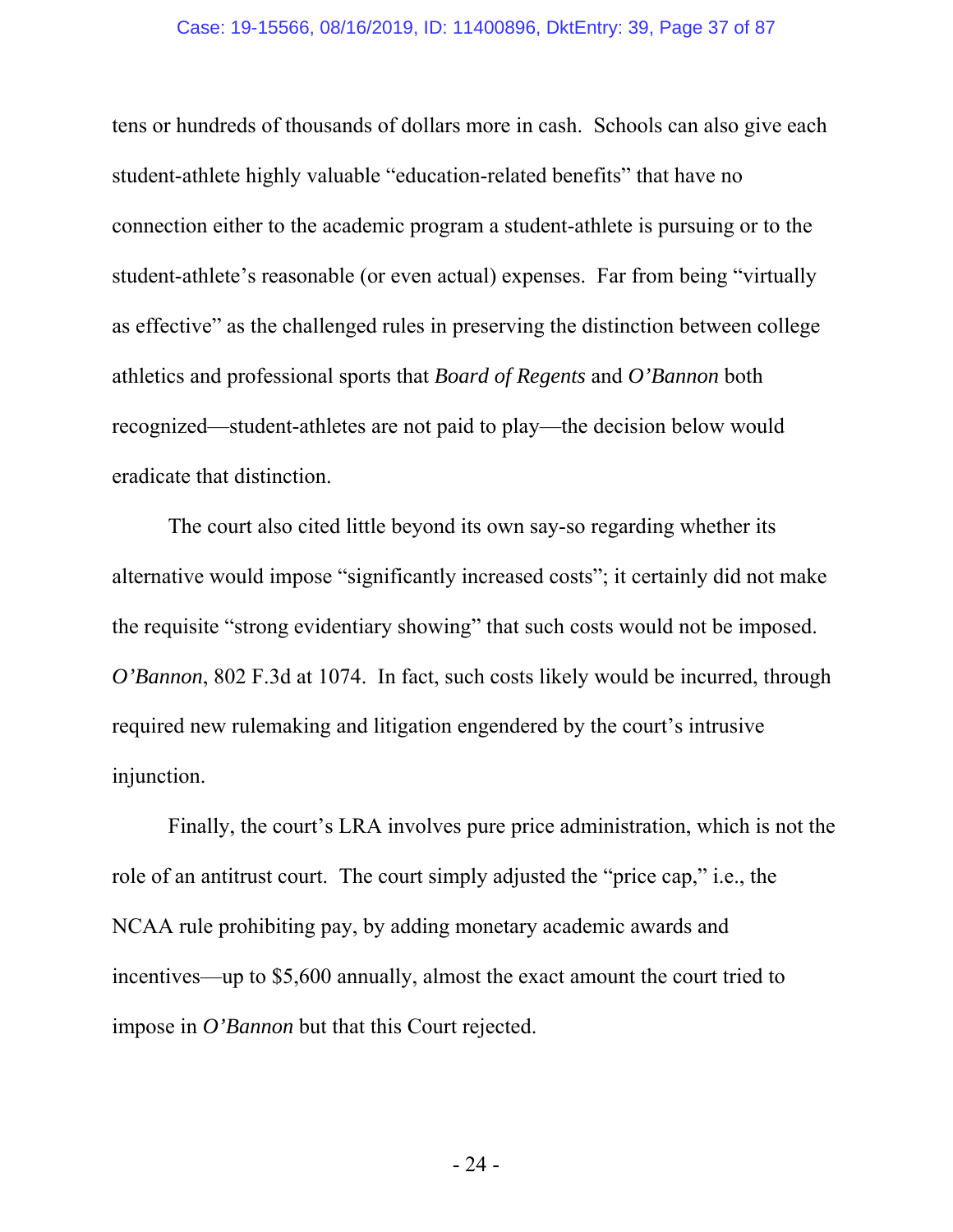III. The district court's injunction improperly puts the court in the role of ongoing administrator of college sports, deeming an enumerated list of items "educational benefits" that the NCAA must allow, without limit, and permitting changes to that list only with the court's approval. That is not remotely the "ample latitude" the Supreme Court has said the NCAA must have, *Board of Regents*, 468 U.S. at 120, and it conflicts with *O'Bannon*'s prohibition on judicial "micromanag[ing]" of "organizational rules," 802 F.3d at 1075.<sup>2</sup>

## **STANDARD OF REVIEW**

This Court "review[s] the district court's findings of fact after [a] bench trial for clear error and review[s] the district court's conclusions of law de novo." *O'Bannon*, 802 F.3d at 1061. "Whether [a] practice[] ... violate[s] the Sherman Act is a question of law," *Dunn v. Phoenix Newspapers, Inc.*, 735 F.2d 1184, 1186 (9th Cir. 1984), as is the application of stare decisis, *In re Watts*, 298 F.3d 1077, 1079 (9th Cir. 2002), or res judicata, *Media Rights Technologies, Inc. v. Microsoft Corp.*, 922 F.3d 1014, 1020 (9th Cir. 2019).

In reviewing a permanent injunction, this Court "review[s] legal conclusions underlying the [injunction] de novo, factual findings for clear error, and the scope of injunctive relief for an abuse of discretion." *Momot v. Mastro*, 652 F.3d 982,

 $\overline{a}$ 

<sup>2</sup> In *O'Bannon*, this Court disagreed with the NCAA that its amateurism rules are valid as a matter of law under *Board of Regents*. *See* 802 F.3d at 1061-1064. Defendants preserve this argument for further review.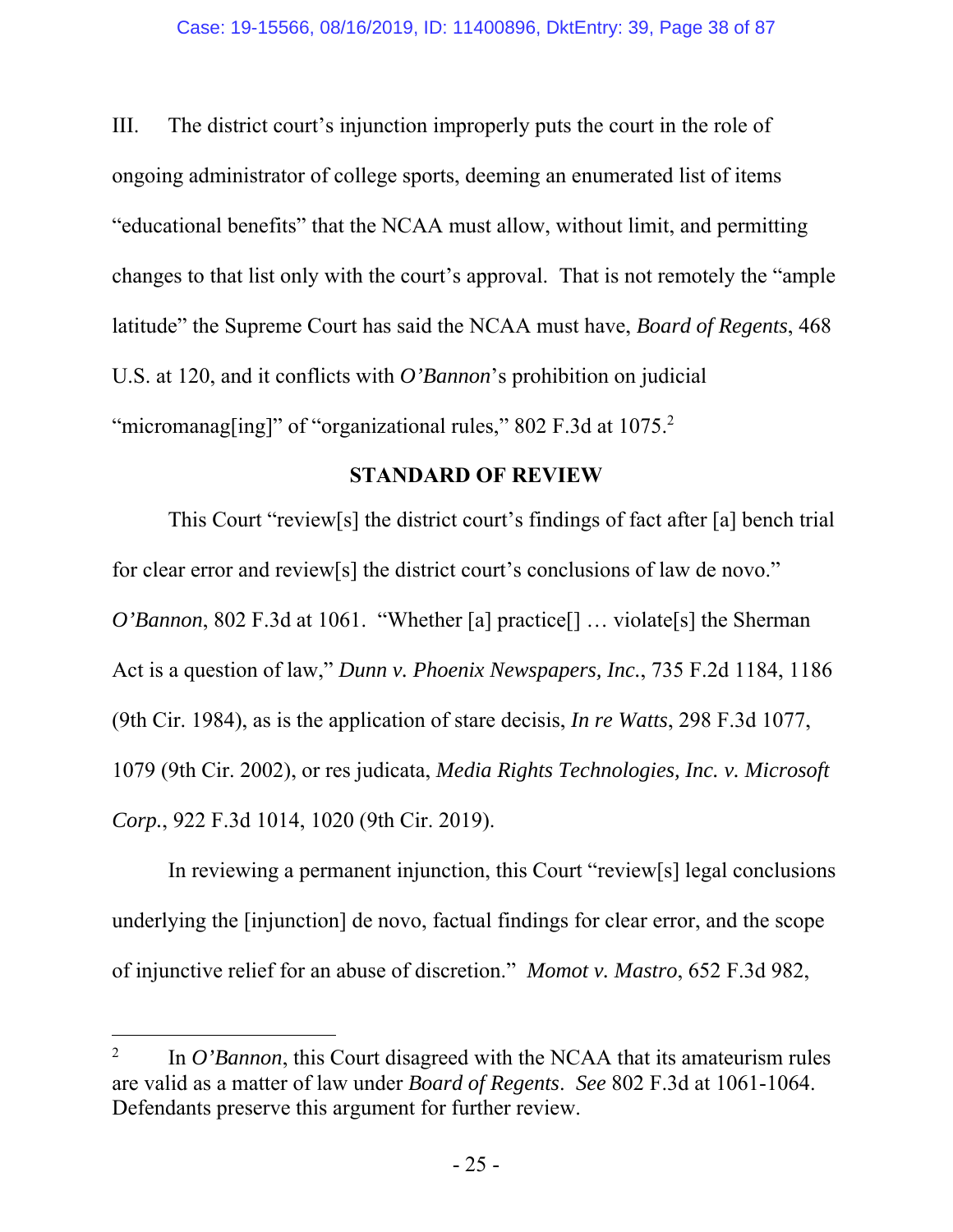986 (9th Cir. 2011). An error of law constitutes an abuse of discretion. *United States v. Clarke*, 573 U.S. 248, 257 (2014).

### **ARGUMENT**

# **I.** *O'BANNON* **FORECLOSES PLAINTIFFS' CLAIMS**

*O'Bannon* "summar[ized]" its "decision" as follows: "The Rule of Reason requires that the NCAA permit its schools to provide up to the cost of attendance to their student athletes. It does not require more." 802 F.3d at 1079. That conclusion flowed from this Court's reasoned recognition that, consistent with amateurism principles, the NCAA may allow schools to cover student-athletes' legitimate expenses while precluding additional payments. By that same reasoning, *O'Bannon* controls here as a matter of stare decisis because the challenged rules allow schools to cover those expenses, i.e., allow student-athletes to receive "up to the cost of attendance." *Id.*

Plaintiffs' claims are also precluded by res judicata, because they could have been asserted in *O'Bannon* (and effectively were). Although the district court identified supposed differences between the two cases, some of those do not exist, and those that do are insufficient to defeat preclusion.

### **A. Stare Decisis**

1. Presented with a full trial record, this Court in *O'Bannon* addressed the same issue presented here: To what extent does antitrust law restrict the

- 26 -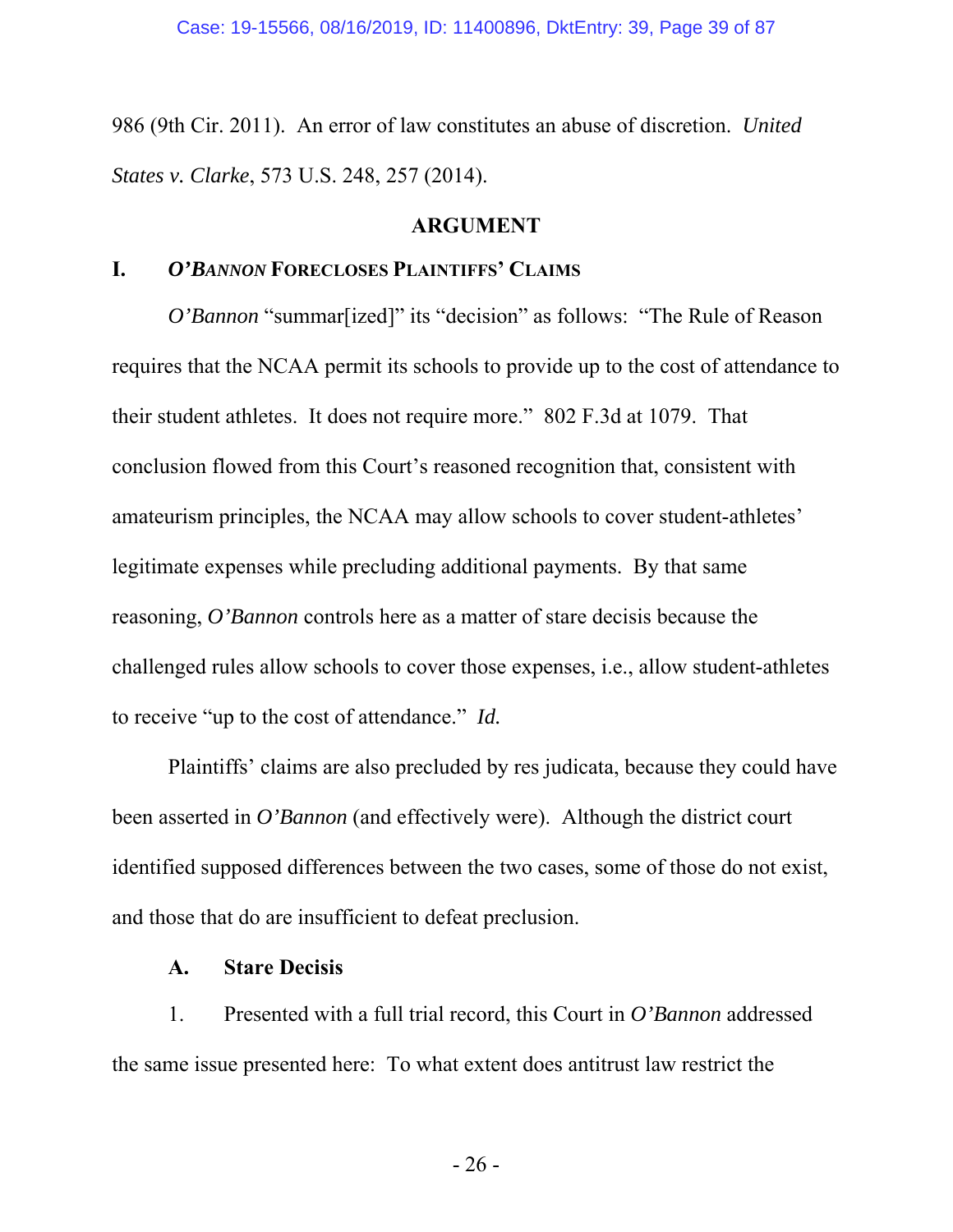NCAA's ability to limit student-athletes' compensation? Recognizing that amateurism is consistent with covering students-athletes' legitimate educational expenses, *O'Bannon* concluded that antitrust law "requires that the NCAA permit its schools to provide up to the cost of attendance to their student athletes. It does not require more." 802 F.3d at 1079. Applying that holding, this Court affirmed the district court's decision insofar as it "requir[ed] the NCAA to permit schools to provide compensation up to" COA, but reversed insofar as it "require[d] the NCAA to allow its member schools to pay student-athletes up to \$5,000 per year" above COA. *Id.* at 1075-1076, 1079.

*O'Bannon*'s conclusion followed from two features that this Court recognized about the NCAA's administration of intercollegiate sports: (1) NCAA rules preserving "the amateur nature of collegiate sports" are procompetitive because they differentiate college sports from professional sports and "increase[] their appeal to consumers," 802 F.3d at 1072-1073; and (2) "not paying studentathletes is *precisely what makes them amateurs*," *id.* at 1076.

These principles and the holding they produced make clear that this lawsuit is foreclosed. Plaintiffs seek (and the district court ordered) compensation that *O'Bannon* held is "not require<sup>[d]</sup>"—compensation, in fact, far in excess of the trust-fund payments this Court rejected. *See* 802 F.3d at 1079. Stare decisis thus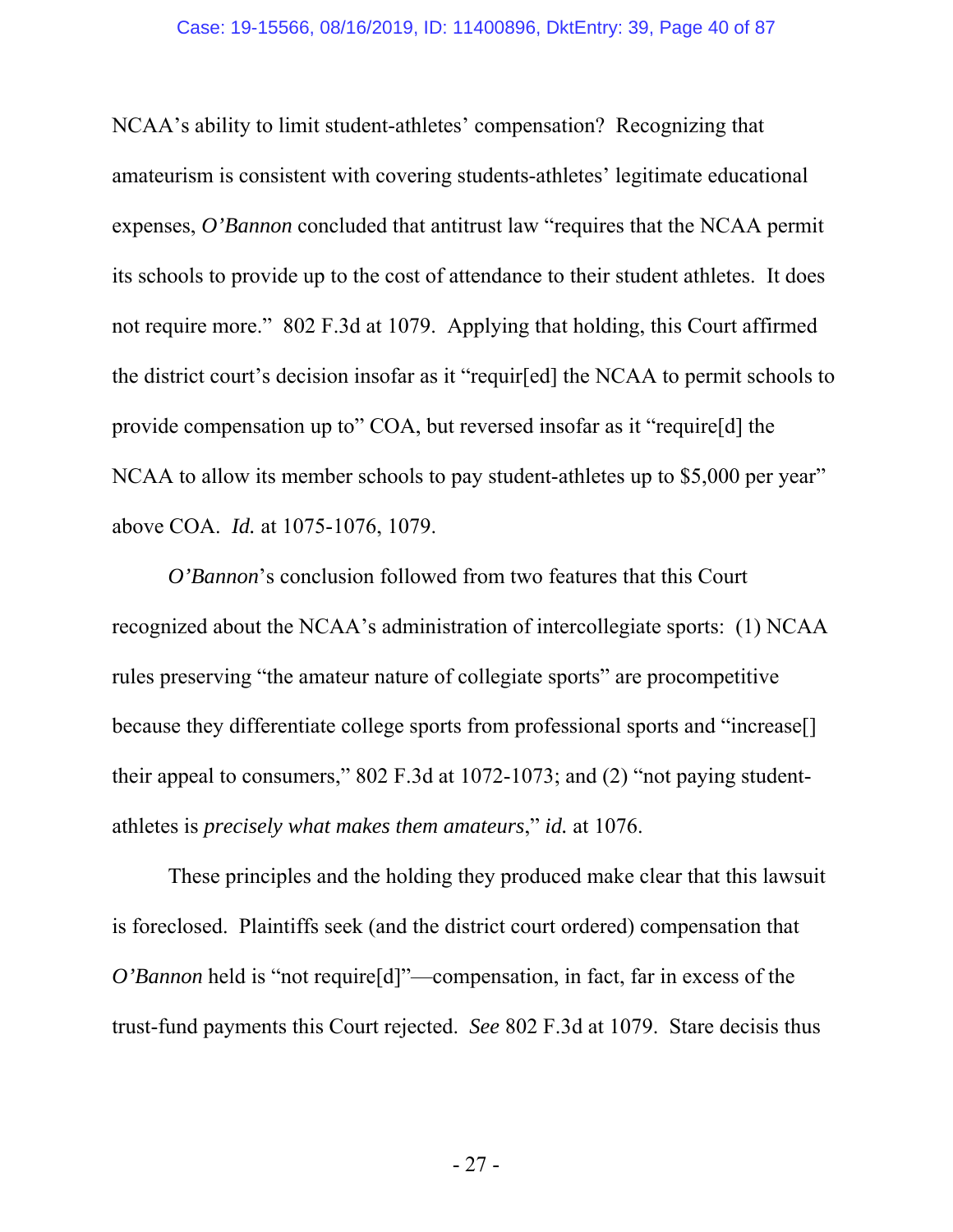#### Case: 19-15566, 08/16/2019, ID: 11400896, DktEntry: 39, Page 41 of 87

required the district court to dismiss this case on the pleadings. *See Taylor v. Sturgell*, 553 U.S. 880, 903 (2008).

2. The district court's reasons for rejecting defendants' stare-decisis argument lack merit.

a. The court read *O'Bannon* as foreclosing only a requirement that the NCAA allow "cash compensation untethered to educational expenses." ER150; *accord* ER142-143. Even if that reading were correct, it would not distinguish *O'Bannon*, because the injunction here imposes such a requirement: It requires the NCAA to permit "benefits"—including unlimited cash payments for "posteligibility internships," ER3, and thousands of dollars in cash annually as "academic … awards and incentives," *id.*—that need only be nominally "related to" education, without regard to student-athletes' legitimate expenses, ER2. In any event, there is no plausible reason why *O'Bannon*'s holding should be limited to "cash compensation untethered to educational expenses," ER150. This Court used that phrase because that was the nature of the remedy it was reviewing. *See* 802 F.3d at 1076. As explained, moreover, the Court's *holding* (which is of course "law of the circuit," *Barapind v. Enomoto*, 400 F.3d 744, 751 (9th Cir. 2005) (en banc) (per curiam)) was broader than that phrase.

The district court's remedy also muddies the clear, administrable line *O'Bannon* drew. The Supreme Court has "repeatedly emphasized the importance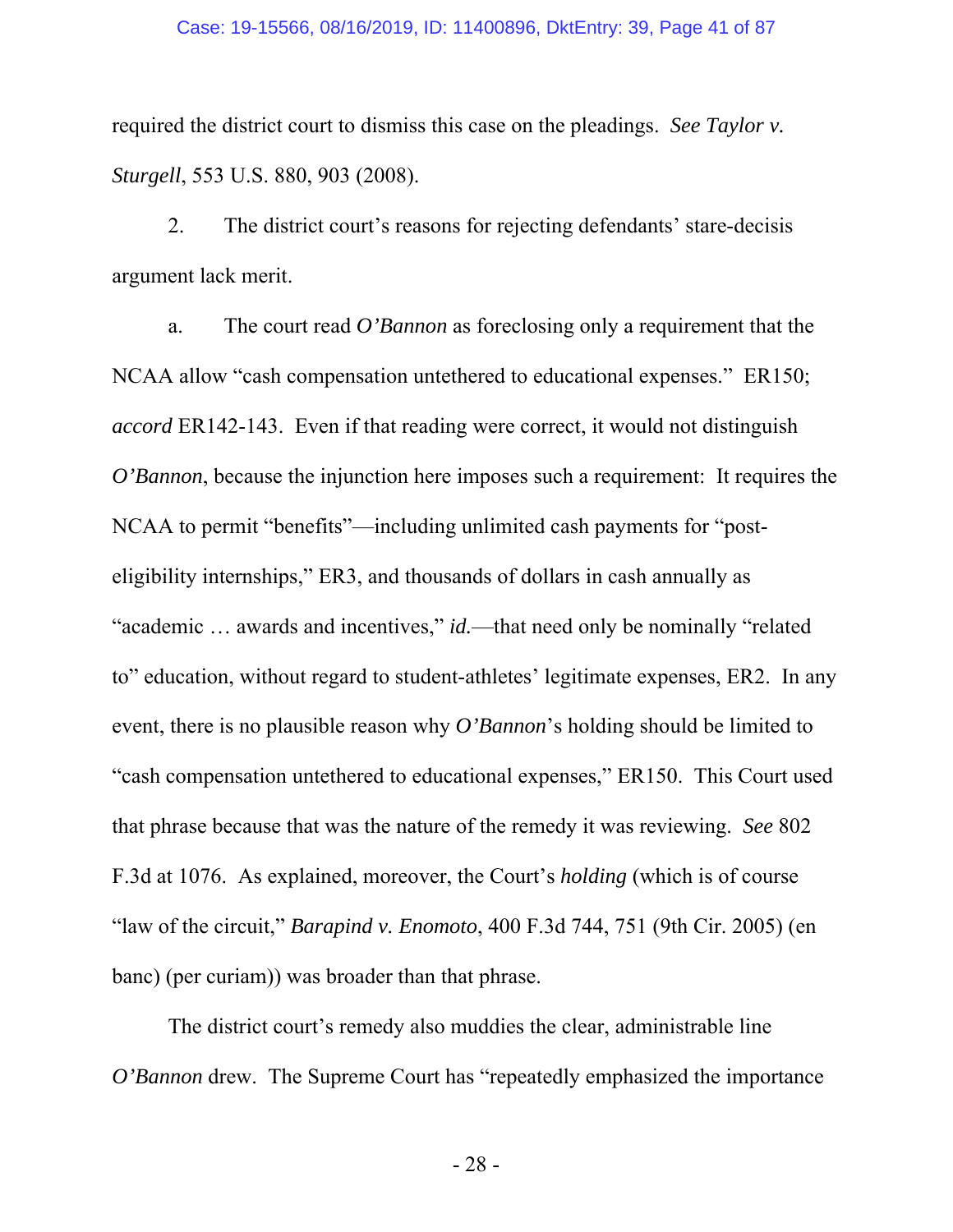of clear rules in antitrust law," *Pacific Bell Telephone Co. v. Linkline Communications, Inc.*, 555 U.S. 438, 452 (2009), because clear rules minimize the "notoriously high litigation costs and unpredictable results" that often mark antitrust litigation, *Kimble v. Marvel Entertainment, LLC*, 135 S. Ct. 2401, 2411 (2015). Such costs and unpredictability, the Court has also explained, "deter or penalize perfectly legitimate conduct." *Monsanto Co. v. Spray-Rite Service Corp.*, 465 U.S. 752, 763 (1984); *see also, e.g.*, Easterbrook, *The Limits of Antitrust*, 63 Tex. L. Rev. 1, 29 (1984). That is precisely what has happened here: As discussed below, *see* pp.31-32, the district court penalize[d]" the NCAA for "legitimate conduct," namely, its recent decisions to adjust slightly a few of its compensation rules, *Monsanto*, 465 U.S. at 763.

b. The district court also opined that "[i]n the area of antitrust law," stare decisis must yield to "an interest 'in recognizing and adapting to changed circumstances and … accumulated experience.'" ER126. That too is wrong.

The case the court cited for this point, *State Oil Co. v. Khan*, 522 U.S. 3 (1997), addressed how a court that is authorized to *overrule* an antitrust precedent should decide whether to do so, *see id.* at 20-21 ("[T]his Court has reconsidered its decisions construing the Sherman Act when the theoretical underpinnings of those decisions are called into serious question."). Such considerations have no bearing on a court that is *not* authorized to overrule a precedent. These courts must simply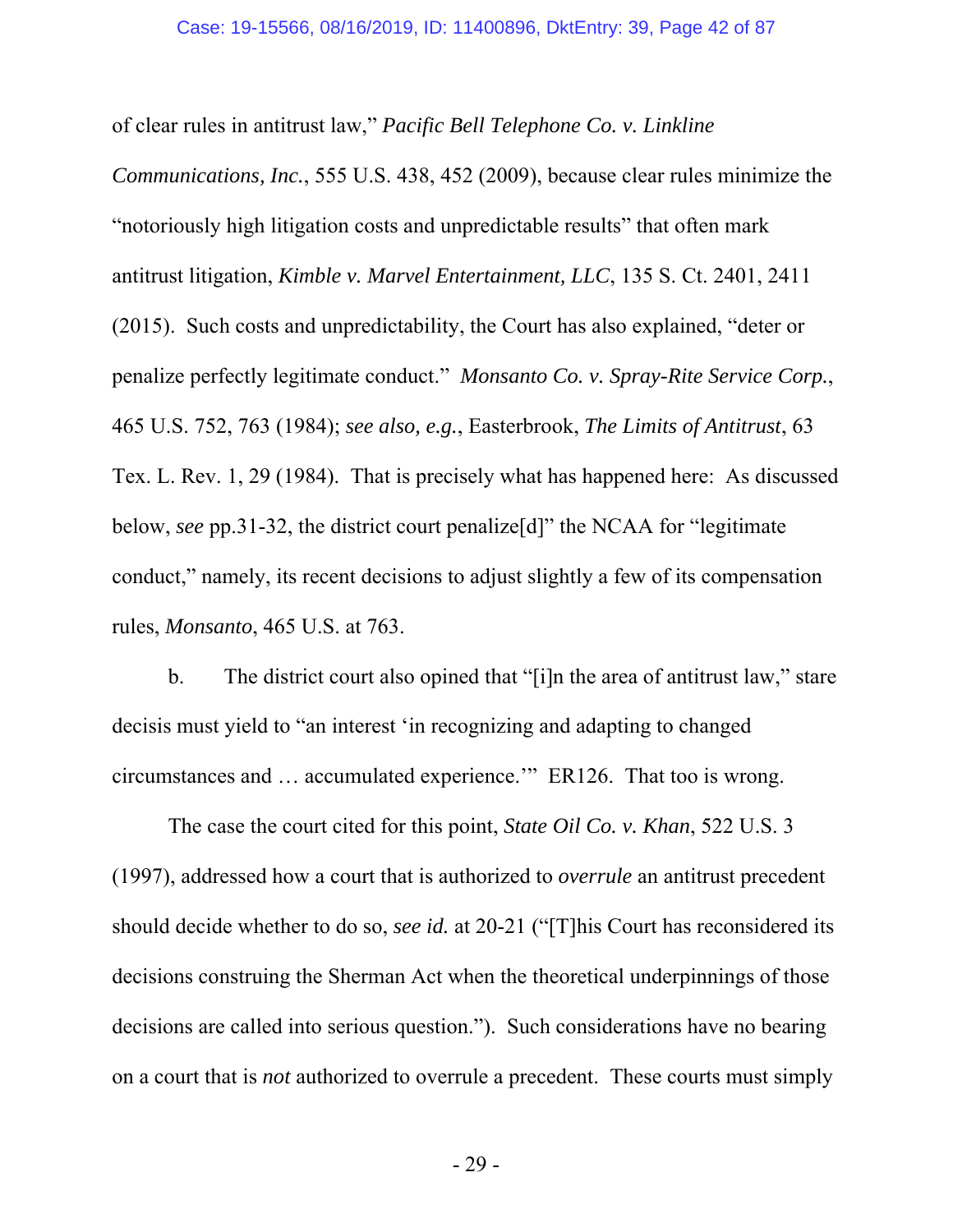apply the precedent that binds them. *State Oil* itself made that point, observing that the lower court there "was correct" to apply the relevant Supreme Court precedent "despite [its] disagreement with" that precedent and the precedent's "increasingly wobbly, moth-eaten foundations." *Id.* at 20. This Court has likewise recognized that there is no antitrust exception to the binding force of circuit precedent, including on future panels of the Court. *See Miranda v. Selig*, 860 F.3d 1237, 1239-1240 (9th Cir. 2017) ("[W]e are bound by Supreme Court and Ninth Circuit precedent upholding the business of baseball's exemption from federal antitrust laws."), *cert. denied*, 138 S. Ct. 507 (2017).

c. The district court made two related assertions regarding the challenged NCAA rules. Neither avoids *O'Bannon*'s preclusive force.

i. According to the court, *O'Bannon* challenged only NCAA "restrictions on sharing NIL revenue." ER114. That is not correct: There have never been NCAA rules specifically addressing NIL revenue. That is why this Court in *O'Bannon* broadly described "the restraint at issue" as "the NCAA's limits on student-athlete compensation." 802 F.3d at 1072; *see also supra* p.16 (citing ER326). Precisely the same restraint is challenged here. *See* ER122.

To be sure, the *O'Bannon* plaintiffs focused on a particular implication of the NCAA's no-pay rule, namely, that the plaintiffs could not receive payments for uses of their NILs. That, however, was immaterial to *O'Bannon*'s holding and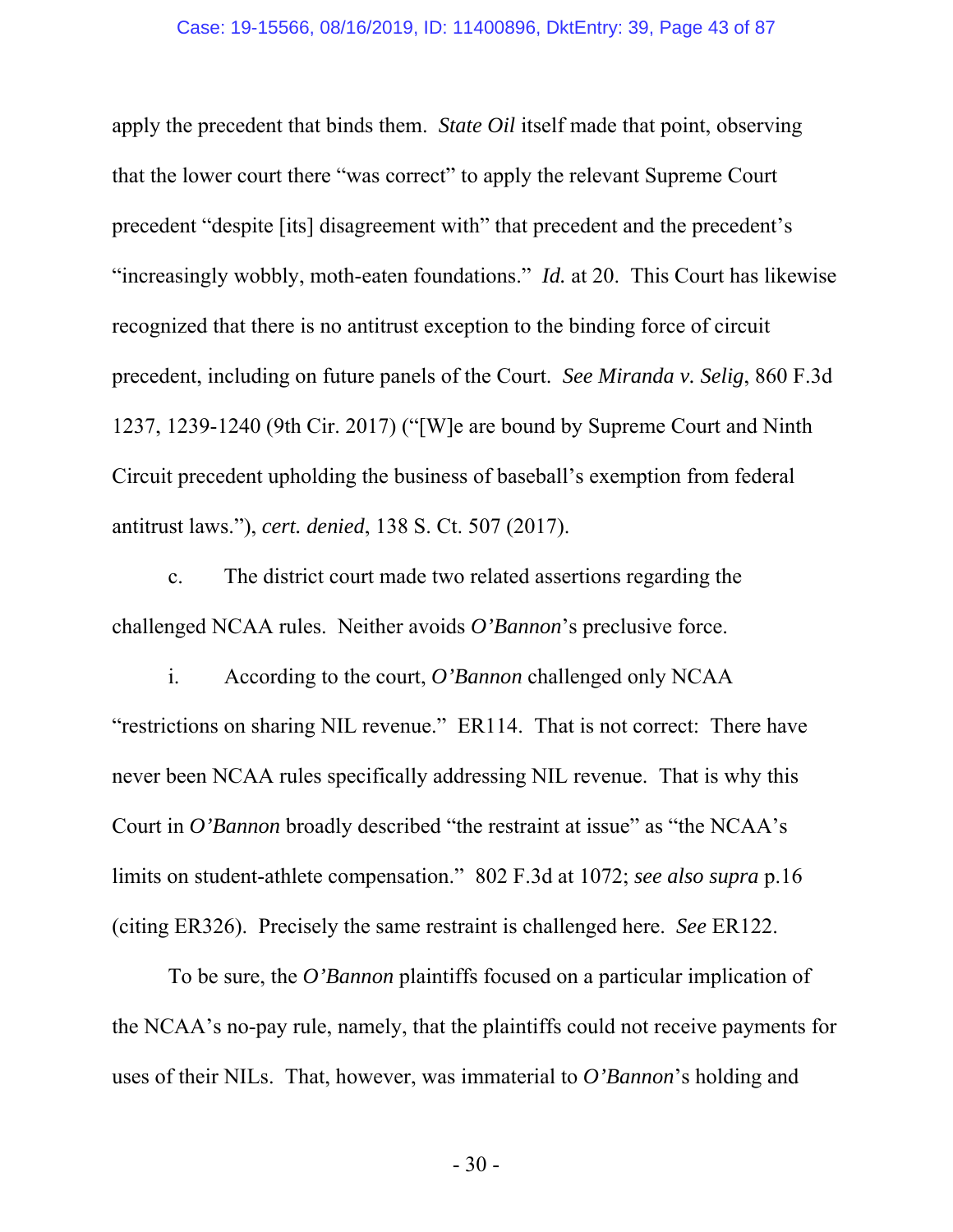analysis. The Court's invalidation of NCAA limits below COA rested not on anything specific to NILs but on the Court's view that such limits had "no relation whatsoever to the procompetitive purposes of the NCAA." 802 F.3d at 1075. Likewise, the Court's invalidation of a requirement that the NCAA allow payments above COA rested not on anything specific to NILs but on its view that requiring the NCAA to allow such payments would force the NCAA to "surrender[] its amateurism principles entirely." *Id.* at 1079. *O'Bannon*'s precedential force thus cannot be dismissed on the ground that it was a case only about NILs.

ii. The district court also thought that post-*O'Bannon* changes in the NCAA's compensation restrictions defeated defendants' stare-decisis argument. ER123-124; *see also* ER76-77. In particular, the NCAA now permits:

- unlimited snacks on top of certain previously allowed meals and snacks;
- reimbursement of limited travel expenses of a small group of family members to attend the College Football Playoff or the basketball Final Four;
- retention by foreign student-athletes (not just U.S. student-athletes, as previously) of Olympic medal payments; and
- borrowing against future earnings to pay premiums for loss-ofvalue insurance (in addition to previously allowed coverage of such premiums through the Student Assistance Fund and previously allowed borrowing against future earnings for other forms of disability insurance).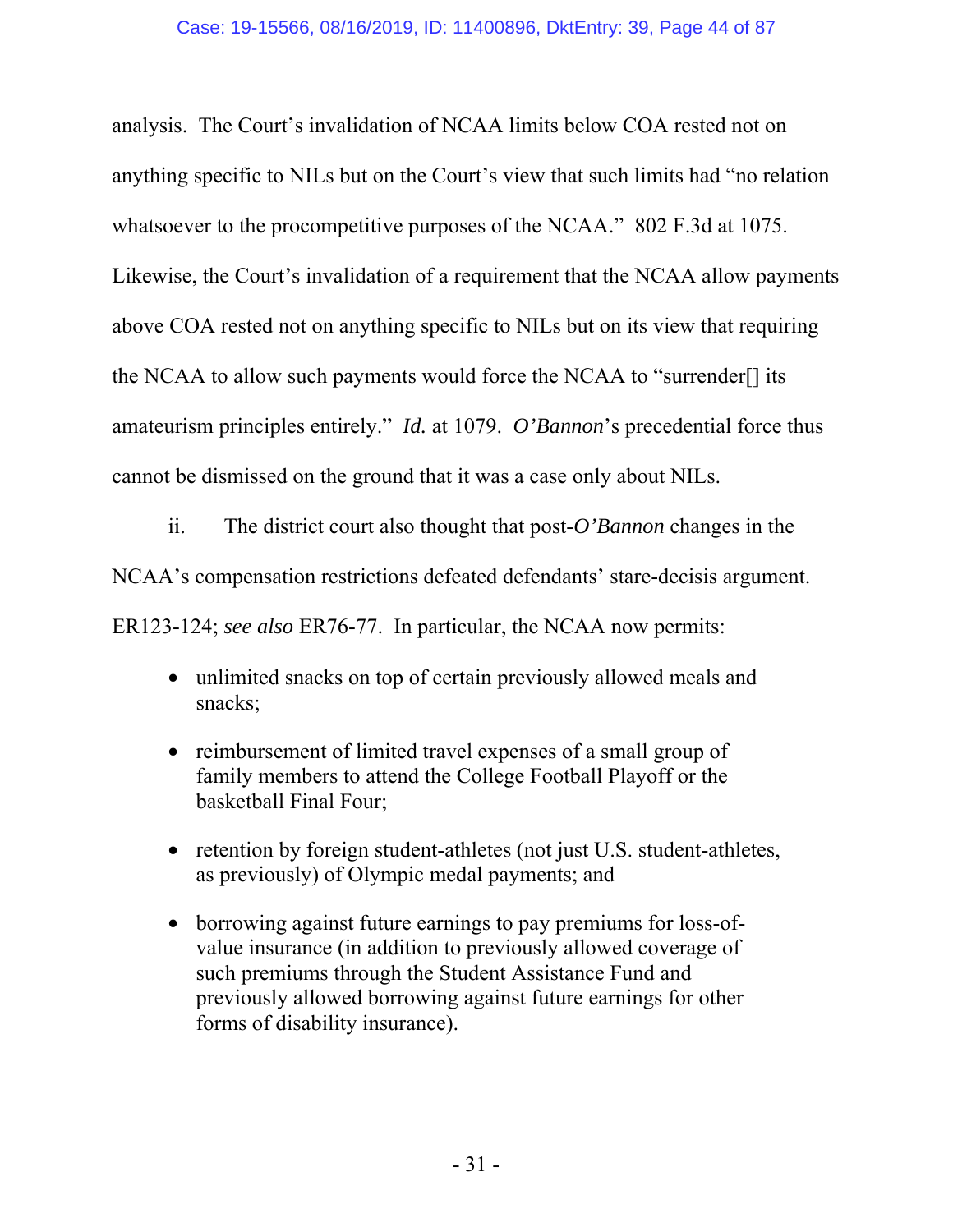*Compare* ER282-283, 291-292; ER307 *with* ER300-301, 304, 305. These limited adjustments cannot produce new antitrust liability because they all *loosened* compensation restrictions that existed at the time of *O'Bannon*, i.e., they created no restraint not before this Court in *O'Bannon*. 3

d. Finally, the district court thought it relevant that plaintiffs "propose different alternatives from those considered in *O'Bannon*." ER135. But proposed LRAs are *arguments* a plaintiff makes in trying to show that a challenged restraint is unreasonable. New arguments cannot avoid the precedential effect of a prior decision; they must be brought to a court that has the power to overrule that decision. Were it otherwise, businesses could face a new costly and timeconsuming lawsuit about an already-adjudicated practice every time a lawyer "conjure[d] up" another (possibly) less-restrictive way to achieve an alreadyadjudicated restraint's procompetitive benefits. *American Motor Inns, Inc. v. Holiday Inns, Inc.*, 521 F.2d 1230, 1249 (3d Cir. 1975). That is not the law. *See, e.g.*, *United States v. Ramos-Medina*, 706 F.3d 932, 938-939 (9th Cir. 2013).

In short, *O'Bannon* "constitutes binding authority" that the district court was not free to "cast aside." *Hart v. Massanari*, 266 F.3d 1155, 1170 (9th Cir. 2001).

 $\overline{a}$ 

<sup>3</sup> The district court stated that the rules were also changed after *O'Bannon* to allow student-athletes to receive performance awards on Visa gift cards rather than store-specific cards. ER28 n.13. In fact, there has been no rule change: Visa cards, like gift suites, were permitted at the time of *O'Bannon*. *Compare* ER288 (§16.1.1.2) *with* ER304.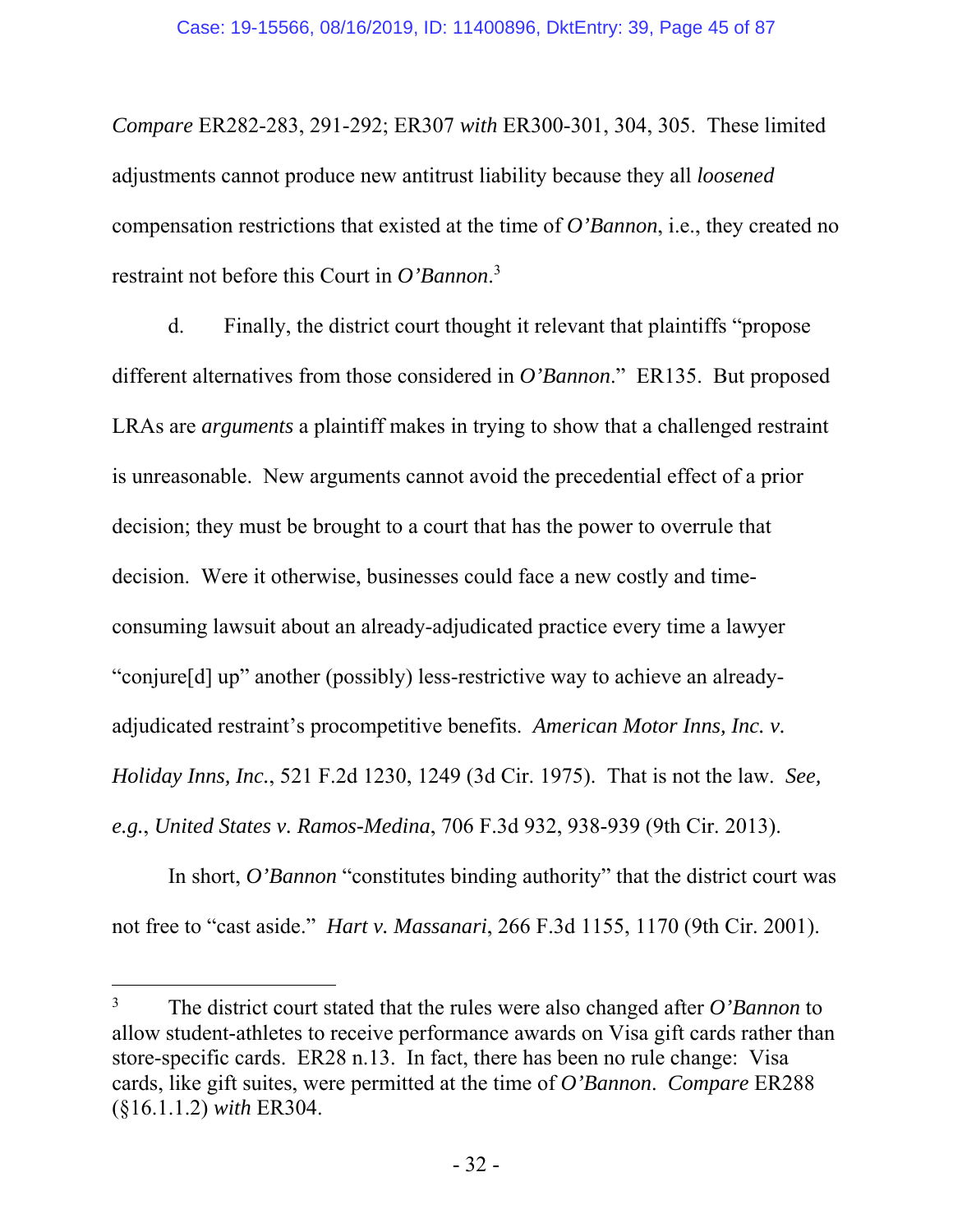Stare decisis likewise gives this Court "no choice but to apply the earlier-adopted rule." *Id.* at 1171. Under *O'Bannon*, plaintiffs' claims necessarily fail.

## **B. Res Judicata**

*O'Bannon* separately forecloses this litigation as a matter of res judicata. Under that doctrine, a "final judgment on the merits of an action precludes the parties or their privies from relitigating issues that were or could have been raised in that action." *Federated Department Stores, Inc. v. Moitie*, 452 U.S. 394, 398 (1981). The district court held that differences in the plaintiffs' identities and the rules challenged warranted denial of res judicata effect. That was wrong.

1. As to the plaintiffs' identities, the class members here who were also class members in *O'Bannon*, *see* ER12 n.4; Dkt. 60 ¶¶24-128, are indisputably bound. *See Reyn's Pasta Bella, LLC v. Visa USA, Inc.*, 442 F.3d 741, 749 (9th Cir. 2006). The remaining class members here—"male student-athletes who were recruited after *O'Bannon* and female student-athletes," ER119—are also bound, because they were "adequately represented" by the *O'Bannon* class. *Taylor*, 553 U.S. at 884. "[A]dequate representation" means: "(1) [t]he interests of the nonparty and her representative are aligned; and (2) either the party understood herself to be acting in a representative capacity or the original court took care to protect the interests of the nonparty." *Id.* at 900 (citation omitted). Both elements are present here.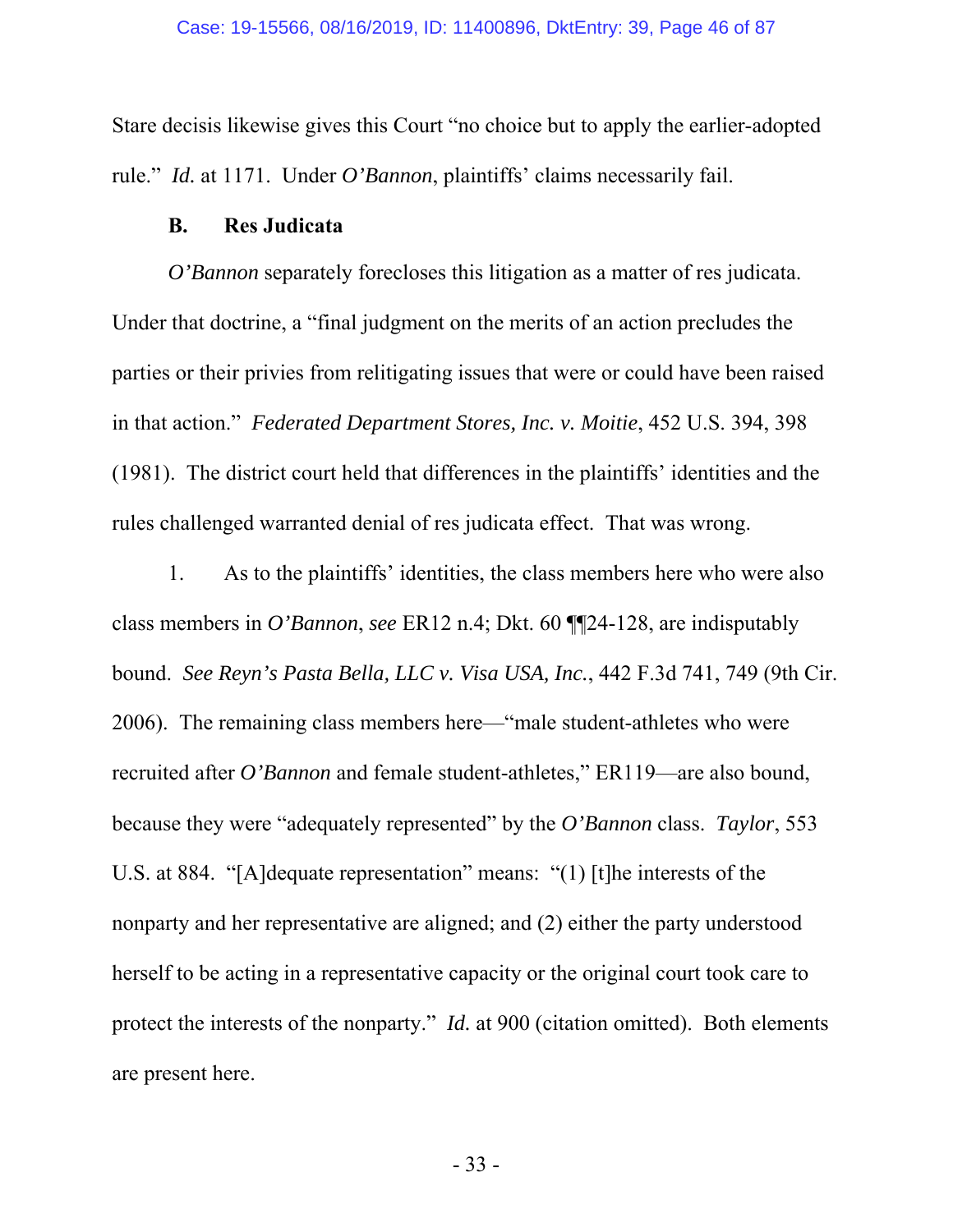First, the plaintiffs' interests in the two cases are aligned. As noted (and elaborated below), the rules challenged are essentially the same, and apply to plaintiffs here the same way they applied to the *O'Bannon* plaintiffs—and, in fact, to all Division I student-athletes. Indeed, had the plaintiffs' interests in the two cases *not* been aligned, the district court would have had to create separate classes (with separate counsel) for class members here who also belong to the *O'Bannon* class. *See* Fed. R. Civ. P. 23(a)(4), (g)(4); *Ortiz v. Fibreboard Corp.*, 527 U.S. 815, 831-832, 855-856 (1999). And second, the *O'Bannon* plaintiffs clearly understood themselves to be acting in a representative capacity: They were class representatives seeking injunctive relief invalidating rules applicable to all studentathletes, current and future. *See, e.g.*, Third Am. Compl. ¶¶337, 344, 607, *In re NCAA Student-Athlete Name & Likeness Licensing Litigation*, No. 09-1967 (N.D. Cal. July 19, 2013), ECF No. 832.

In rejecting defendants' res-judicata argument, the district court placed great importance on the Supreme Court's statement in *Taylor* that "[i]n the class-action context, the[] limitations [on binding a non-party] are implemented by the procedural safeguards contained in Federal Rule of Civil Procedure 23." 553 U.S. at 900-901. The court read that statement to mean that "the definition of the *O'Bannon* class ... limits the persons who are subject to the preclusive effect of the judgment." ER120. But *Taylor*—which did not involve the preclusive effect of a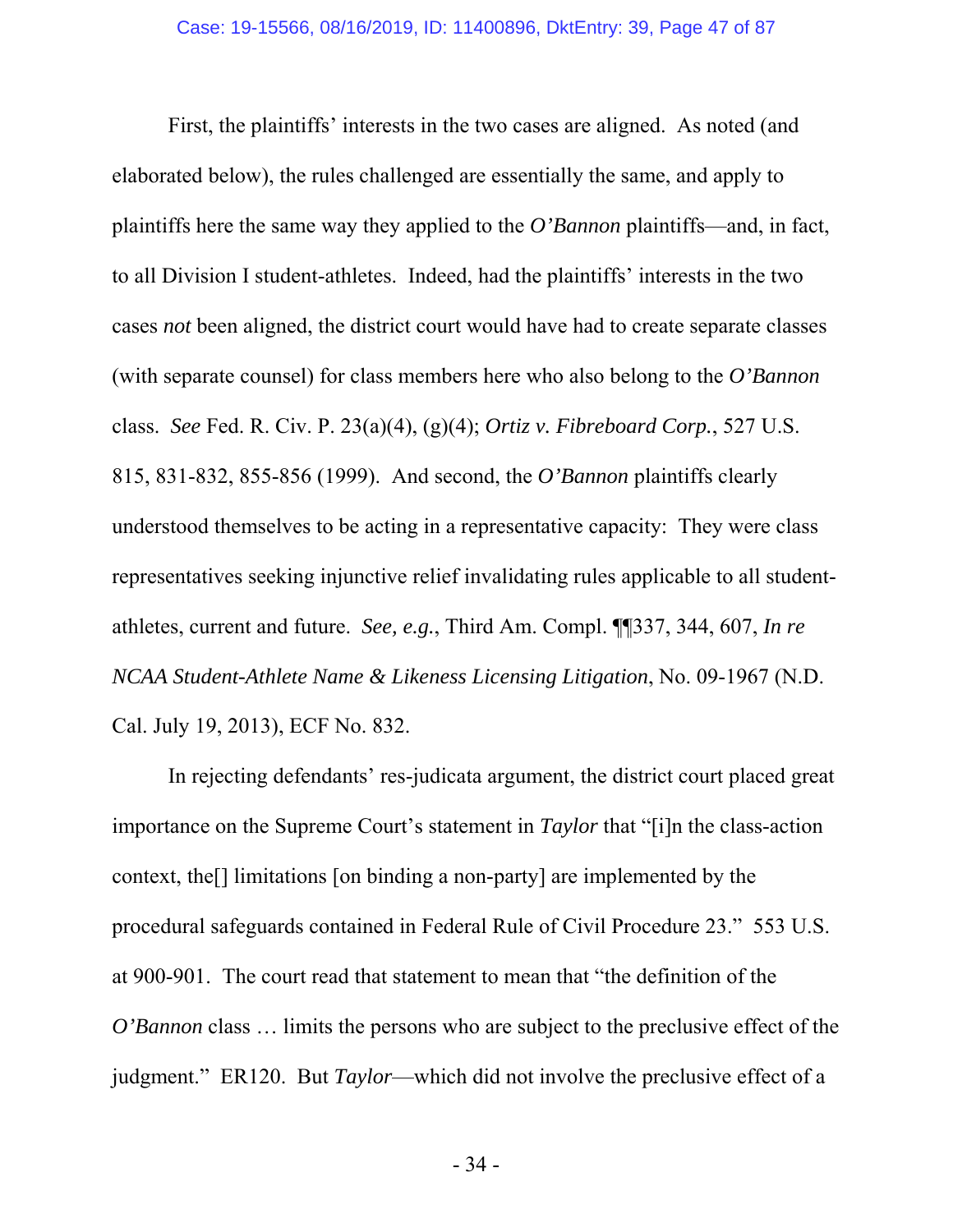prior injunctive class action—said only that class certification is sufficient for preclusion, not that the scope of preclusion is dictated by the earlier class definition. And this case shows why such a formalistic rule makes no sense: It could easily be abused to allow successive class actions challenging the same policy or practice, simply by constructing each new class to avoid complete overlap with a prior one. The fact that the district court in *O'Bannon* certified a class comprising only a subset of student-athletes does not defeat preclusion of a later suit by a substantially identical class.

Lastly, the district court stated that "only" *O'Bannon*'s class members "were on notice that they were represented." ER120. That is baffling since the court did not require notice to injunctive class members either in *O'Bannon* or here. In any event, notice is not required for injunctive-relief classes. *See* Fed. R. Civ. P.  $23(c)(2)(A)$ .

2. As to the identity of the claims, both the Supreme Court and this Court have explained that the key inquiry in applying res judicata is whether the later lawsuit involves the "same transactional nucleus of facts" as the earlier one. *Turtle Island Restoration Network v. U.S. Department of State*, 673 F.3d 914, 918 (9th Cir. 2012); *see also United States v. Tohono O'odham Nation*, 563 U.S. 307, 316 (2011) ("The now-accepted test in preclusion law … depends on factual overlap, barring 'claims arising from the same transaction.'"). In fact, that is "the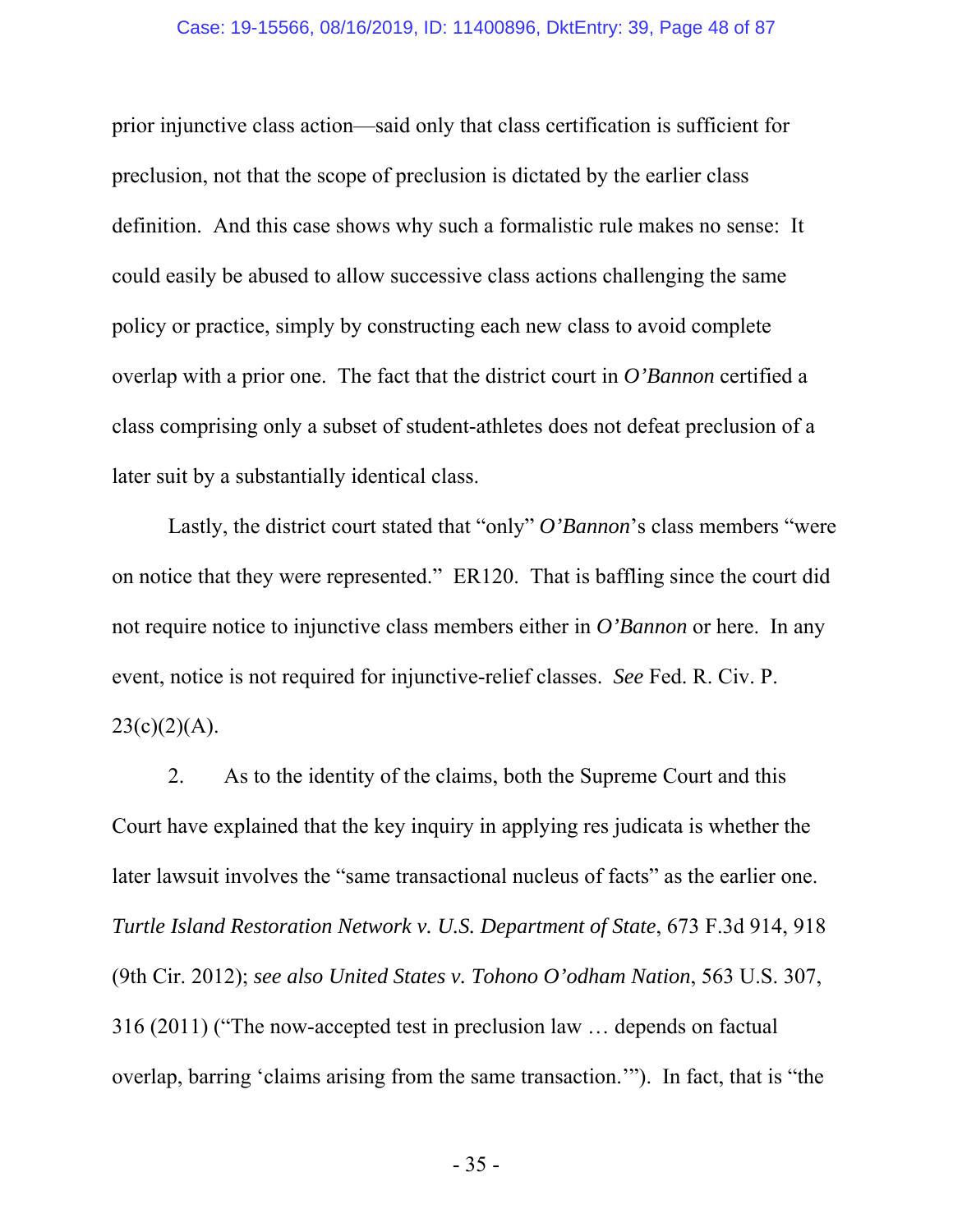most important" criterion for res judicata, *Costantini v. Trans World Airlines*, 681 F.2d 1199, 1202 (9th Cir. 1982), and hence is "often … outcome determinative," *Mpoyo v. Litton Electro-Optical Systems*, 430 F.3d 985, 988 (9th Cir. 2005).

The "factual overlap" (*Tohono*, 563 U.S. at 316) between *O'Bannon* and this litigation is pervasive: Both cases arise from and revolve around the fact that the NCAA limits the compensation schools can provide student-athletes. And the legal claim here—that the challenged restraints violate antitrust law—is the same one adjudicated in *O'Bannon*. In short, "[t]he two suits allege the same wrongful act, the same illegal price-fixing conspiracy, the same operative facts in support of such conspiracy." *Nash County Board of Education v. Biltmore Co.*, 640 F.2d 484, 488 (4th Cir. 1981). Such "repetitious suits involving the same cause of action" are exactly what res judicata prohibits. *Tohono*, 563 U.S. at 315.

The district court stated that whereas this case challenges compensation limits broadly, *O'Bannon* challenged rules regarding NIL rights. ER75. But again, no NCAA rules address payments for NIL use. What prevented the *O'Bannon* plaintiffs from receiving such payments (and hence what those plaintiffs challenged) were the overall NCAA compensation rules. That is why *O'Bannon* stated that what was at issue were "the NCAA's compensation rules." 802 F.3d at 1053. Indeed, the Court used the phrase "compensation rules" nearly four dozen times.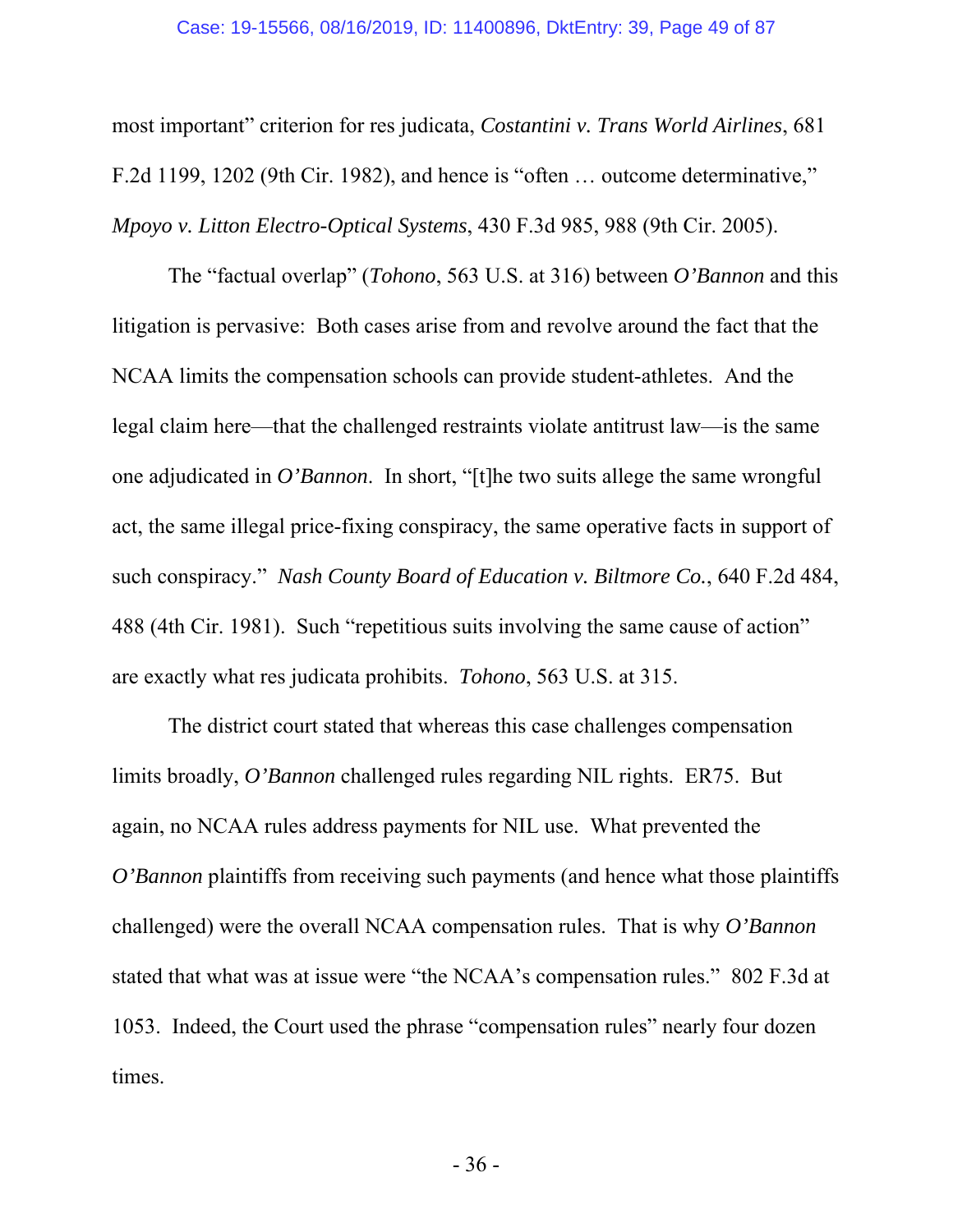The district court sought to avoid this point by characterizing the "overlap" between the rules challenged here and in *O'Bannon* as "general." ER76. But the two sets of rules do not merely "overlap"; they are, with insignificant refinements, *see supra* pp.31-32, the same rules. The district court made clear in its ruling here that, as in *O'Bannon*, it addressed "the current, interconnected set of NCAA rules that limit the compensation [student-athletes] may receive in exchange for their athletic services." ER6. Any differences in the particular *relief* the plaintiffs sought in the two actions is irrelevant. *See McClain v. Apodaca*, 793 F.2d 1031, 1034 (9th Cir. 1986) (res judicata bars later suit even if the "subsequent complaint seeks a different remedy"); *accord Restatement (Second) of Judgments* §24 cmt. c (1982).

The district court thought this argument "misse[d] the point" because the revised rules still "fix" "prices." ER77. For res-judicata purposes, however, the question is not whether the rules still "fix" "prices," but whether the current challenge to the NCAA's rules was or could have been brought in *O'Bannon*. The answer is yes.

\* \* \*

The implications of the district court's stare-decisis and res-judicata rulings underscore why those rulings are wrong. By authorizing successive lawsuits challenging the same compensation limits, the decision below exposes the NCAA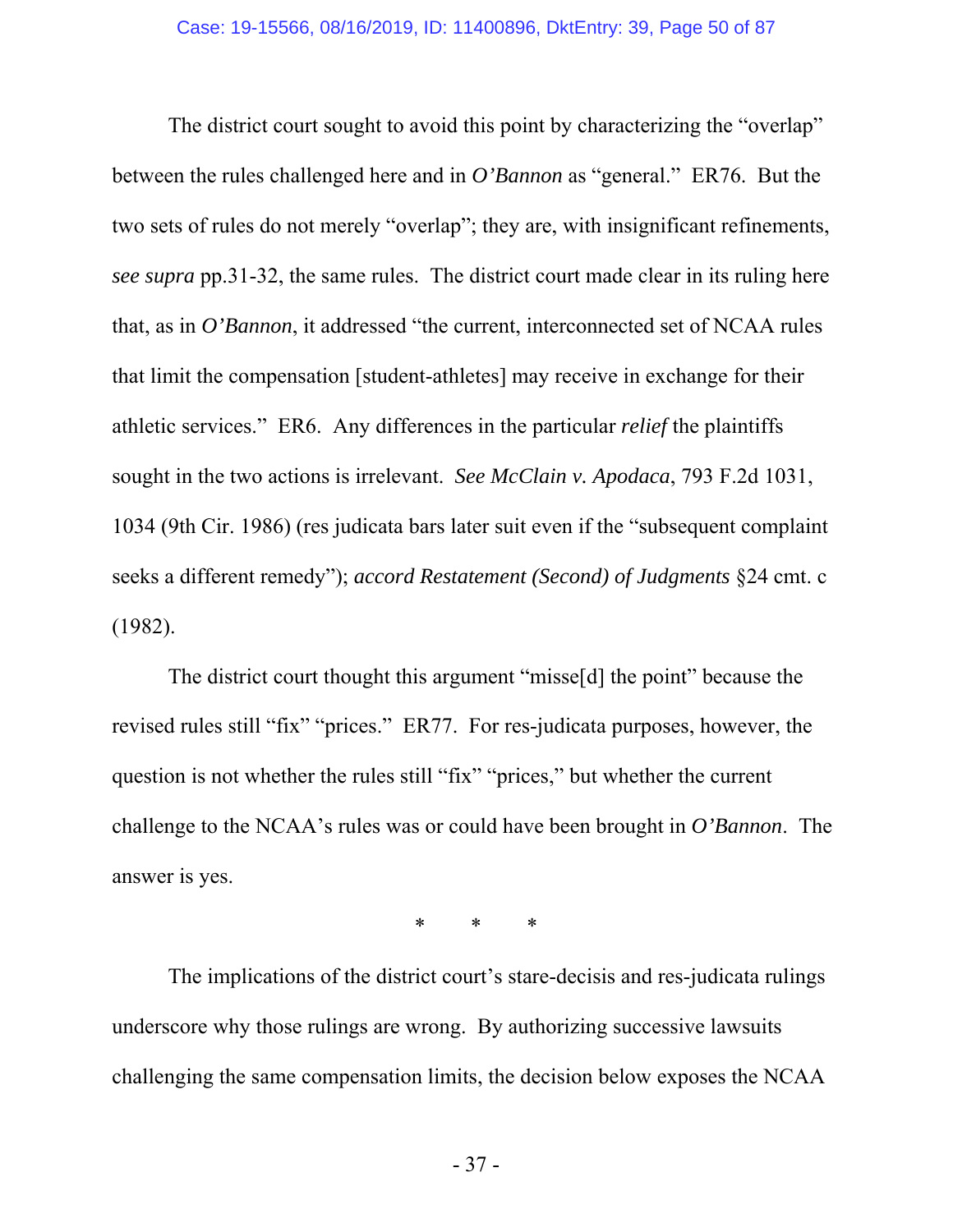to "death by a thousand cuts," as litigants come to court again and again to pursue what is fundamentally the same legal challenge to the same restraint. This Court warned against that very scenario in *O'Bannon*, stating that if the district court's above-COA remedy were upheld, there would be "little doubt that plaintiffs will continue to challenge the arbitrary limit imposed by the district court" over and over, until the NCAA is finally forced to "surrender[] its amateurism principles entirely." 802 F.3d at 1079. Stare decisis and res judicata exist precisely to prevent such efforts.

# **II. THE CHALLENGED RULES ARE LAWFUL UNDER A PROPER RULE-OF-REASON ANALYSIS**

Reversal is independently required because the district court's rule-of-reason analysis was badly flawed. Under the rule of reason, even a restraint with significant anticompetitive effects can be invalidated only if it has no procompetitive benefits or the plaintiff makes a compelling showing that its procompetitive benefits could be achieved in a substantially less restrictive way. Neither circumstance was present here. The district court thus needed to commit a host of errors to invalidate the challenged rules and impose its new regime. In particular, the court: (1) improperly considered alternatives to the existing rules at step 2, thereby shifting plaintiffs' heavy step-3 burden onto defendants; (2) unjustifiably rejected defendants' conception of amateurism, a mistake it committed in *O'Bannon*; (3) invented a new and unsupported distinction between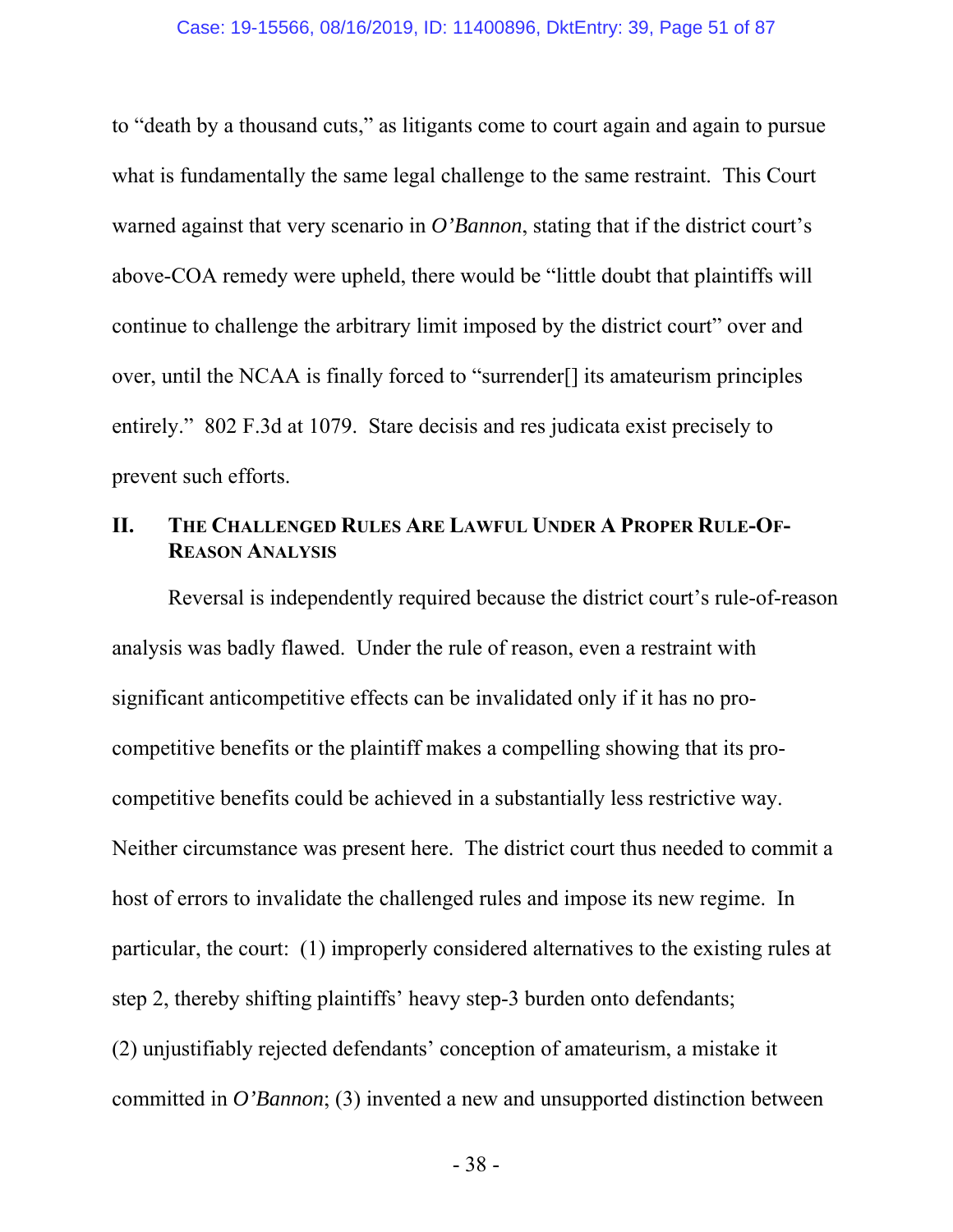college and professional sports; and (4) embraced an alternative that—far from being virtually as effective as the challenged rules at differentiating college from professional sports—would turn student-athletes into paid professionals and thereby destroy amateur college sports as it has long existed.

## **A. In Applying The Rule Of Reason, Courts Must Afford The NCAA "Ample Latitude" To Superintend College Sports**

As this Court explained in *O'Bannon*, antitrust courts may not "micromanage organizational rules" or "make marginal adjustments to broadly reasonable market restraints." 802 F.3d at 1075. Hence, once a restraint is found to provide a procompetitive benefit, a court may intervene only if the plaintiff shows the restraint to be "*patently and inexplicably* stricter than is necessary to accomplish all of its procompetitive objectives." *Id.*

This judicial restraint is at its apex with athletic leagues and other joint ventures, where "horizontal restraints on competition are essential if the product is to be available at all." *Board of Regents*, 468 U.S. at 101; *see also id.* at 117 ("a certain degree of cooperation is necessary if the type of competition that [the NCAA] and its member institutions seek to market is to be preserved"); *NCAA v. Miller*, 10 F.3d 633, 639 (9th Cir. 1993). *See generally Broadcast Music, Inc. v. CBS, Inc.*, 441 U.S. 1, 23 (1979) ("Joint ventures … are … not usually unlawful … where the agreement ... is necessary to market the product at all."). As a sister circuit put it, "courts have generally accorded sports organizations a certain degree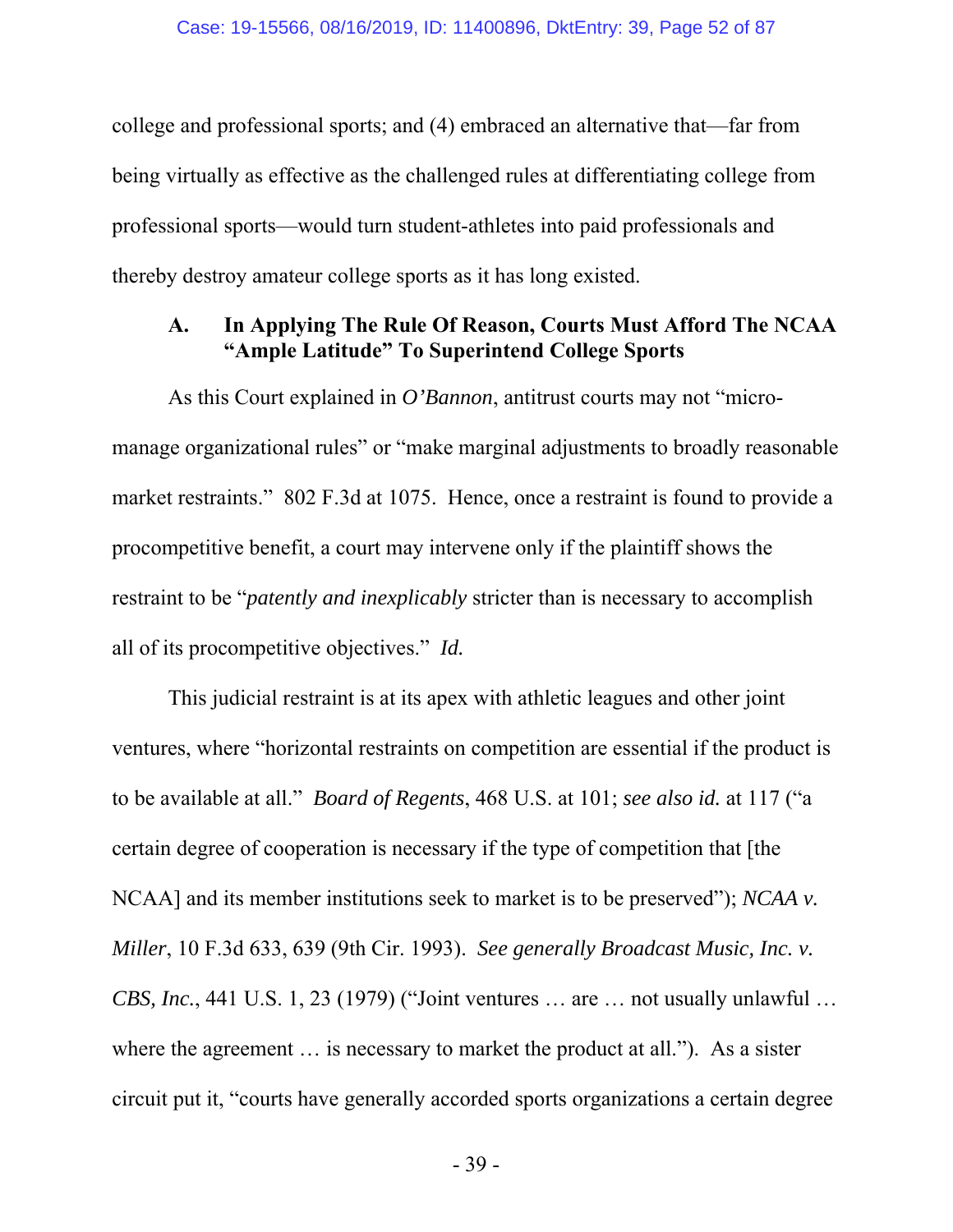of deference and freedom to act." *Race Tires America, Inc. v. Hoosier Racing Tire Corp.*, 614 F.3d 57, 80 (3d Cir. 2010) (citing Supreme Court and this Court's precedent). That is why restraints essential to a joint venture's product are "likely to survive the Rule of Reason." *American Needle, Inc. v. NFL*, 560 U.S. 183, 203 (2010).

*Board of Regents* and *O'Bannon*, moreover, leave no doubt that this additional deference applies to NCAA eligibility rules. Deeming it "reasonable to assume that most of the regulatory controls of the NCAA are … procompetitive" including "rules defining … the eligibility of participants"—*Board of Regents* explained that the NCAA "needs ample latitude to play" its "critical role in the maintenance of a revered tradition of amateurism in college sports." 468 U.S. at 117, 120; *see also, e.g.*, *Law v. NCAA*, 134 F.3d 1010, 1022 n.14 (10th Cir. 1998). And this Court applied that instruction in *O'Bannon*, holding that the NCAA's need for ample latitude required plaintiffs to "make a strong evidentiary showing" to carry their burden at step 3 of the rule of reason. 802 F.3d at 1074.

As elaborated below, the district court's rule-of-reason analysis is wholly inconsistent with these principles. A proper analysis makes clear that the NCAA's compensation rules have procompetitive benefits that cannot be achieved through plaintiffs' or the court's proffered alternatives.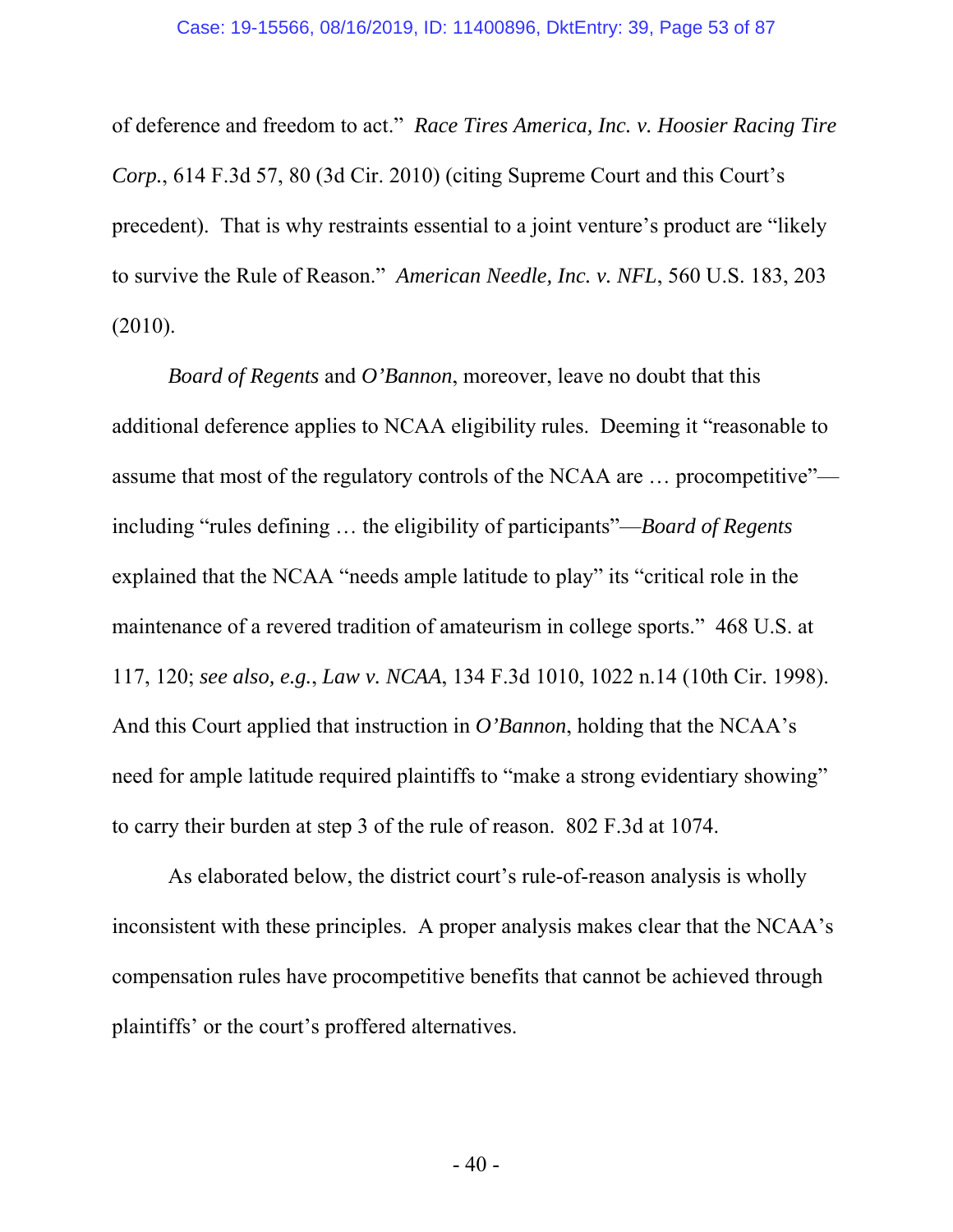# **B. Although The District Court Correctly Concluded That The Challenged Rules Have Procompetitive Benefits, Its Step-2 Analysis Was Deeply Flawed**

The question at step 2 of the rule of reason is whether there is "a procompetitive rationale for the [challenged] restraint." *Ohio v. American Express Co.*, 138 S. Ct. 2274, 2284 (2018). Here, that question is whether "the NCAA's amateurism rule has procompetitive benefits." *O'Bannon*, 802 F.3d at 1076. The district court found (as *O'Bannon* required) that the answer is yes: The challenged rules maintain the distinction between college and professional sports, thereby providing the procompetitive benefit of widening consumer choice. ER49-51.

That should have ended the step-2 inquiry and led the district court to step 3, where plaintiffs had the heavy burden to identify a less-restrictive alternative that is virtually as effective as the challenged rules in maintaining the distinction between college and professional sports without substantially increased costs, *O'Bannon*, 802 F.3d at 1074. Instead, the court baselessly rejected defendants' conception of amateurism as incoherent and disconnected from consumer demand, and replaced it with a new conception of amateurism—that both professionals and amateurs can be paid but only professionals are paid *unlimited* sums—that is startlingly devoid of support. That was legal error.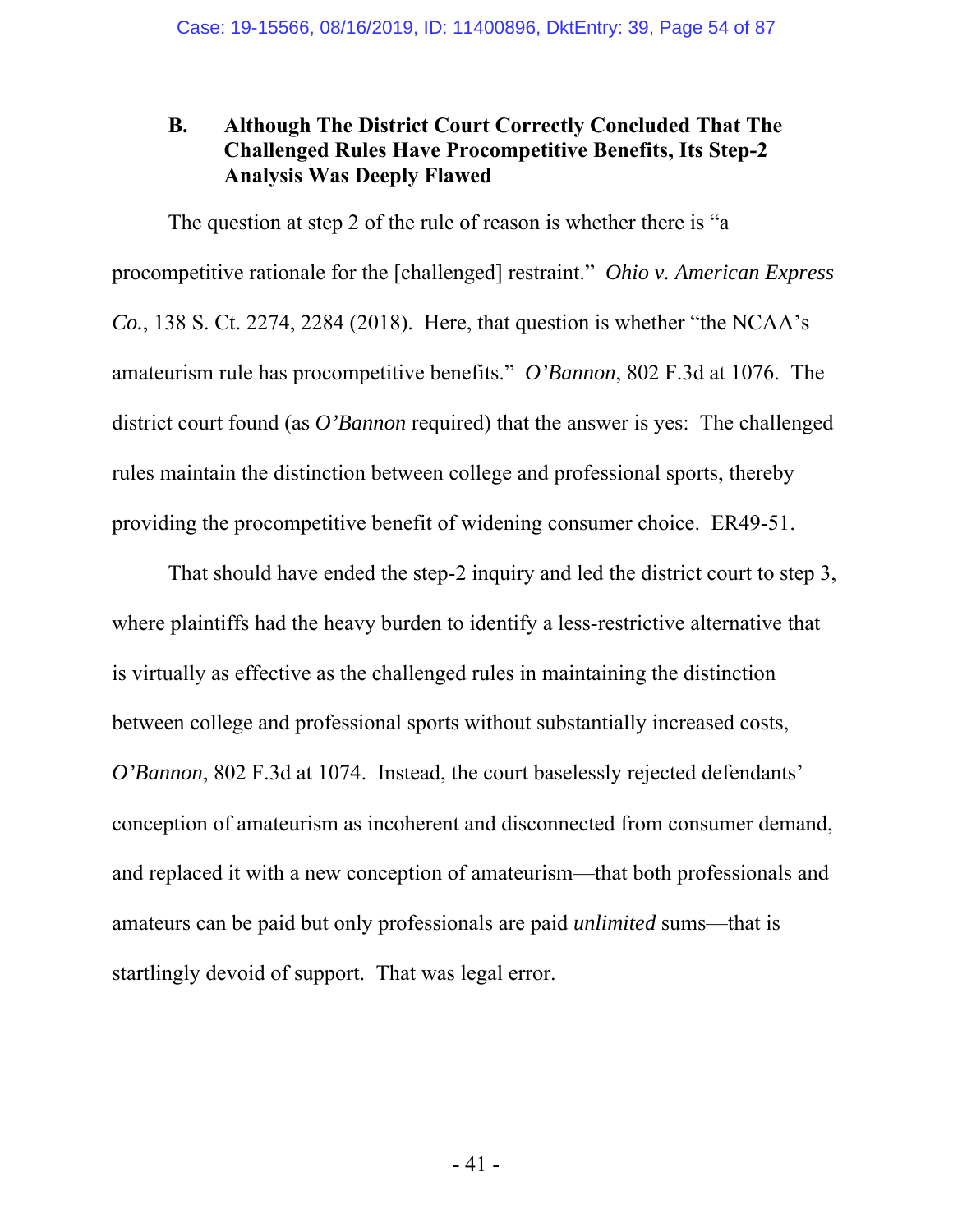*1. The district court flouted* O'Bannon*'s instruction that at step 2, the court could "only consider the benefits of the NCAA's existing rule"*

*O'Bannon* was pellucid on what courts analyzing NCAA compensation rules are (and are not) to do at step 2. "During the second step," this Court explained, "the district court could only consider the benefits of the NCAA's existing rule[s] … —it could not consider the potential benefits of an alternative rule (such as capping large payments)." 802 F.3d at 1073 n.17. Yet that is exactly what the district court did here: First, the court declared that what *really* distinguishes college and professional sports is that professionals can be paid "unlimited amounts" unrelated to education (a declaration that, as discussed below, *see* pp.58- 59, has no evidentiary basis and is contrary to both *Board of Regents* and *O'Bannon*). ER50. And based on that declaration—which effectively defined the court's LRA—the court improperly considered *at step 2* "the potential benefits of an alternative rule," *O'Bannon*, 802 F.3d at 1073 n.17, holding that its novel distinction could be maintained just as well without many of the challenged rules, i.e., that NCAA rules limiting "education-related benefits" are not "necessary" to preserve the court's distinction. ER51, 90. This analysis, in *O'Bannon*'s words, "cannot be right." 802 F.3d at 1073 n.17.

*O'Bannon*'s direction regarding the proper analysis is reflected in the analysis this Court actually conducted. This Court considered "procompetitive

- 42 -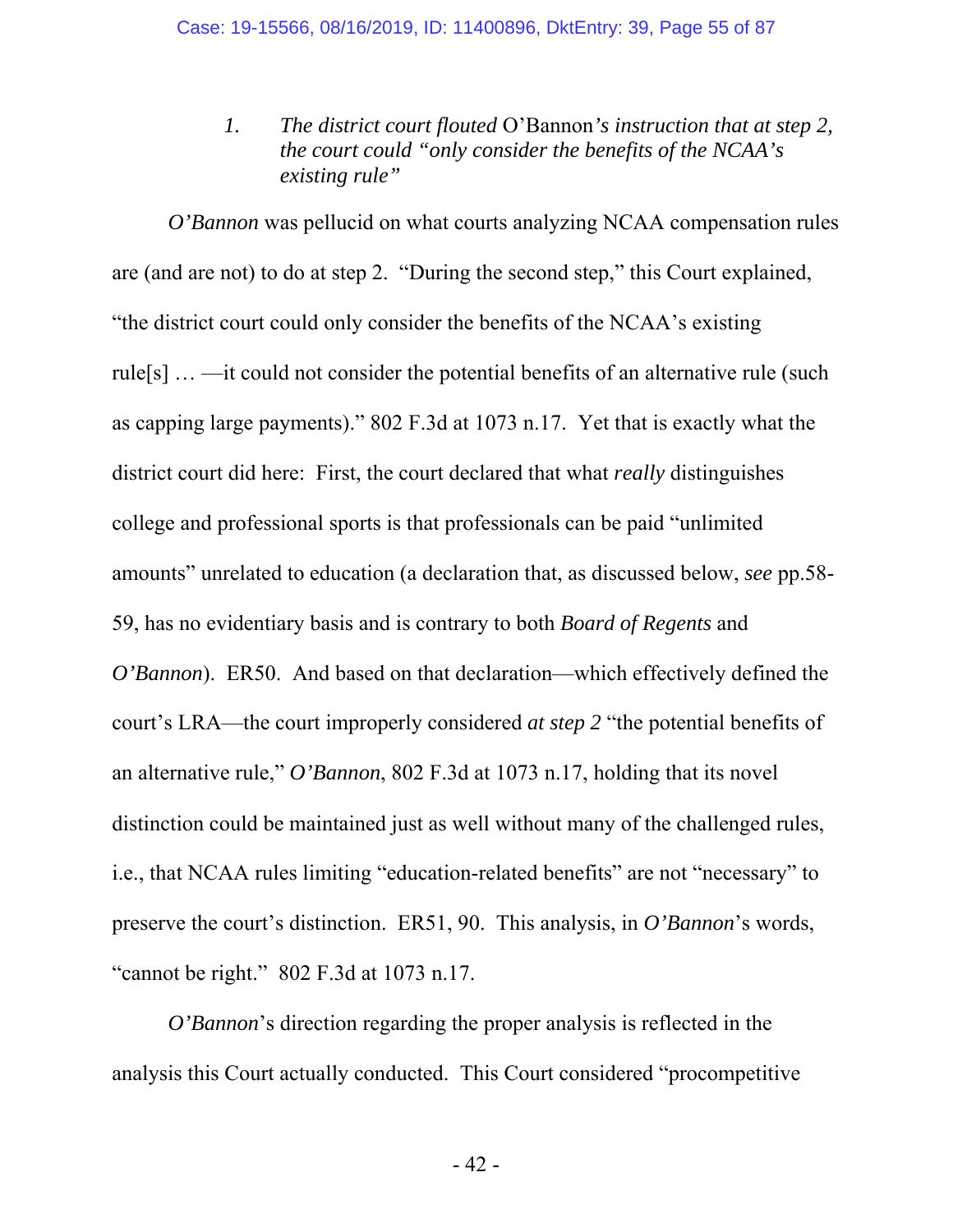justifications for the compensation rules" as they existed, 802 F.3d at 1072, holding that the NCAA had satisfied its burden at step 2 because "there is a concrete procompetitive effect in the NCAA's commitment to amateurism," *id.* at 1073. And to decide whether that benefit could be achieved in a less-restrictive way, the Court recognized that it had to "turn to the final inquiry," step 3, 802 F.3d at 1074. The district court here, by contrast, made that decision at step 2 in stating that the rules "have a procompetitive effect [only] to the extent that they prevent" particular payments. ER51.

The district court's legal error infected its entire analysis. In particular, the error led the court to require defendants to show that modifying the existing rules would *not* undermine their procompetitive effects, rather than requiring plaintiffs to show at step 3 that such modifications (or other alternatives) would be "'virtually as effective' in serving the procompetitive purposes of the NCAA's current rules, and 'without significantly increased cost,'" *O'Bannon*, 802 F.3d at 1074. Because plaintiffs could not (and assuredly did not) carry the burden that should have been imposed on them at step 3, *see infra* pp.59-65, the court's departure from *O'Bannon*'s instruction regarding the proper step-2 analysis requires reversal.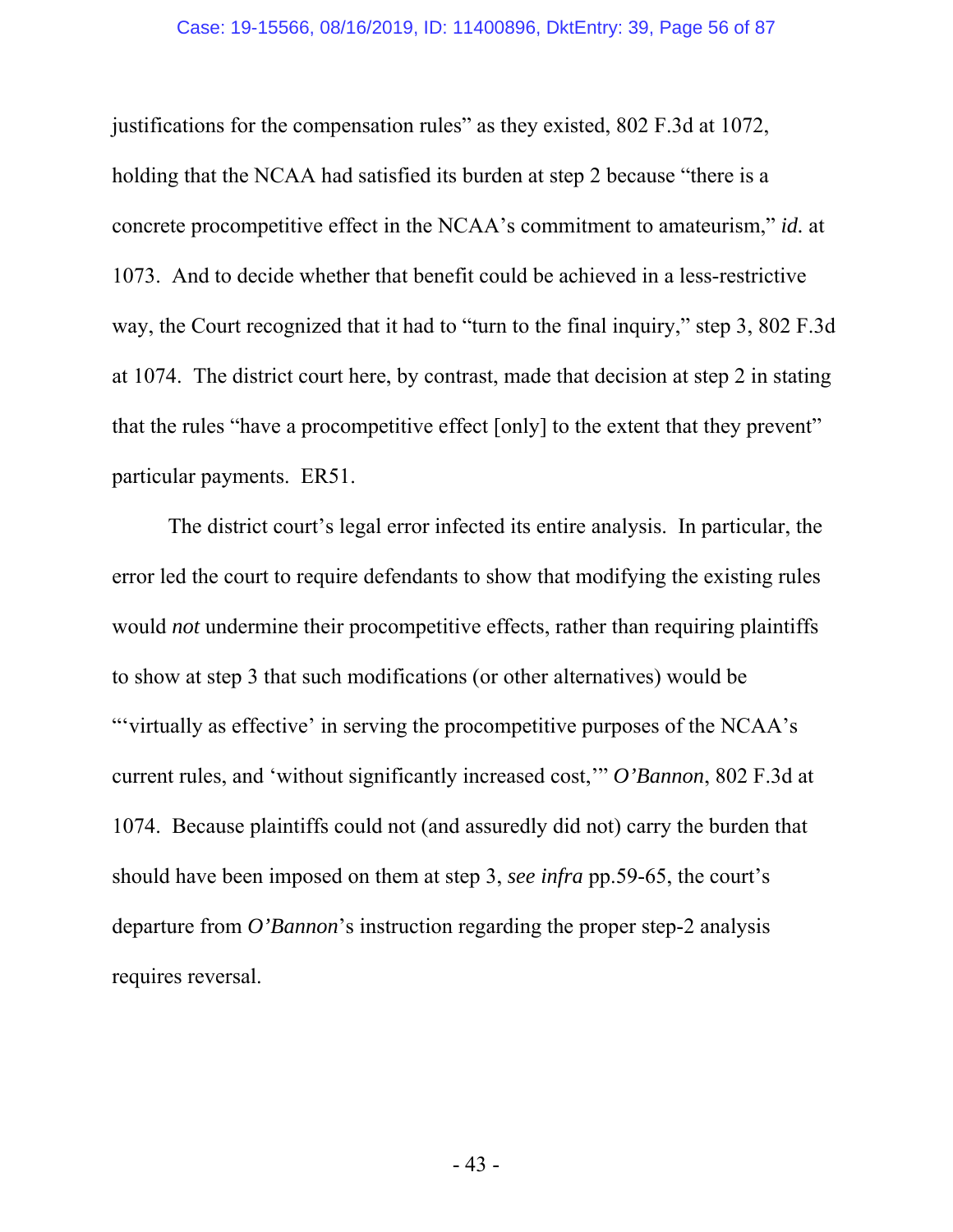*2. The challenged rules are procompetitive because they preserve amateurism in college sports, thereby providing consumers with a unique and attractive product*

The district court also seriously mis-analyzed the procompetitive benefits of the NCAA's amateurism rules—and did so in a way that led it to conclude incorrectly that there is a viable LRA to the challenged rules.

a. As the Supreme Court and this Court have explained, "widen[ing] consumer choice" is procompetitive. *Board of Regents*, 468 U.S. at 102, *cited in O'Bannon*, 802 F.3d at 1072; *accord Paladin Associates, Inc. v. Montana Power Co.*, 328 F.3d 1145, 1157 (9th Cir. 2003). Defendants widen consumer choice by making available to consumers a product—"amateur collegiate sports"—that is distinct from "professional sports to which it might otherwise be comparable, such as … minor league baseball." *Board of Regents*, 468 U.S. at 88, 102. And as *Board of Regents* recognized, "to preserve the character and quality of th[is] 'product,' athletes *must not be paid*, must be required to attend class, and the like." *Id.* at 102 (emphasis added); *see also Deppe v NCAA*, 893 F.3d 498, 502 (7th Cir. 2018). *O'Bannon* likewise recognized that "not paying student-athletes is *precisely what makes them amateurs*." 802 F.3d at 1076. It also recognized that NCAA rules that preserve "the amateur nature of collegiate sports increase[] their appeal to consumers." *Id.* at 1073; *see also id.* at 1074, 1099.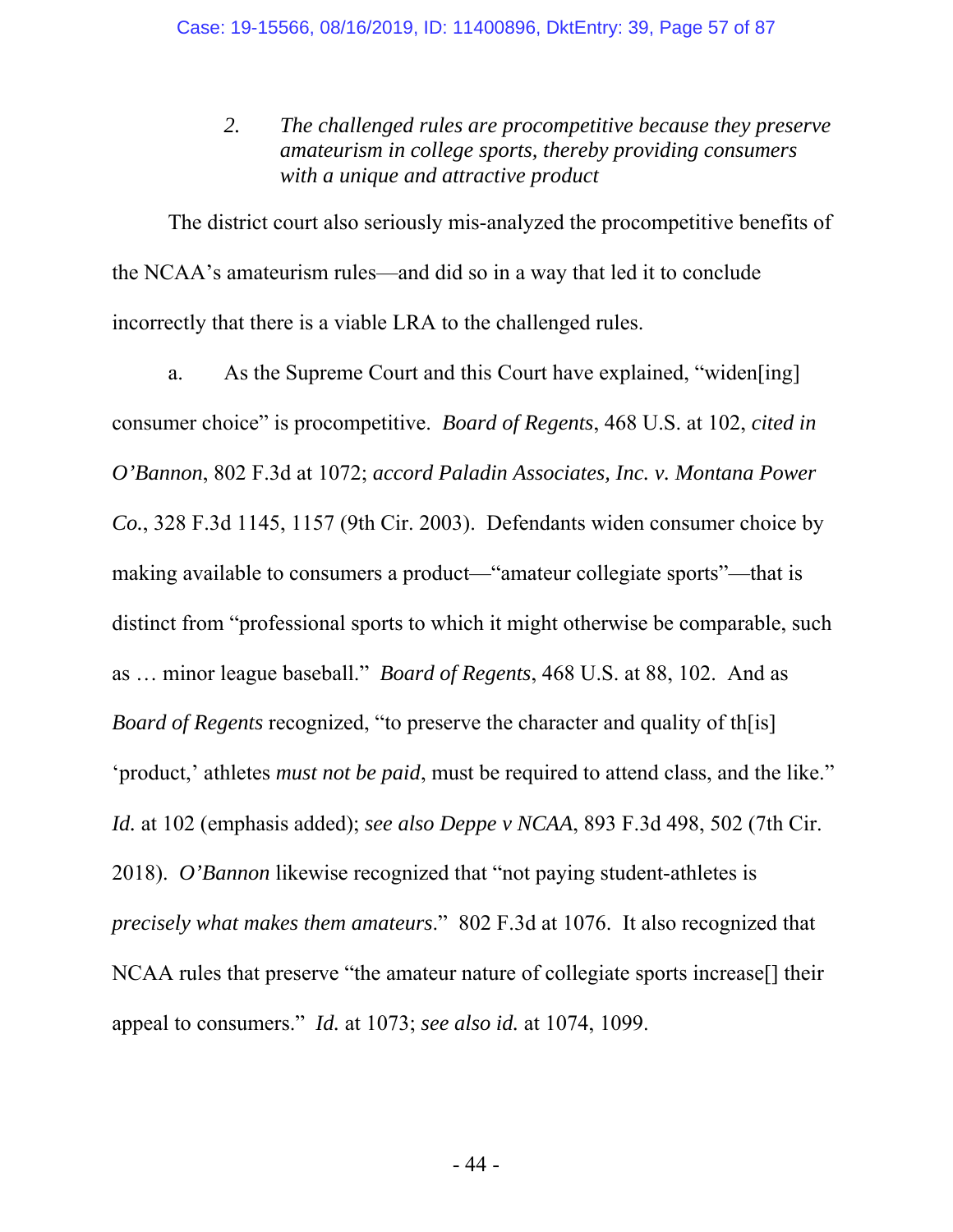#### Case: 19-15566, 08/16/2019, ID: 11400896, DktEntry: 39, Page 58 of 87

b. The evidence at trial confirmed that this judicial consensus is sound. Fact witnesses with decades of experience in college sports, higher education, and sports broadcasting testified that amateurism contributes to the popularity of college sports. These witnesses included Pac-12 Commissioner Larry Scott, who testified that based on his review of multiple consumer-perception surveys and conversations with various constituencies, it was "clear to [him] that the vast majority of consumers think amateurism is a very important component of college sports." ER199, 201-207. Similarly, Eugene Smith, Ohio State University's athletics director, testified—based on nearly forty years of experience running college-sports programs—that amateurism is "basic and core" to college sports. ER172, 178-182, 185-186. He also testified that many fans and donors are "opposed to pay-for-play" and that allowing pay-for-play would "significantly" "affect the demand for college sports" among fans, donors, and sponsors. ER187- 197. And American Athletic Conference commissioner Mike Aresco testified, based on his experience as an ESPN and CBS executive as well as his later experience as a conference commissioner, that "amateurism … contributes to consumer demand." ER216-223. From the broadcaster's perspective, he explained, NCAA sports is "a unique property that … resonated with fans because it wasn't professionalized at all," in contrast to minor leagues, which have "never been popular." ER215-216.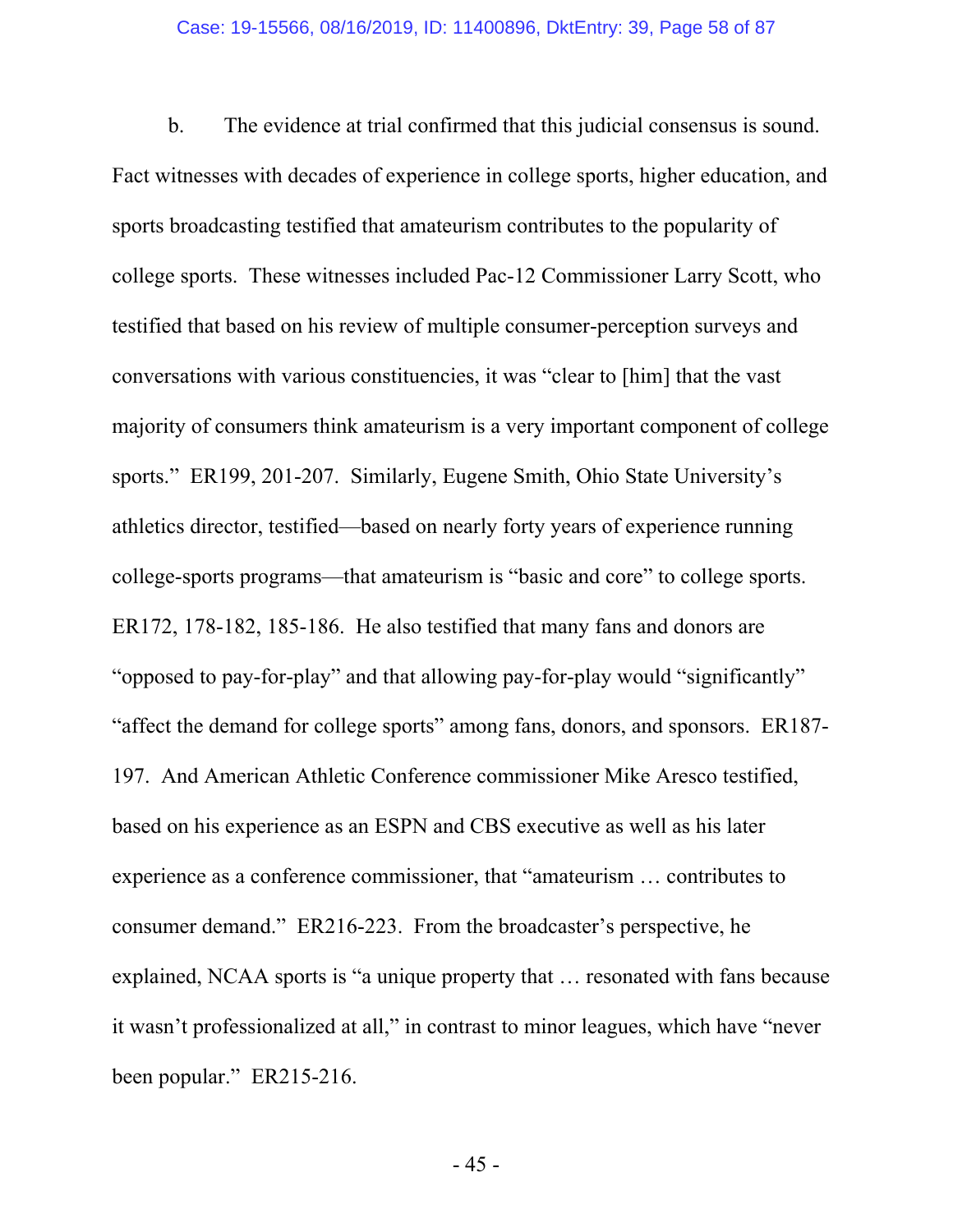This lay testimony was corroborated by survey evidence. Bruce Isaacson, a marketing and consumer-behavior expert, testified that in his survey of nearly 1,100 college-sports fans, 31.7% reported that they watch college sports because they "like the fact that college players are amateurs and/or are not paid." ER233- 234, 237-238, 240. This was the third-most-common reason respondents selected for watching college sports. ER237-238.

c. The district court's responses to the foregoing evidence have no merit. The court did not discredit the lay-witness testimony, instead stating that "[t]his testimony does not establish that the challenged rules have a connection to consumer demand, … because student-athletes would continue to be students in the absence of the challenged rules." ER49. That ignores the substance of the testimony, which focused, as shown, on amateurism, i.e., on the fact that studentathletes are not paid. As explained below, *see* pp.60-62, that would no longer be true under the court's alternative regime.

The court did reject the survey evidence, on two baseless grounds. First, the court stated that the survey's "responses [were] hopelessly ambiguous" because the question gave no indication that "amateur" and "not paid" were intended to be synonymous. ER41-42. That attempt to inject ambiguity into a commonplace term is unavailing. Both the Supreme Court and this Court have made clear that "amateur" has a well-understood meaning: *Board of Regents* stated that to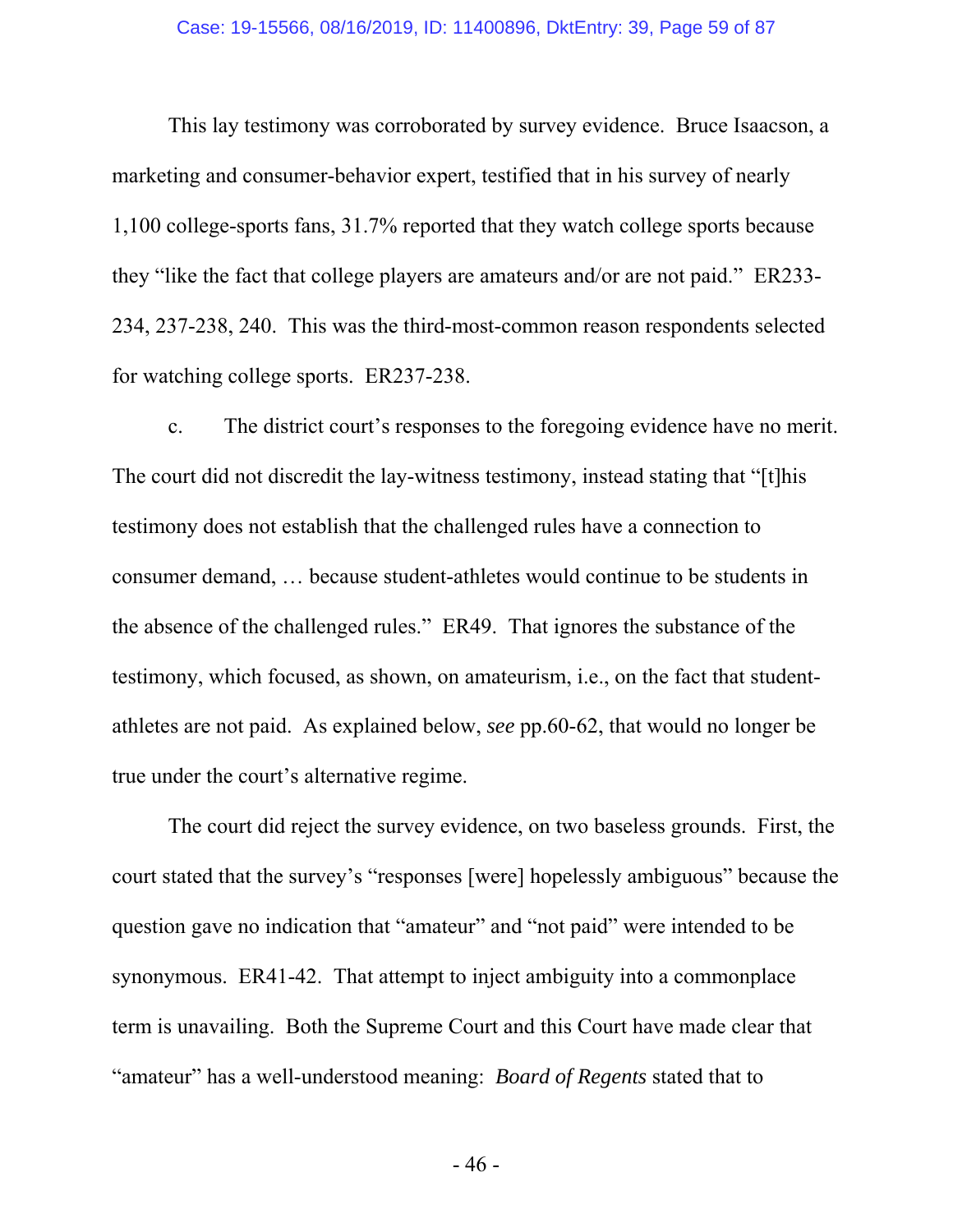maintain amateurism in college sports, "athletes must not be paid." 468 U.S. at 102. And even more directly, *O'Bannon* emphasized that "not paying studentathletes is *precisely what makes them amateurs*." 802 F.3d at 1076. *O'Bannon* also explained that there is a "shared conception of … the difference between amateurs and professionals," with "the basic difference" being "if you're paid for performance, you're not an amateur." *Id.* at 1076 n.20. The survey's use of "amateur" and "not paid" therefore did not make the responses "hopelessly ambiguous." ER41-42.

Second, the district court disagreed that the survey shows that "'amateurism' is an 'important' factor in consumers' decision to watch … college sports," because "*only* 31.7% [of respondents] selected the 'amateur and/or not paid' option as a reason why they watch." ER42 (emphasis added). That blitheness is startling. One-third (which translates to millions of people) is a *substantial* percentage. Few businesses would eliminate a feature of their product that one-third of their customers enjoy. Nor is there any basis in law or economic theory to hold that a feature is procompetitive only if it appeals to an even greater percentage.

In short, the NCAA's amateurism rules achieve the procompetitive benefit of "maintain[ing] the integrity of college [sports] as a distinct and attractive product," thereby expanding consumer choice. *Board of Regents*, 468 U.S. at 116. And the rules preserve amateurism by prohibiting eligible student-athletes from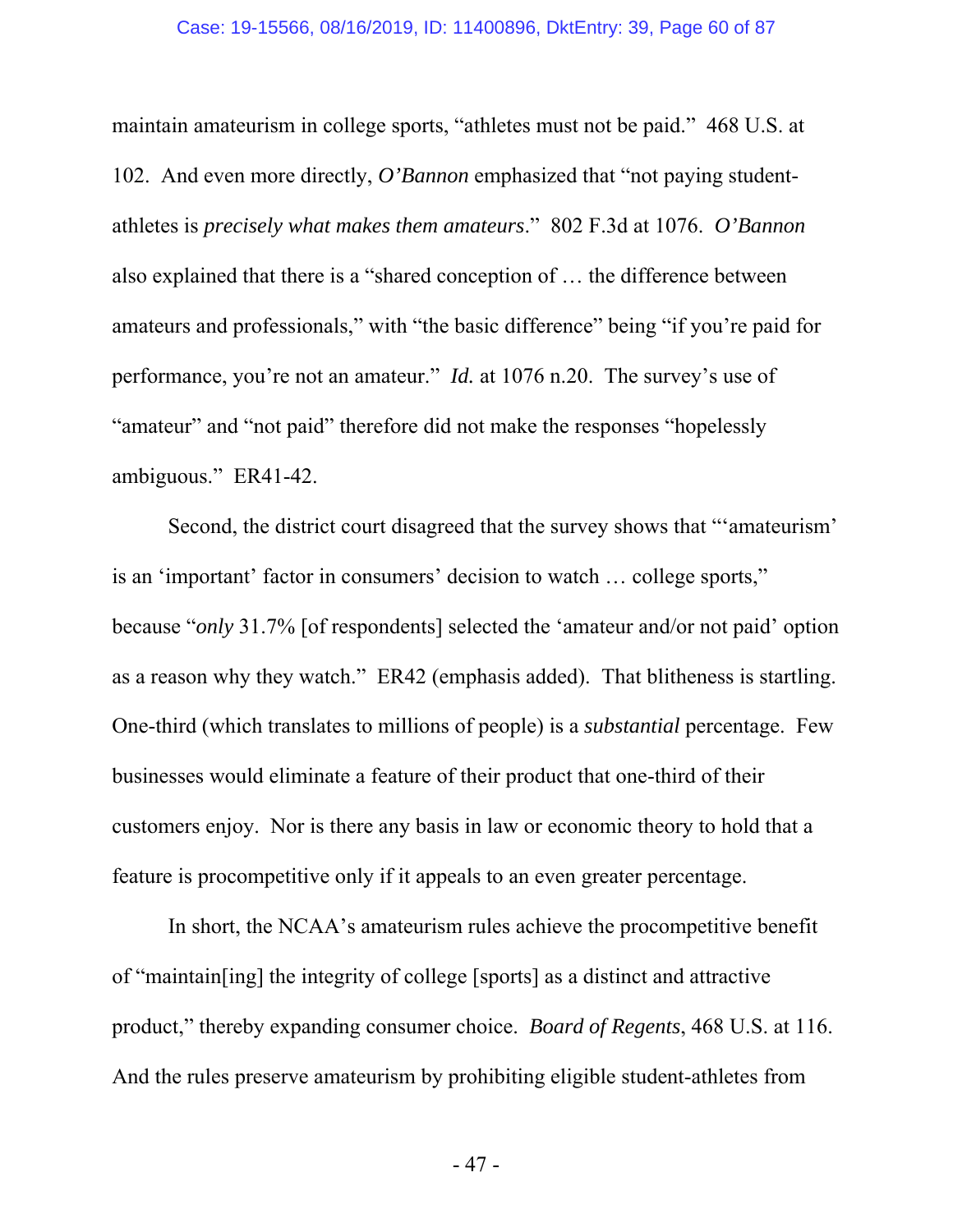using their athletic skills for "pay," while permitting schools to cover studentathletes' legitimate expenses and to provide limited awards for exceptional achievement. *See supra* pp.9-12. The rules also delineate the permissible expenses and awards to ensure that they do not become a channel for disguised "pay for play." *See supra* p.12. All of this easily satisfies defendants' burden at step 2.

# *3. The district court unjustifiably rejected defendants' conception of amateurism*

Just four years ago, this Court held that virtually the same rules have the procompetitive benefit of "preserving the popularity of the NCAA's product by promoting its current understanding of amateurism." *O'Bannon*, 802 F.3d at 1073. It did so, moreover, notwithstanding the *O'Bannon* plaintiffs' strenuous arguments that the NCAA's amateurism model is a sham. *See O'Bannon* Appellees' Br. 3-8, 12-14, 51, 2016 WL 3626736 (9th Cir. Jan. 21, 2015). Indeed, despite those arguments, this Court concluded that the same district court that presided here had "probably underestimated the NCAA's commitment to amateurism." *O'Bannon*, 802 F.3d at 1073.

Defendants' conception of amateurism has not changed in any material respect since *O'Bannon*, and hence the district court should have simply asked whether the challenged rules reasonably relate to the preservation of amateurism an approach that, as just explained, would have yielded the same answer as in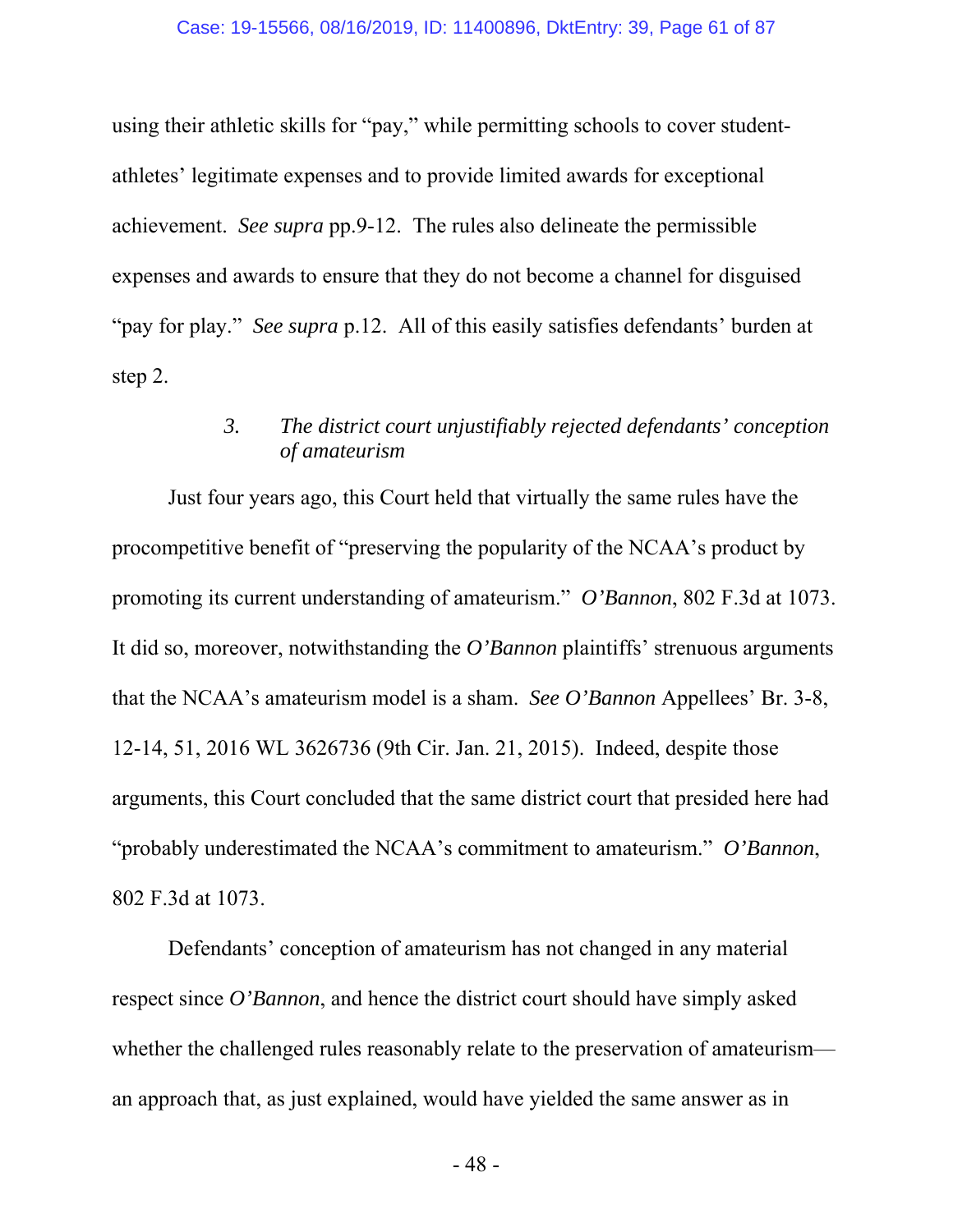*O'Bannon*: They do and are therefore valid. Instead, the court repeated its approach in *O'Bannon* of questioning the coherence of defendants' conception of amateurism and the connection between that conception and consumer demand. That approach was as mistaken this time as it was then.

a. The district court criticized defendants for supposedly not "defin[ing] the nature of the amateurism they claim consumers insist upon" (i.e., that studentathletes are not paid to play). In particular, the court described the "Principle of Amateurism" in the NCAA's constitution as "circular." ER25. But NCAA rules *do* define amateurism, and without being circular. The "Principle of Amateurism" has long been that "participation" in intercollegiate athletics is an "avocation," one "motivated primarily by education and by the physical, mental and social benefits to be derived." ER276 (§2.9); *see also* ER245; *Justice v. NCAA*, 577 F. Supp. 356, 361 (D. Ariz. 1983) (citing the Principle of Amateurism). And as they have for decades, NCAA rules apply this affirmative principle by providing that a studentathlete "loses amateur status and thus shall not be eligible for intercollegiate competition in a particular sport if the individual … [u]ses his or her athletics skill (directly or indirectly) for pay in any form in that sport." ER280 (§12.1.2). Other rules then elaborate these overarching principles by addressing the myriad situations in which a student-athlete might receive something of value. None of this is circular or incoherent.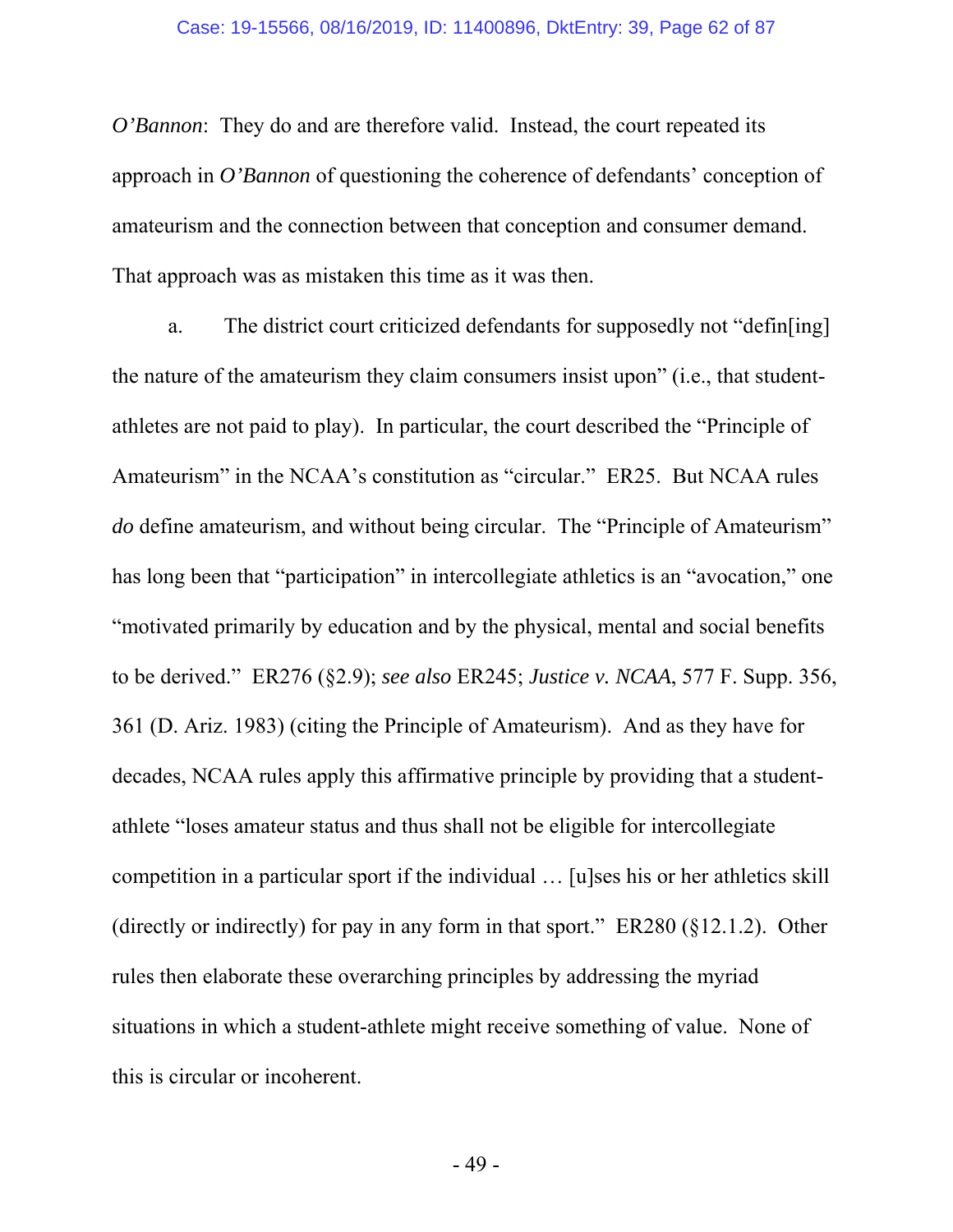The foregoing also makes clear that the district court went astray in faulting "[d]efendants and their witnesses [for] often describ[ing] amateurism by reference to what they say it is not: namely, … 'pay for play,'" ER25. Moreover, in criticizing defendants for defining amateurism by "what it is not," ER84, the court was also criticizing the Supreme Court and this Court, because each has done likewise, *see supra* p.44. Indeed, it was largely because "the district court ignored" such a definition—i.e., that "not paying student-athletes is *precisely what makes them amateurs*"—that *O'Bannon* found clear error in the district court's prior effort to introduce pay for play into NCAA sports. 802 F.3d at 1076. Defendants' conception of "amateurism," in other words, is what the Supreme Court and this Court have both recognized to be the ordinary meaning of the term.

b. The court also criticized defendants for various above-COA allowances in the rules. In the court's view, these allowances are instances of "what a reasonable person could consider to be 'pay for play."" ER27. Hence, the court said, defendants lack a coherent definition of pay because something is "'pay' if the NCAA has decided to forbid it, and ... not ... 'pay' if the NCAA has decided to permit it." ER85; *see also* ER33 ("The only common thread underlying all forms and amounts of currently permissible compensation is that the NCAA has decided to allow it."). And, the court further asserted, the fact that NCAA sports "remain[] exceedingly popular" despite the presence of these allowances "belies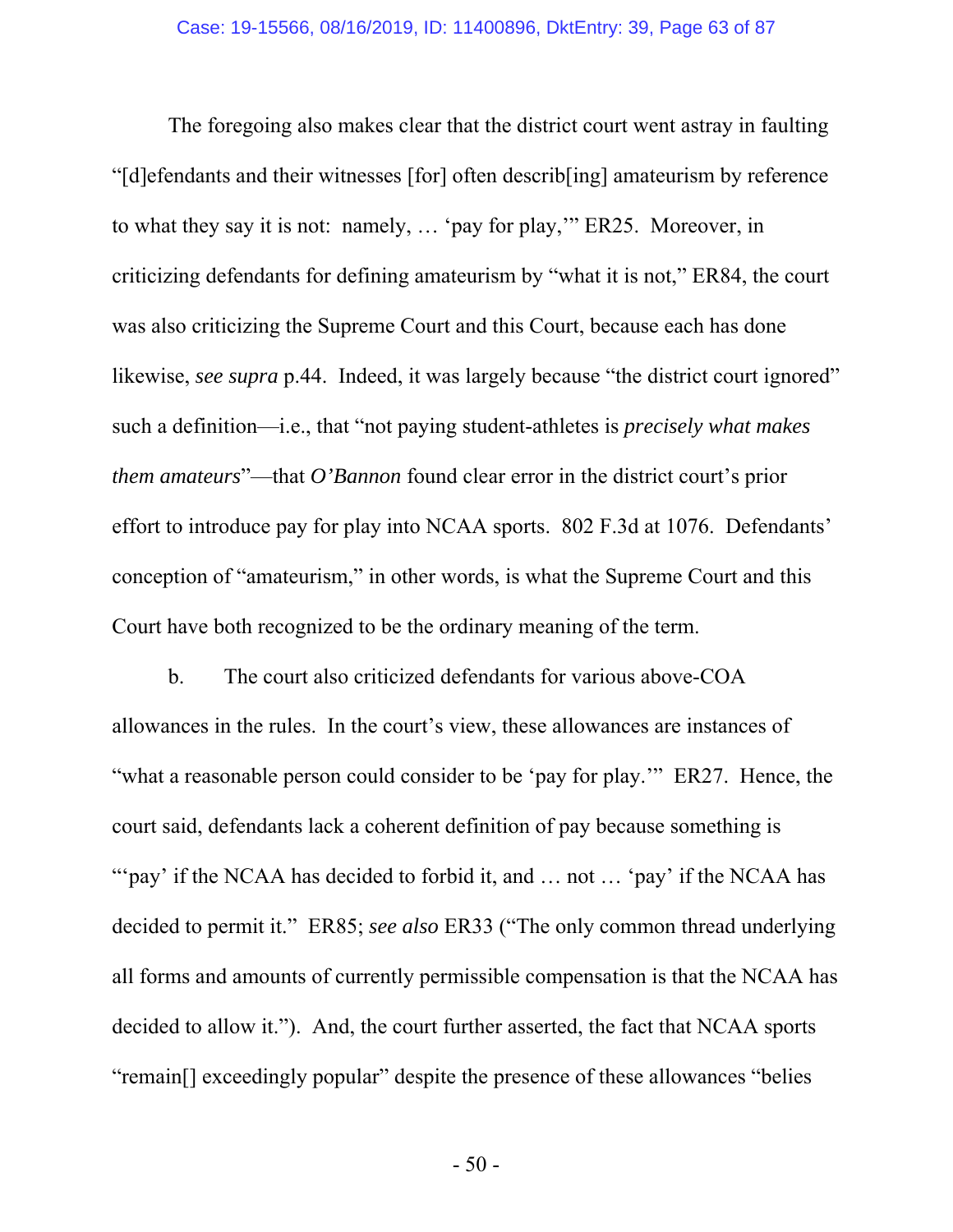Defendants' position that the challenged current restrictions on student-athlete compensation are necessary to preserve consumer demand." ER33, 90.

None of this is defensible. The district court's fundamental error was assuming that any above-COA allowances are "pay for play" or otherwise contrary to the traditional no-pay definition of amateurism. For decades, NCAA rules have allowed schools to cover legitimate expenses (academic and athletic) that studentathletes incur because of their participation in intercollegiate athletics, and also permitted specified limited non-cash awards for exceptional achievement by individuals or teams—regardless of whether they exceed COA, which, as noted, is a federally defined measure of the academic expenses that all students generally incur at their school, *see supra* pp.9-11. These allowances are not only longstanding but also comparable to those of other amateur organizations. *See, e.g.*, U.S. Soccer Federation, *2019-2020 Policy Manual*, Policy 601-1, https://tinyurl.com/y5zd3783; U.S. Golf Association, *Rules of Amateur Status*, Rule 3, https://tinyurl.com/y3kk2q4e. The notion that it is consistent with amateurism to have such allowances for actual, legitimate expenses and modest awards for exceptional achievement is therefore not a recent, ad hoc, or disingenuous rationalization.

To the extent the district court's criticism was that not every allowance under NCAA rules is either a legitimate expense or an award for exceptional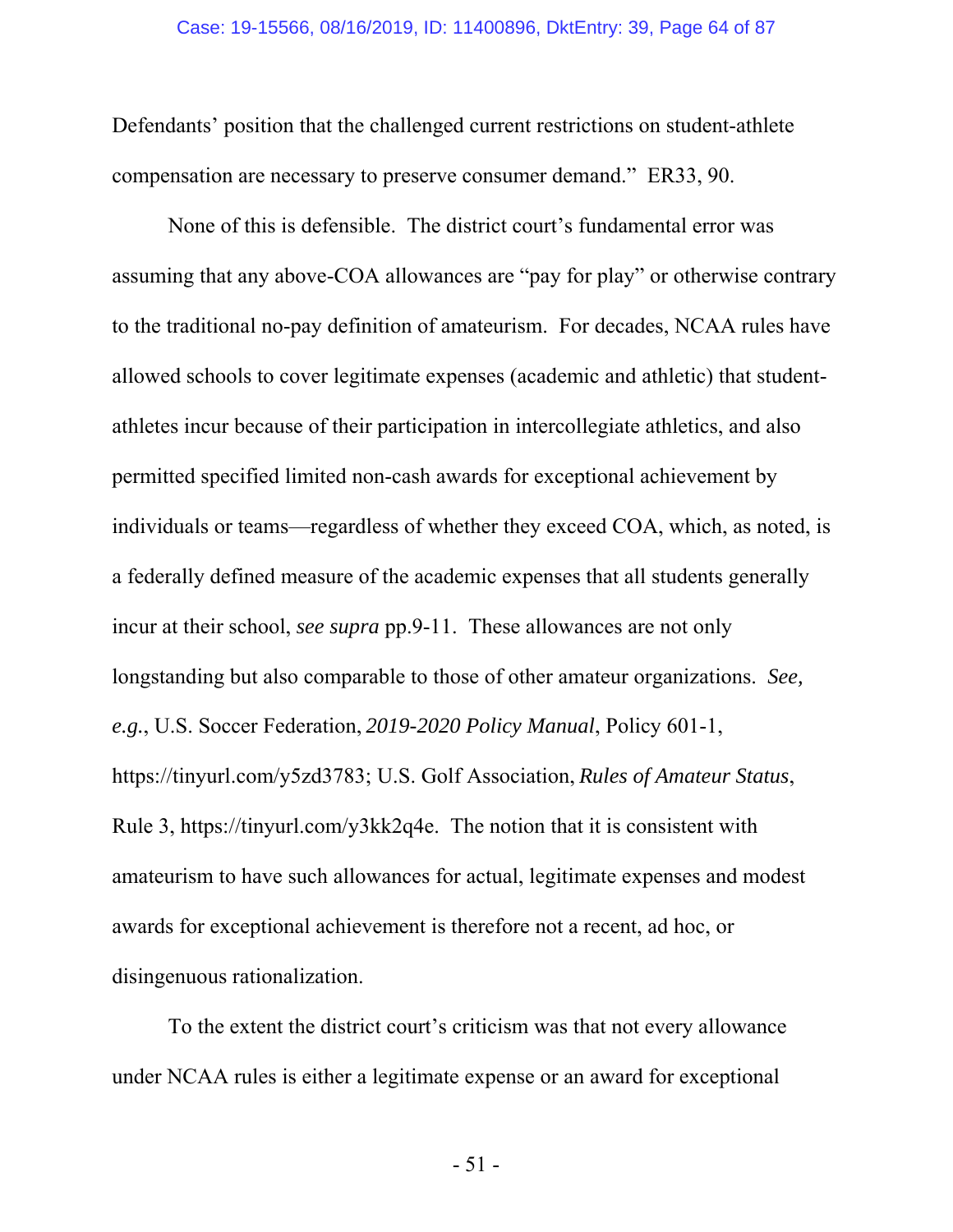achievement, that is untenable. To begin with, travel costs incurred to participate in practice or competition (which the district court cited, *see* ER30), *are* expenses that student-athletes legitimately incur to be student-athletes. Likewise, although the court seemed troubled that the SAF has infrequently been used to pay "loss-ofvalue" insurance premiums for student-athletes, ER30, such premiums are a legitimate expense because the insurance protects the very few ultra-elite studentathletes who are expected to be among the most highly paid professionals against the catastrophic financial consequences of a severe injury, thus enabling them to continue being both students and intercollegiate athletes. Meanwhile, awards that football players may receive if their team makes it to a postseason "bowl" game (non-cash awards that are capped at "several hundred dollars" in value), as well as the post-eligibility graduate-school scholarship that each school may award to two graduating seniors annually, ER27, 31, exemplify the types of reasonable awards for exceptional achievement that the principle of amateurism has long allowed.

Moreover, even if it is not obvious that every allowance falls within the overarching categories identified above, that would not remotely show that defendants' conception of amateurism is incoherent or disconnected from consumer demand. *O'Bannon* makes this clear: Despite arguments from the plaintiffs, the district court, and the dissent about a small number of seeming exceptions among the NCAA's large number of rules (such as above-COA Pell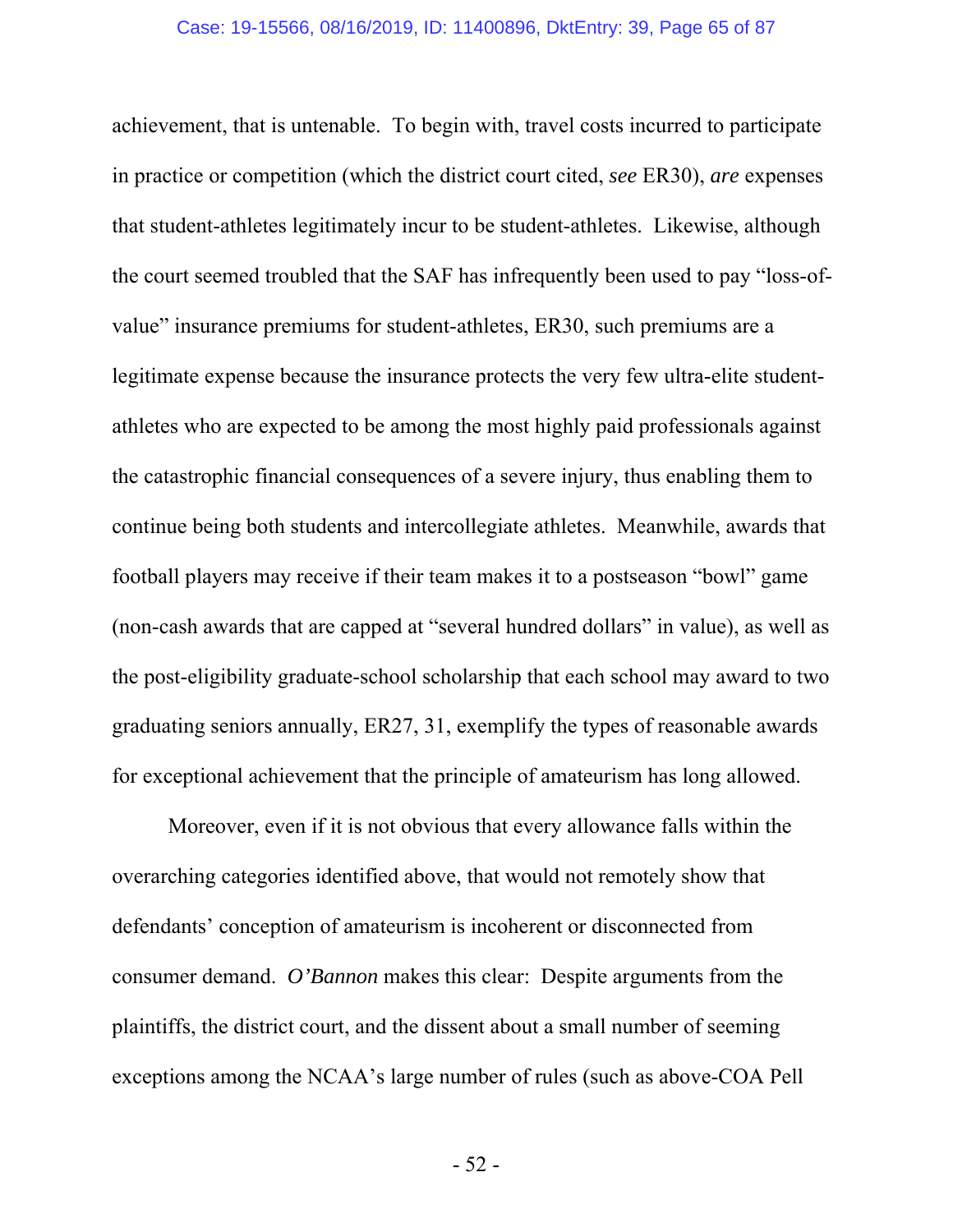grants and pre-matriculation prizes won by tennis players, *see* 802 F.3d at 1058- 1059, 1077 & n.21, 1078 n.24), this Court concluded that amateurism is a meaningful concept and increases consumer demand, *see id.* at 1073, *quoted supra* p.13. The step-2 question, this Court explained, is not whether "the NCAA's concept of amateurism ha[s] been perfectly coherent and consistent," *id.*, because even the lack of perfect consistency would not demonstrate a professionalization of college sports. The district court erred in failing to recognize this, converting *O'Bannon*'s conclusion that the NCAA must permit student-athletes to receive scholarships up to COA into a trap whereby the NCAA cannot permit them to receive more than COA lest it undermine its entire enterprise and subject itself to constant antitrust liability and judicial oversight.

At most, therefore, the district court's critiques boil down to simple disagreement about what above-COA allowances are consistent with amateurism. But whatever room exists for reasonable disagreement over what counts as a legitimate expense or a modest and reasonable award, the court's disagreement does not show that defendants have drawn those lines in an "arbitrary" way, ER32, let alone that defendants' conception of "amateurism" and "pay" is incoherent. If the "ample latitude" the Supreme Court said the NCAA "must have" means anything, it means that defendants can draw reasonable lines and choose among reasonable alternatives without fear of facing antitrust liability (and possibly treble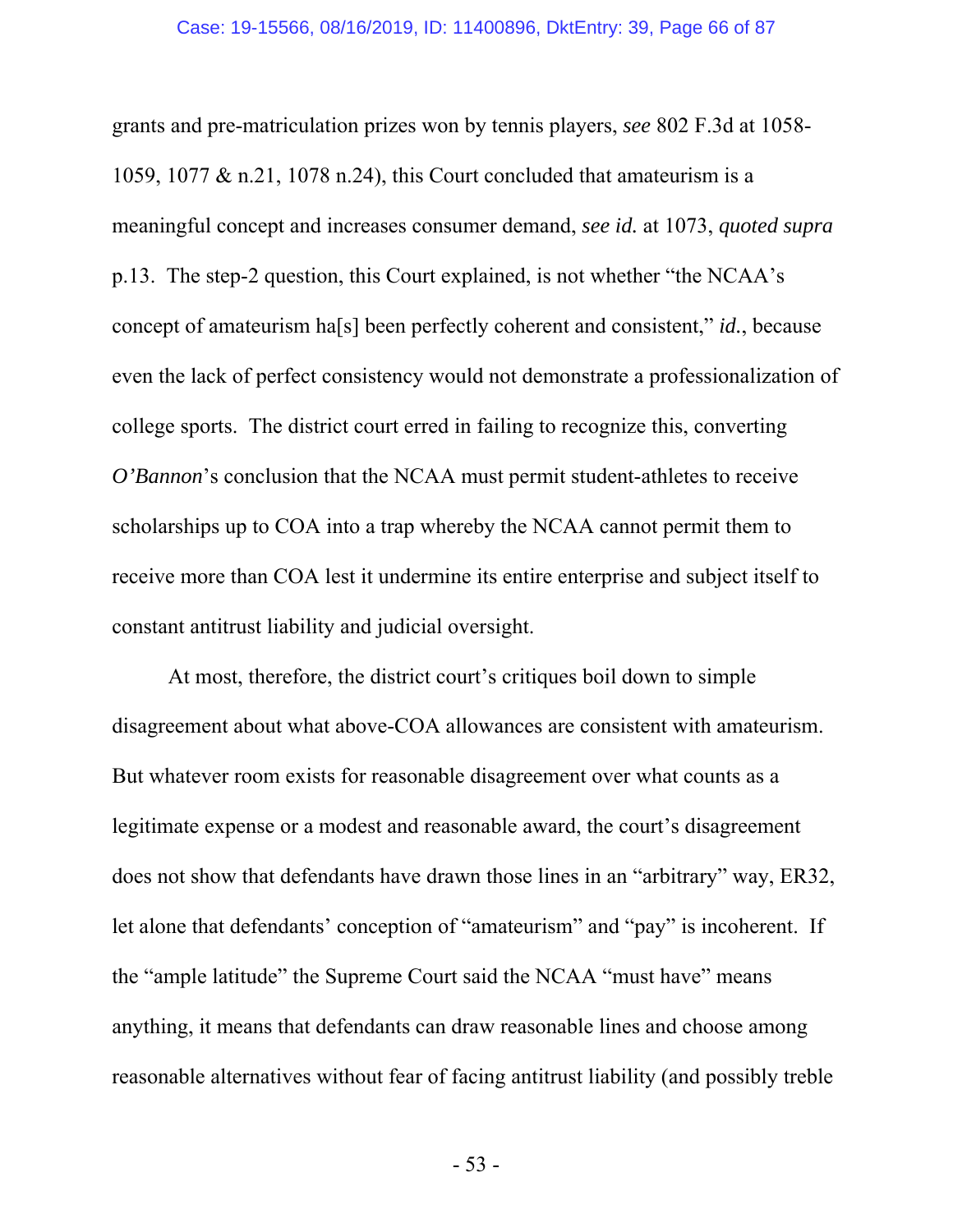damages) because a federal court concludes that it would have drawn the lines differently.

c. The district court also pointed to two post-*O'Bannon* "natural experiments," ER36: the increase of the athletic-scholarship limit to COA, and the creation of the University of Nebraska's Post-Eligibility Opportunities (PEO) program, which offers up to \$7,500 in post-eligibility financial aid to former Nebraska student-athletes who enroll in certain post-graduate programs at Nebraska, ER36-40; *see also* ER165-167; University of Nebraska, *Post-Eligibility Experiences* (Jan. 6, 2017), https://tinyurl.com/y36pgnzu. That each "natural experiment" yielded "no negative impact on consumer demand," even though each resulted in more student-athletes receiving benefits above COA, was in the court's view additional evidence that amateurism is unnecessary to differentiate college and professional sports or promote consumer demand. ER36-40.

That is untenable. The court's analysis of these "experiments" repeated the error just discussed: These allowances, like the other allowances discussed above, are consistent with the NCAA's definition of amateurism and therefore their adoption would not be expected to diminish consumer demand. Consequently, neither "experiment" supports the district court's conclusion that greater allowances could exist without harming consumer demand.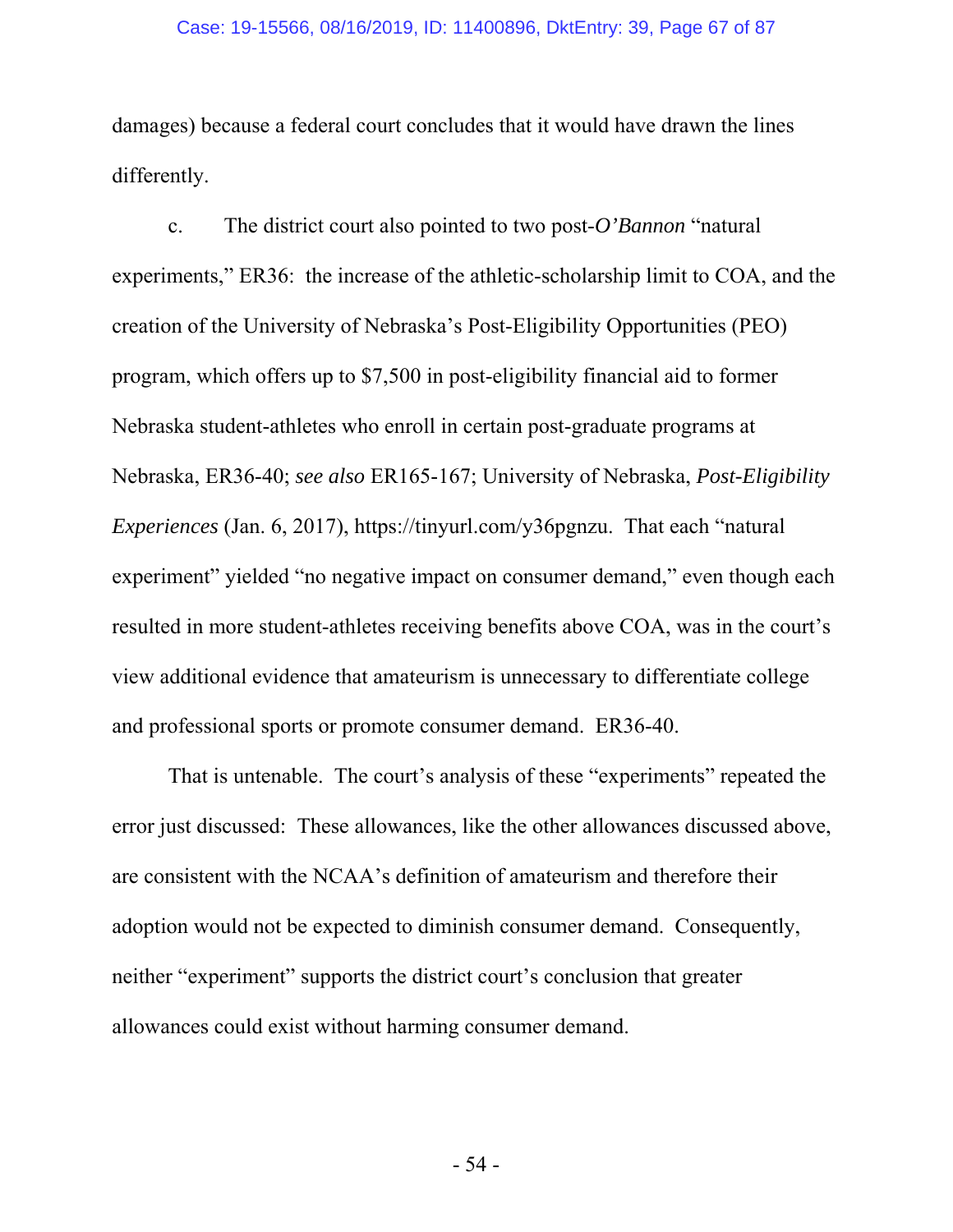In *O'Bannon*, this Court required the NCAA to raise the athletic-scholarship cap to COA precisely because "by the NCAA's own standards, student-athletes remain amateurs as long as any money paid to them goes to cover legitimate educational expenses." 802 F.3d at 1075. Accordingly, the Court elaborated, there was no evidence "suggest[ing] that consumers of college sports would become less interested in those sports if athletes' scholarships covered their full cost of attendance." *Id.* That this Court's expectation appears to have been borne out merely confirms that allowing schools to cover all legitimate expenses is consonant with amateurism; it does not show that amateurism is meaningless or that the much greater allowances ordered by the district court (i.e., ones unrelated to legitimate expenses or modest awards) would *also* be consonant with amateurism. And while the district court was correct that raising the athletic-scholarship cap to COA resulted in more student-athletes receiving financial aid above COA (through Pell grants and SAF or AEF distributions), ER37, that is irrelevant. This Court affirmed the NCAA's definition of amateurism even though NCAA rules "already permitted [student-athletes] to accept Pell grants that raise their total aid package above the cost of attendance." *O'Bannon*, 802 F.3d at 1078 n.24; *see also O'Bannon v. NCAA*, 7 F. Supp. 3d 955, 975 n.5 (N.D. Cal. 2014) (acknowledging SAF distributions can exceed COA). Moreover, in requiring the NCAA to raise the athletic-scholarship cap to COA, this Court certainly did not suggest that the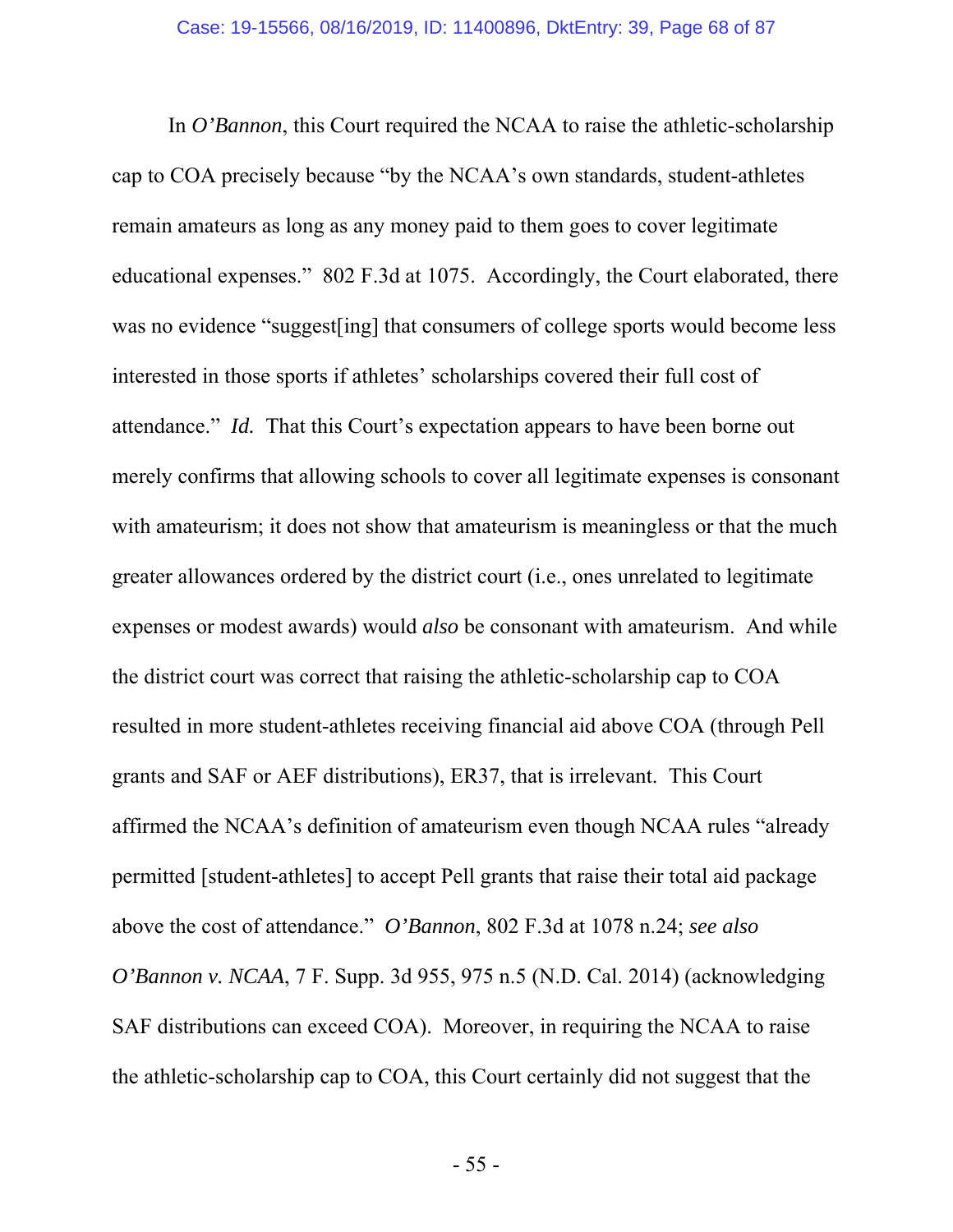NCAA needed to require schools to make offsetting reductions in other financial aid lest more student-athletes receive total aid above COA.

Nebraska's PEO program (which nothing in the record suggests fans were even aware of) was in fact implemented under NCAA rules that existed at the time of *O'Bannon*, *compare* ER284 (§15.01.5.2) *with* ER302; *see also* ER165-167. The program is simply an instance of the longstanding practice of providing financial aid to former student-athletes to continue studies at their alma maters. There is no basis to draw any inference about the program's effect on consumer demand, let alone any basis to conclude that the massively greater benefits the district court's injunction permits are consistent with amateurism or would not diminish consumer demand.

## **C. The District Court's Less-Restrictive Alternative Is Unsupported And Improper**

To carry its burden at step 3, a plaintiff must show that there is an alternative restraint that is substantially less restrictive of competition but "'virtually as effective' in serving the procompetitive purposes of the … current rules," "without significantly increased cost." *O'Bannon*, 802 F.3d at 1074. And given the "ample latitude" due the NCAA, a plaintiff challenging NCAA rules must make a "strong evidentiary showing that its alternatives are viable." *Id.* Here, the district court correctly found that plaintiffs failed to prove that any of their proposed alternatives would be virtually as effective in maintaining the distinction between college and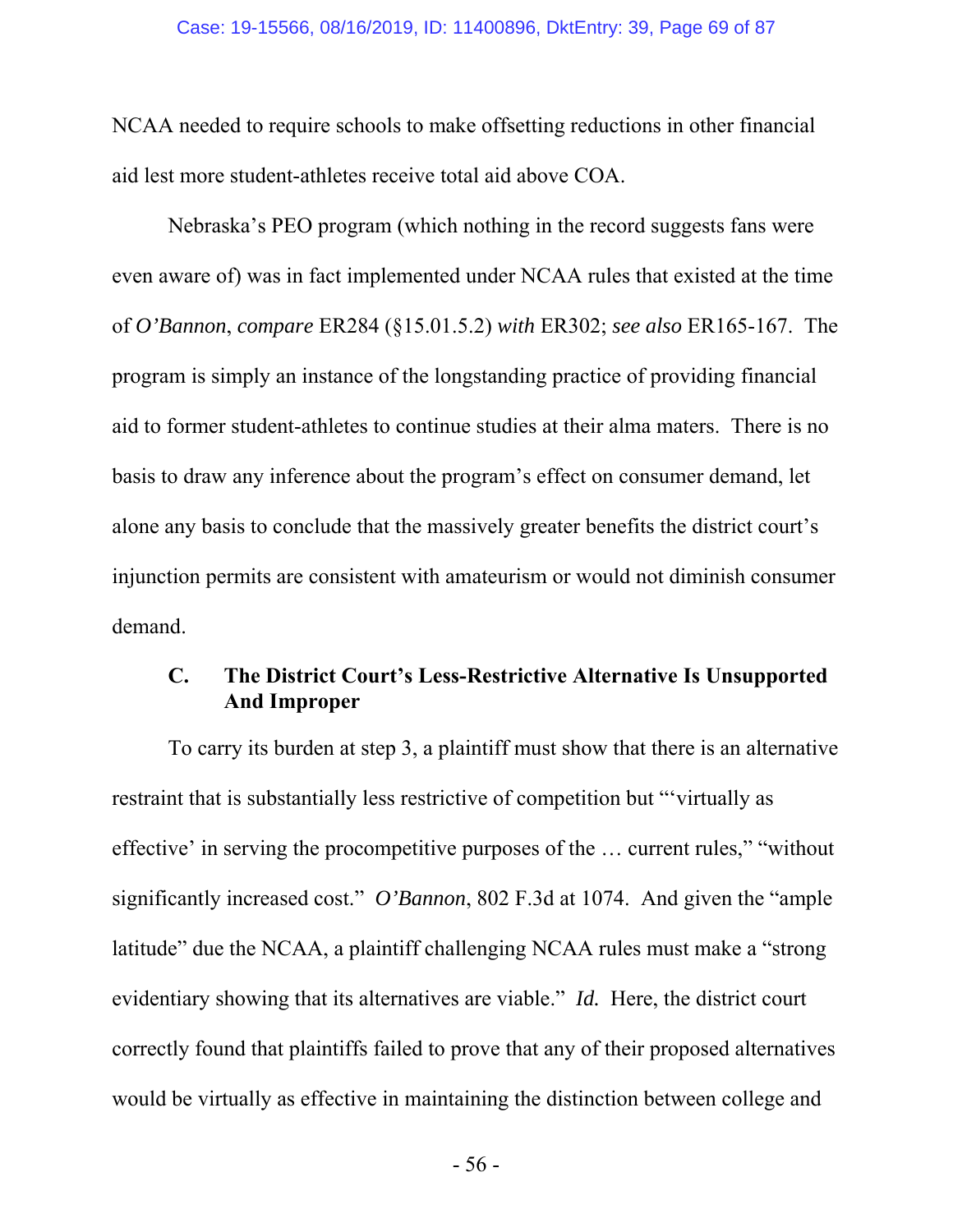professional sports. ER59-63. Given that failure, the court should have granted judgment for defendants.

Instead, the court adopted the LRA it had divined at step 2 (and revealed only upon entering judgment). That alternative is not viable. Its foundational premise—that the true distinction between college athletics and professional sports is that only professionals can receive "*unlimited* payments unrelated to education," ER49-50 (emphasis added)—lacks any record support, and is demonstrably wrong. And even accepting that premise, there is no strong evidence that the alternative is virtually as effective as the challenged rules at preserving the distinction between collegiate and professional sports. To the contrary, it would convert college athletes into poorly paid (and perhaps not-so-poorly paid) professional athletes. Nor is there the requisite strong evidence that the alternative would not impose substantially increased costs. And it is not the type of alternative contemplated by antitrust law.4

-

<sup>4</sup> As discussed, *see supra* pp.42-43, the court at step 2 erroneously imposed on defendants the burden that plaintiffs should have borne at step 3. The court continued with such improper burden-shifting at step 3, noting that although it "asked Defendants several times … to propose … adjustments to … Plaintiffs' proposed [LRAs] that would be more workable," defendants "offered none." ER69. It was not defendants' burden at step 3 to "offer[]" anything.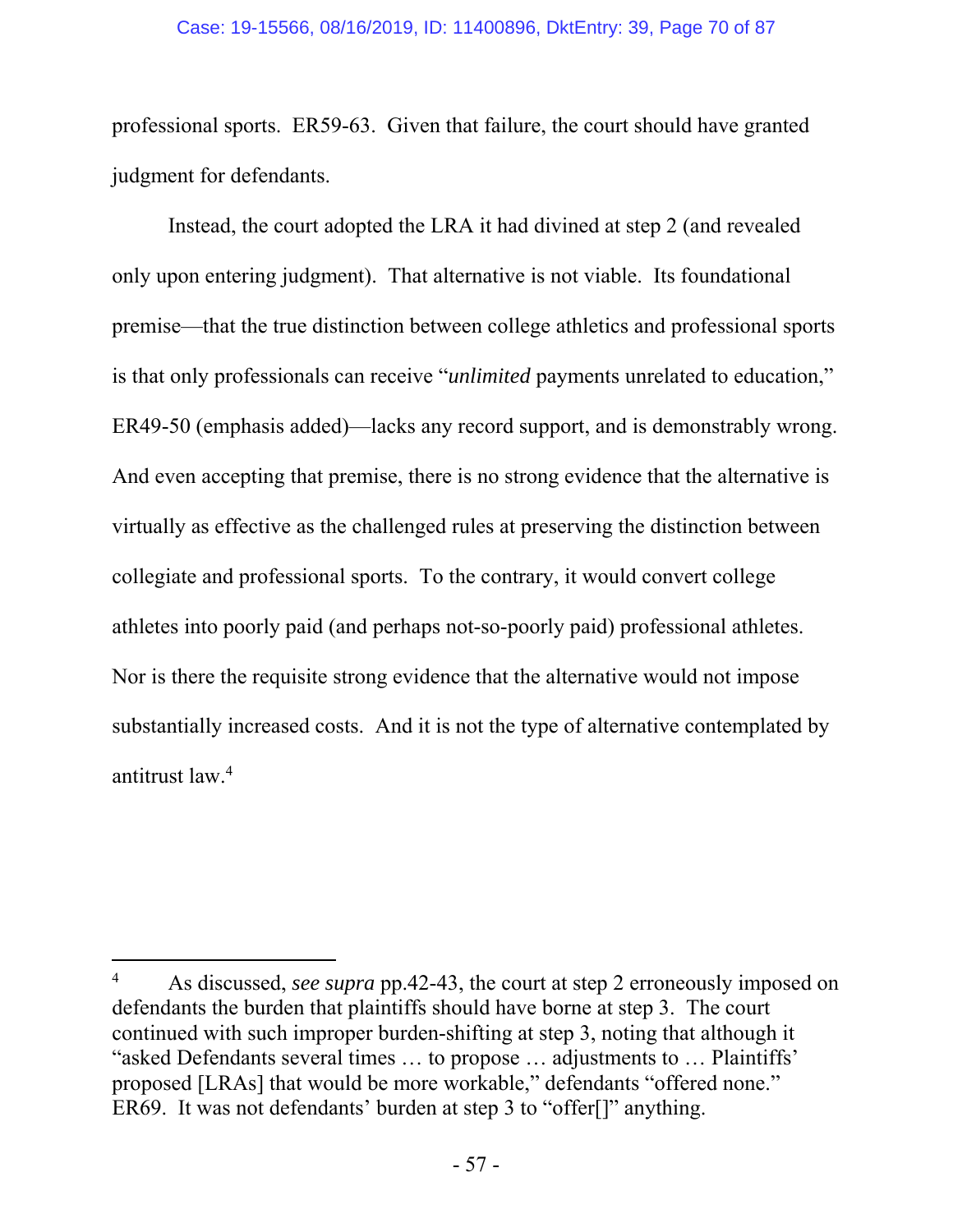*1. The district court wrongly concluded that the real distinction between college and professional sports is that only professional athletes can receive unlimited pay*

The district court grievously erred in proclaiming that what differentiates professional athletes from collegiate athletes is whether they can receive "unlimited" pay unrelated to education. To begin with, that claim (which plaintiffs never made) contradicts *Board of Regents* and *O'Bannon*, each of which, as discussed, recognized that what distinguishes college and professional sports is that student-athletes are not paid to play at all. *See* 468 U.S. at 102; 802 F.3d at 1076. Moreover, no witness testimony, no document, *nothing* in the record indicates that professional athletes can receive "unlimited" pay. That is because it is not true. The NBA, NHL, NFL, MLB, and Major League Soccer all have caps (or something similar) that preclude unlimited payments. *E.g.*, ER200; Diamond, *How MLB's Luxury Tax Has Put a Deep Freeze on Spending*, Wall St. J. (Jan. 11, 2019), https://tinyurl.com/y5g3wtgk. And athletes in many professional leagues (particularly minor leagues) are paid very modest amounts. *See, e.g.*, *Minor League Basketball Teams Offer Some the Chance to Play, to Keep Their NBA Dreams Alive*, Fox News (July 3, 2013) (noting players in some minor basketball leagues "make as little as \$100 a game"), https://tinyurl.com/y48nlz69. The court's redefinition of the line of demarcation is simply fictional. And because it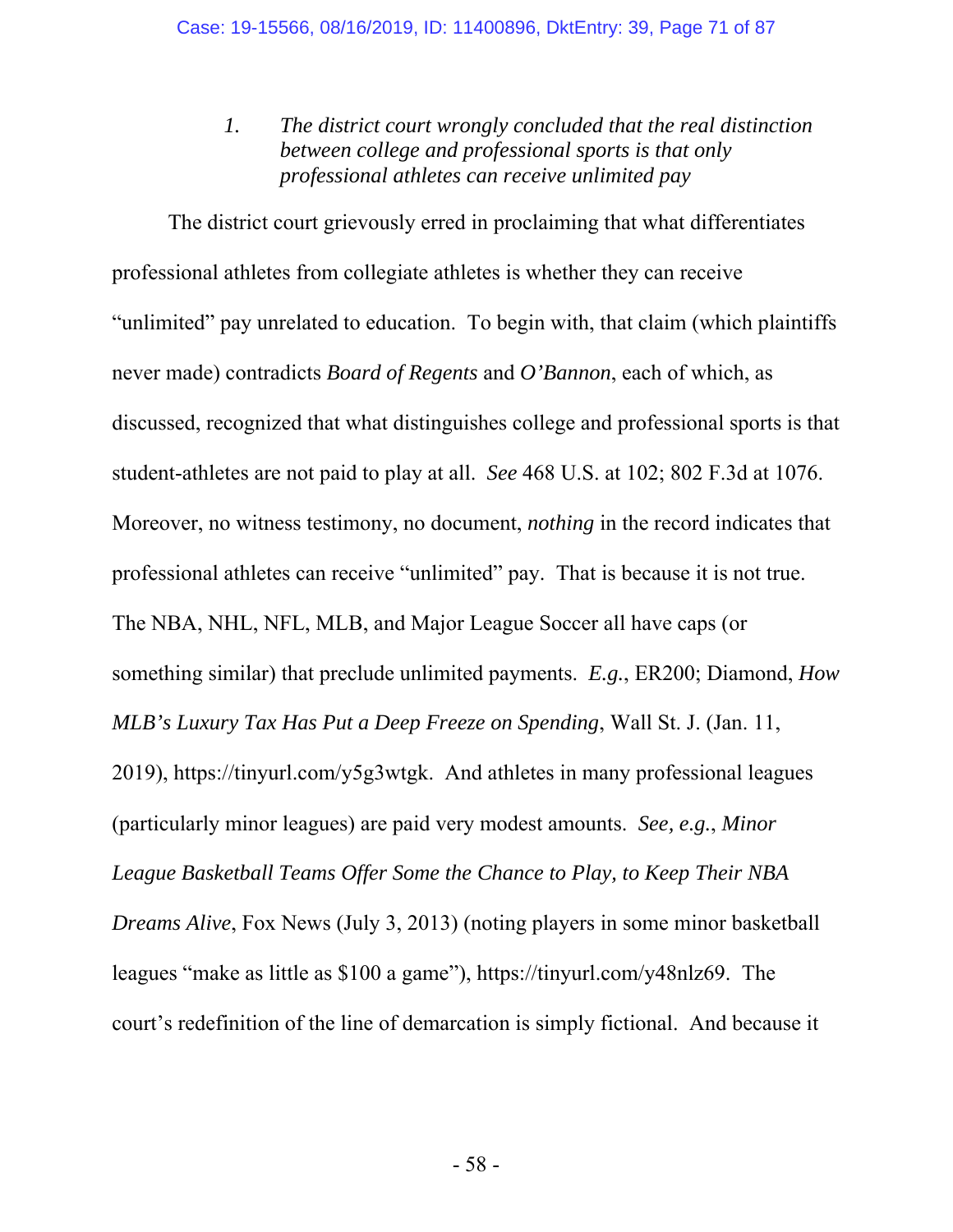was essential to the court's ultimate holding, that redefinition by itself requires reversal.

The court suggested, however, that its new line of demarcation was discernible in the NCAA's practice of allowing certain above-COA amounts. ER50. In the court's view, those allowances have not diminished consumer demand, so "it follows that the distinction between college and professional sports arises because student-athletes do not receive unlimited payments unrelated to education." *Id.* That does not "follow<sup>[]"</sup> at all. To begin with, the allowances are consistent with traditional amateurism principles, which permit student-athletes to receive legitimate expenses and modest non-cash achievement awards. *See supra* pp.51-52. Moreover, NCAA rules prohibit far more than "unlimited payments unrelated to education," ER50, so even if those allowances have not diminished consumer demand, that would do nothing to support the district court's leap from what NCAA rules do allow to the massively greater allowances the court permitted.

# *2. The evidence does not show that the district court's alternative would be virtually as effective as the challenged rules at differentiating college and professional sports*

Had the district court recognized the true distinction between professional athletes and amateur college athletes (i.e., that—as *Board of Regents* and *O'Bannon* recognized—amateurs are not paid at all), it could not possibly have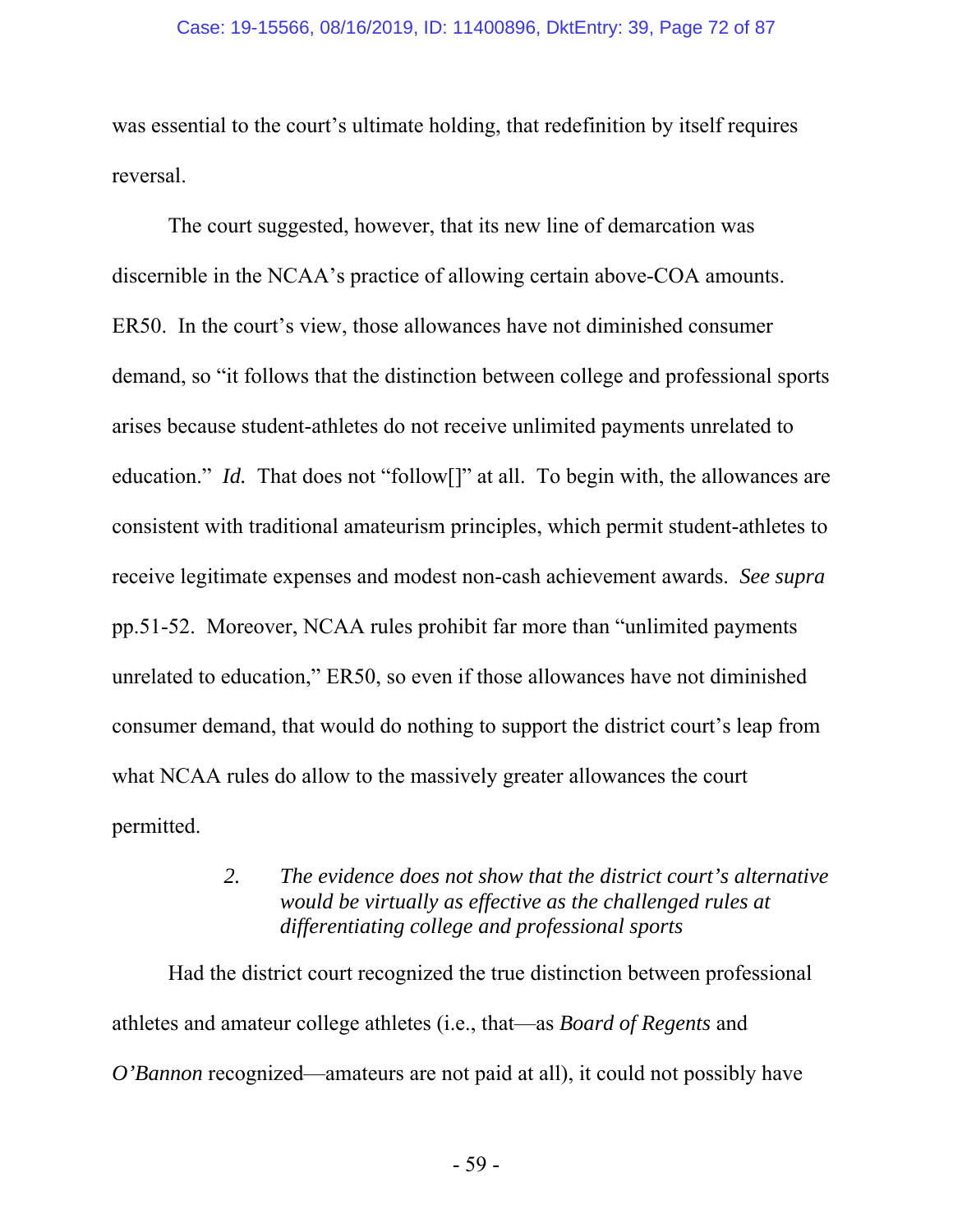#### Case: 19-15566, 08/16/2019, ID: 11400896, DktEntry: 39, Page 73 of 87

asserted that its alternative is "virtually as effective" as the challenged rules at maintaining that distinction. But even if the court's distinction were valid, there still would not be "strong eviden[ce]," *O'Bannon*, 802 F.3d at 1074, that its alternative would be virtually as effective as the challenged rules in preserving consumer demand for college sports by differentiating them from professional sports.

To begin with, although the court claimed that its alternative would prevent student-athletes from receiving the unlimited payments supposedly available to professional athletes, the alternative manifestly does not do that. The court's contrary claim rested on its unexplained assertion that the "education-related" benefits allowed under its alternative are "inherently limited in value." ER64. But that assumption is impossible to reconcile with the court's mandate that schools be allowed to offer them in *un*limited amounts. Given that mandate, nothing would prevent each school from offering every recruit or current student-athlete a "paid post-eligibility internship," ER2-3, for which each could be "paid" *unlimited* amounts in cash. The same is true of the in-kind benefits allowed under the court's alternative, which by definition encompass only "items *not included* in the cost of attendance calculation" of students' actual academic expenses. *Id.* (emphasis added). Schools could offer recruits and student-athletes tens or perhaps hundreds of thousands of dollars' worth of high-end computers, musical instruments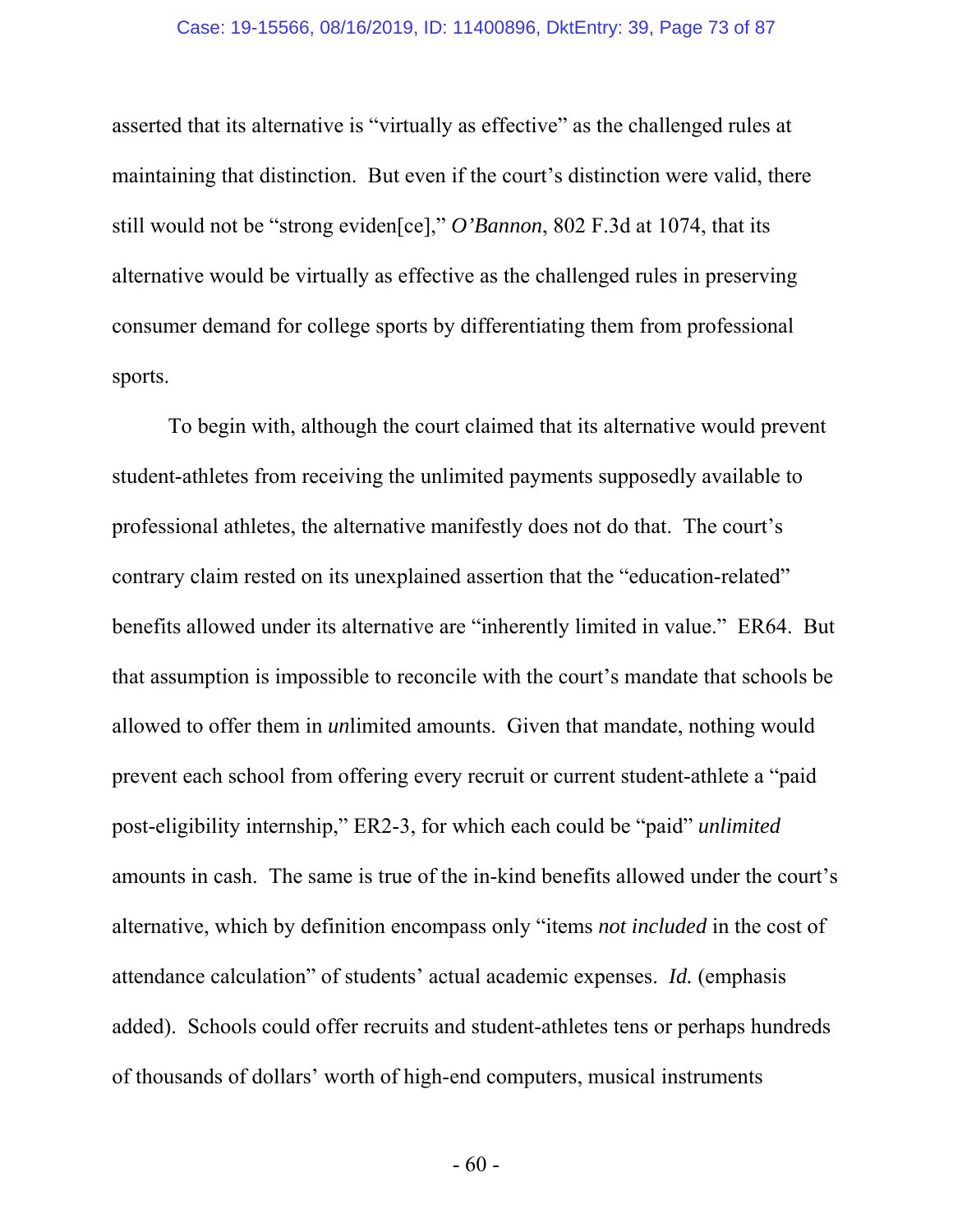(whether or not the recipient was studying music), vehicles (to get to class), and other unnecessary or inordinately valuable items just because they are nominally "related to the pursuit of academic studies." ER2-3. Moreover, the court's alternative is silent as to whether these "education-related" benefits would fall within the NCAA's limits on selling benefits and awards for cash. The court's LRA therefore would (or at least could, which is enough to doom it) lead to student-athletes being "poorly-paid professional collegiate athlete[s]," *O'Bannon*, 802 F.3d at 1076—in fact, not so poorly paid. This Court has already held that this same district court could not "plausibly conclude that" that scenario "is 'virtually as effective'" as the challenged rules at preserving the procompetitive distinction between college and professional sports. *Id.*

The court's alternative additionally requires that each Division I school be allowed to offer every student-athlete thousands of dollars in cash annually in "academic  $\ldots$  awards and incentives," ER97 & n.44, a vague term that could mean nothing more than meeting NCAA academic-eligibility requirements. The court insisted that allowing these payments would not reduce consumer demand or blur the distinction with professional sports because the NCAA already permits a handful of athletics-based awards, the theoretical aggregate value of which is the same as the court's new allowance. ER97. But an assertion is not a "strong evidentiary showing," *O'Bannon*, 802 F.3d at 1074. And in any event, there is no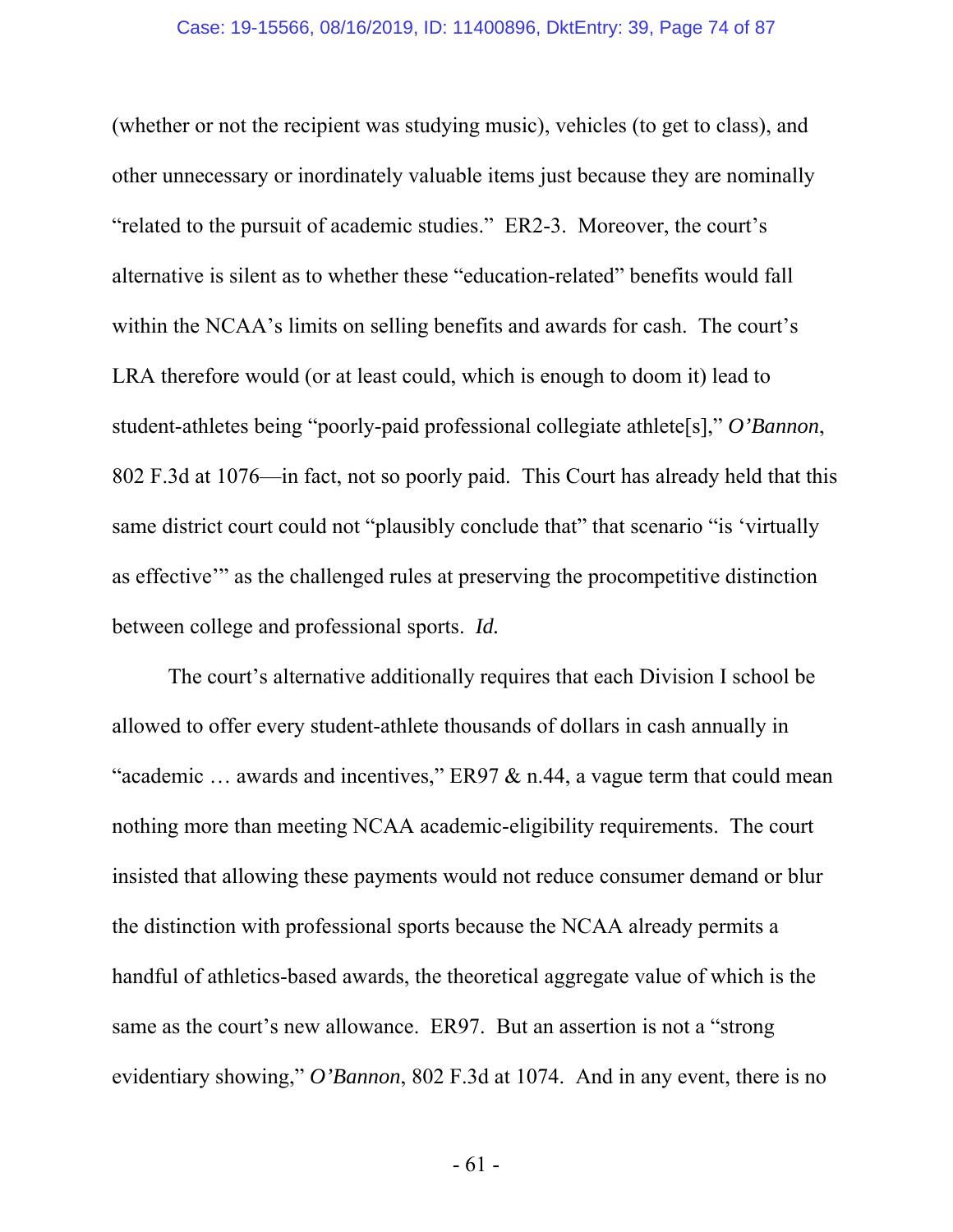comparison between allowing: (1) a non-cash award of a particular value to one or a few student-athletes for specific achievements, and (2) payment of that amount in cash to *every* student-athlete just for remaining eligible to play. The former accords with amateurism; the latter epitomizes professional pay. *See O'Bannon*, 802 F.3d at 1076 n.20, *quoted supra* p.47. Moreover, the floor set by the court's LRA—cash in an amount remarkably close to the \$5,000 trust-fund payments *O'Bannon* rejected—is far higher than the value of the non-cash awards that even exceptional student-athletes have received under the current rules; nothing in the record shows that any student-athlete has ever received the hypothetical aggregate maximum of athletic awards. In short, the availability of small, non-cash achievement awards for a few student-athletes provides no basis (let alone strong evidence) to conclude that an additional, much larger cash payment for all studentathletes would be virtually as effective as the challenged rules in differentiating college and professional sports, thereby preserving consumer demand for intercollegiate athletics.

The district court also relied on the two "natural experiments" discussed earlier, along with a survey by plaintiffs' expert. ER64-65. But again, the "experiments" are consistent with defendants' (and *O'Bannon*'s and *Board of Regents*') conception of amateurism, *see supra* pp.54-56, whereas the court's LRA is not. And as also explained, even if the allowance of a few post-eligibility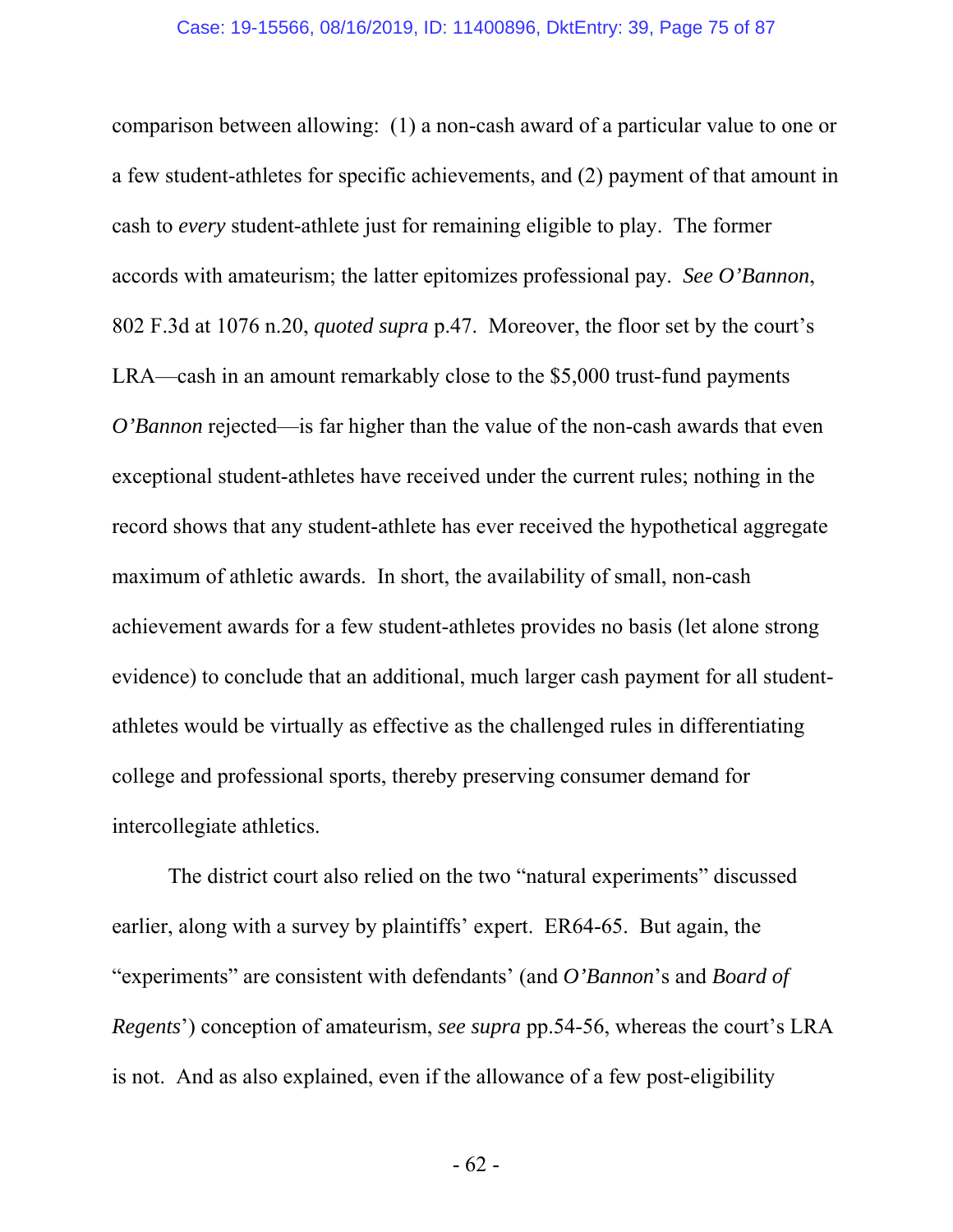#### Case: 19-15566, 08/16/2019, ID: 11400896, DktEntry: 39, Page 76 of 87

scholarships at one school has not affected consumer demand for college sports nationwide, it does not follow that allowing unlimited paid internships, unlimited post-eligibility scholarships, and unlimited other "education-related" items for every Division I athlete at every school in the country would not affect it either. The latter is a "quantum leap" beyond the former (and beyond what the rules currently allow). *O'Bannon*, 802 F.3d at 1078.

The survey similarly falls far short of the required "strong evidentiary showing." *O'Bannon*, 802 F.3d at 1074. Plaintiffs' survey expert asked college football and basketball fans whether they would watch those sports more or less often if eight different benefits were provided to student-athletes. ER248-252. But the survey tested each benefit in isolation—and with none of the tested benefits described as having *unlimited* value. *See id.*; ER168. It therefore does not satisfy plaintiffs' heavy burden to show that providing every Division I student-athlete with potentially unlimited cash through paid internships, unlimited amounts of all in-kind "education-related" benefits *not* included in COA, and thousands of dollars or more per year in cash through academic awards and incentives will not adversely impact consumer demand. *See O'Bannon*, 802 F.3d at 1078 n.23 (rejecting similarly limited evidence).

Put simply, nothing in the record justifies the district court's departure from *O'Bannon*'s commonsense conclusion: Allowing schools to pay every student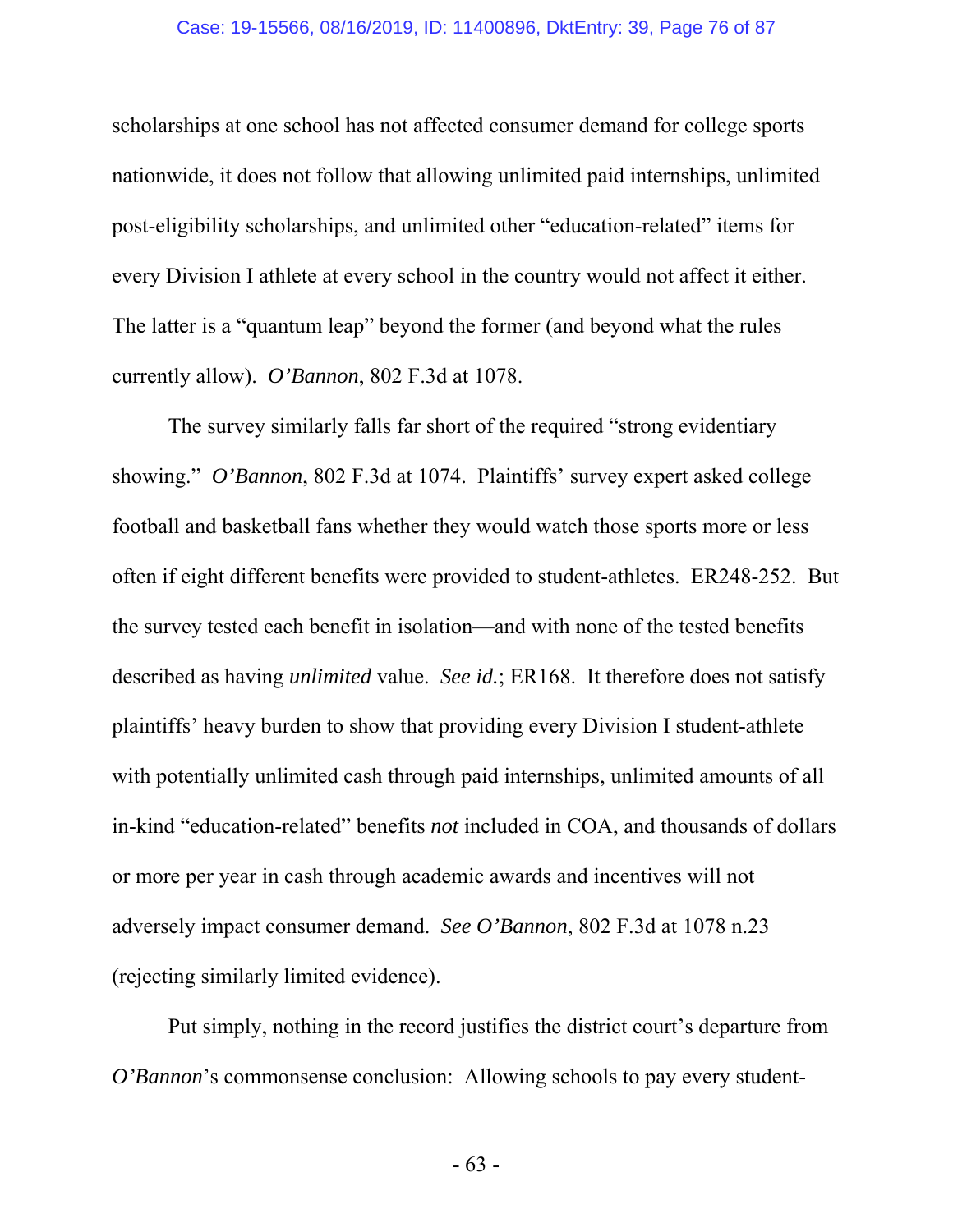athlete many thousands of dollars above COA is not "virtually as effective" as the challenged rules at maintaining even the district court's invented distinction between college sports and professional sports—let alone the true distinction.

### *3. The evidence does not show that the district court's alternative would not impose significantly increased costs*

The district court found that its LRA would not significantly increase costs. ER66, 68-69; *see also* ER98. But the "strong eviden[ce]" required to support that finding, *O'Bannon*, 802 F.3d at 1074, does not exist. Indeed, all the court said on this issue was that, by removing "NCAA caps on most education-related benefits," its LRA would "eliminate the need to expend resources on compliance and enforcement in connection with such caps." ER66.

That bald assertion cannot be reconciled with the court's injunction, which not only specifies several items that are education-related, but also includes a nebulous catchall, namely, "other tangible items … related to the pursuit of academic studies." ER2-3. The rulemaking and other steps required to enforce that line will unquestionably be costly, as will the judicial proceedings that will ensue if plaintiffs seek contempt after deciding that the NCAA has not been sufficiently punctilious in adhering to the injunction, or if (as the injunction requires) defendants seek pre-approval of any clarifying definition of "educationrelated" that the NCAA adopts. *See infra* pp.66-69. The court's failure to cite *any* evidence, let alone strong evidence, refuting any of this is fatal.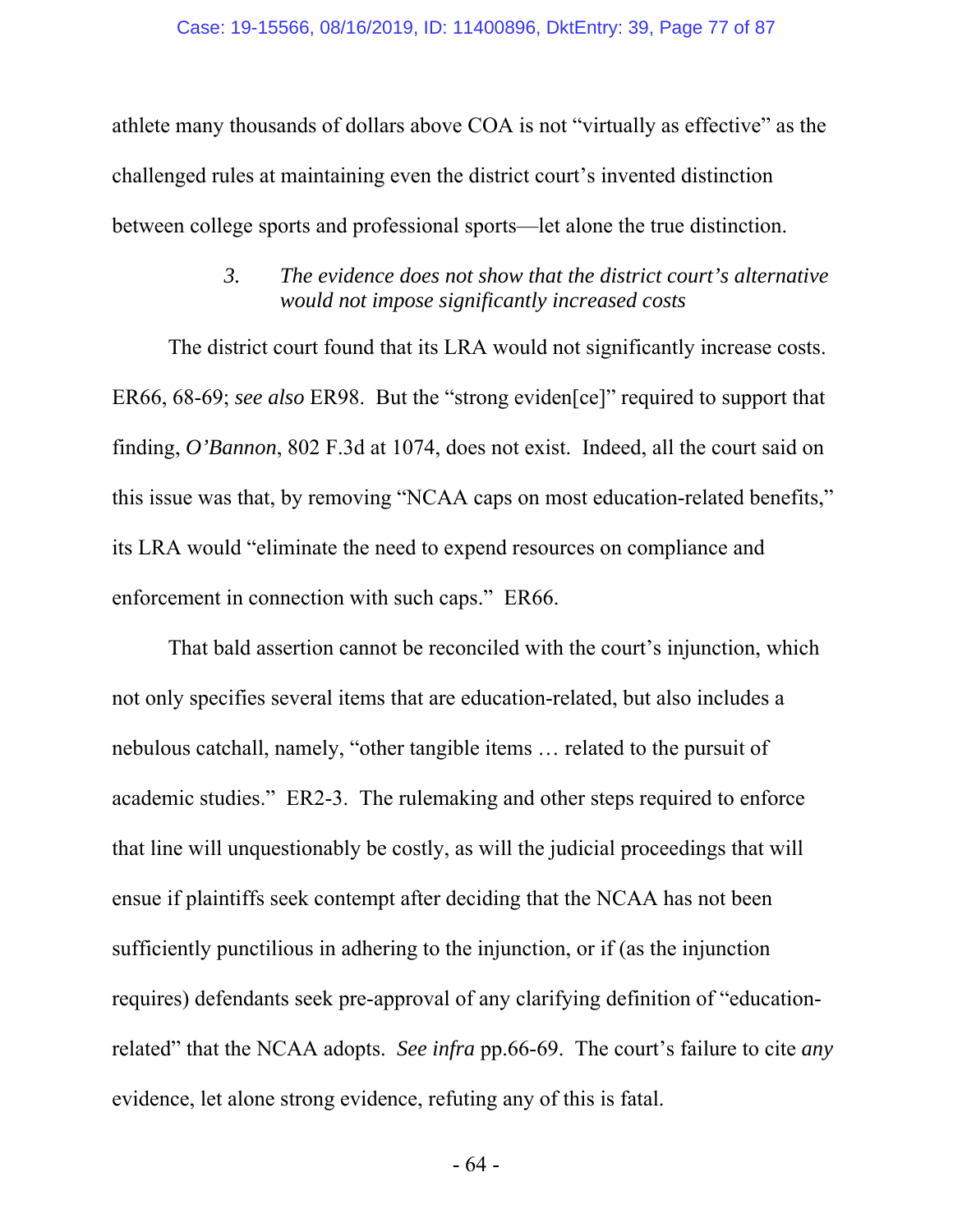*4. The district court's alternative involves improper price setting* The district court's LRA also involves improper judicial price-setting. The portion that requires the NCAA to permit cash academic awards and incentives recognizes that there must be *some* limit on such allowances, lest they become "indistinguishable from [payments supposedly] received in professional sports," ER61-62. But the court's new limit merely resets the cap, i.e., the price, from the current limit to what the court labeled "the athletics participation awards limit," which the court suggested is currently \$5,600 annually. ER61-62, 97, 101. Such judicial price adjustment is not a proper part of an LRA. *See Chicago Professional Sports Ltd. Partnership v. NBA*, 95 F.3d 593, 597 (7th Cir. 1996) (faulting antitrust court's opinion for "read[ing] like the ruling of an agency exercising a power to regulate rates"). Indeed, the Supreme Court has made clear that antitrust courts are "ill suited" to "identify[] the proper price" of a product, *Verizon Communications Inc. v. Law Offices of Curtis V. Trinko, LLP*, 540 U.S. 398, 408 (2004). Antitrust law is concerned with improving *competition*, not with particular prices. *See* Areeda & Hovenkamp, *Antitrust Law* ¶1913 (4th ed. 2019 update). Hence, "[i]f members of a joint venture are found to be unlawfully fixing prices at \$10, lowering the price to \$8 … is not the type of less restrictive alternative contemplated by antitrust law." *Id.* ¶1505; *see also Texaco Inc. v. Dagher*, 547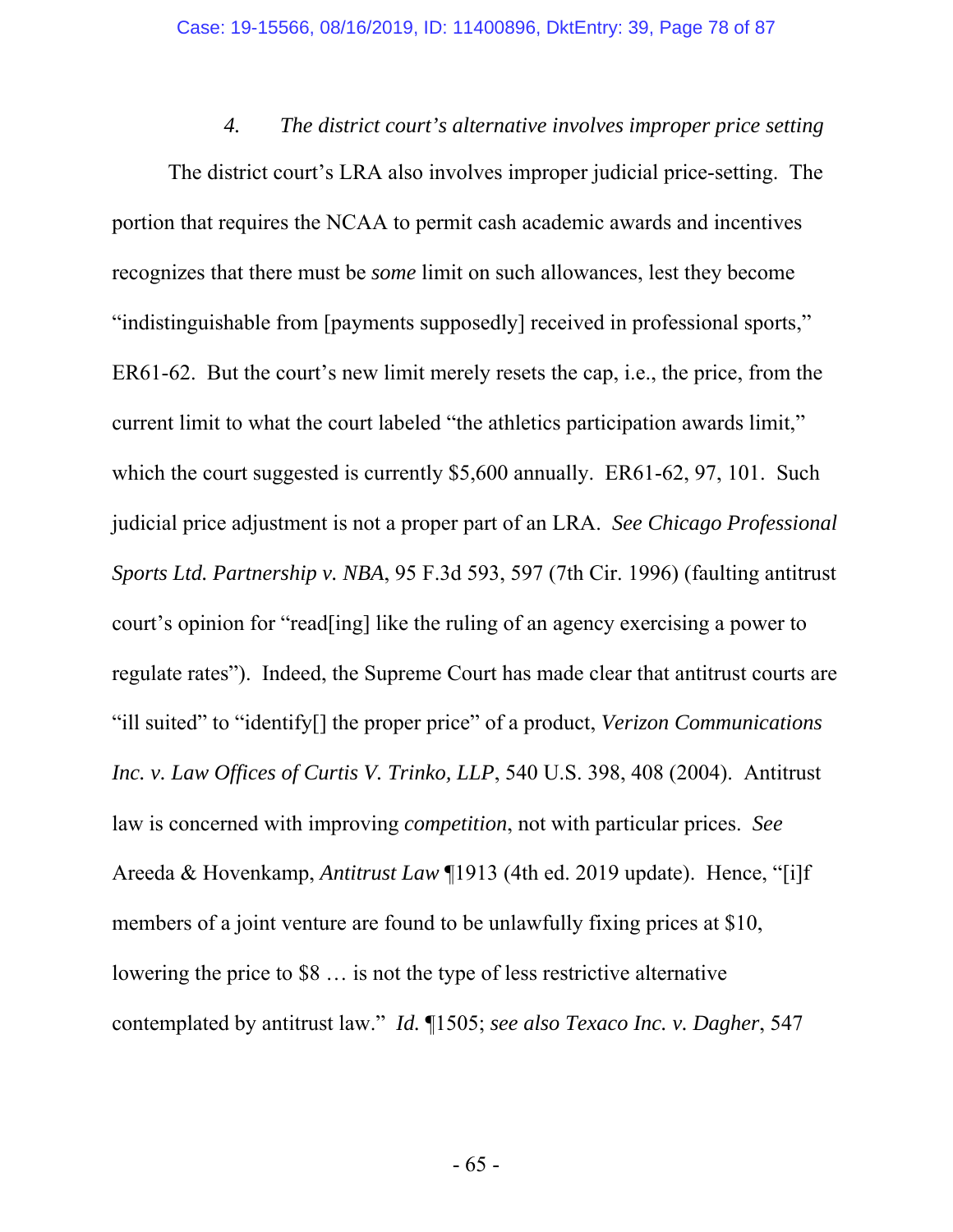U.S. 1, 7 (2006) (a "joint venture … must have the discretion to determine the prices of the products that it sells").

In fact, the leading antitrust treatise points out that in *O'Bannon*, this Court properly rejected the district court's "idea of a 'less restrictive alternative[]'" that would "permit students to receive deferred compensation in a trust fund of up to \$5,000" because that alternative "was really nothing more than disguised price administration." Areeda & Hovenkamp, *Antitrust Law* ¶1505. The very same thing is true here, and provides an additional reason the court's thoroughly flawed rule-of-reason holding should not stand.<sup>5</sup>

### **III. THE INJUNCTION IMPROPERLY ARROGATES CONTROL OVER COLLEGE SPORTS TO THE DISTRICT COURT**

Even if there were no basis to reverse the district court's judgment, the injunction could not stand because it improperly arrogates to the court an extreme degree of control over college sports. The injunction generally bars the NCAA

-

<sup>5</sup> In dicta, the district court stated that if a plaintiff fails to carry its burden at step 3, the court should proceed to a fourth step, "wherein the court 'must balance the harms and benefits' of the challenged conduct to determine whether it is 'reasonable.'" ER79; *see also* ER103-106. The court cited no case conducting such balancing, and its view that a fourth step exists is another inconsistency with *O'Bannon*, which described LRAs as the "third and final step" of the rule of reason, 802 F.3d at 1060. In any event, balancing would be inappropriate here for the same reason it would have been inappropriate in *O'Bannon*: There are no "specific, quantifiable amounts to attach to competitive threats and offsetting gains." Hovenkamp, *Antitrust Balancing*, 12 N.Y.U. J.L. & Bus. 369, 378, 383- 384 (2016).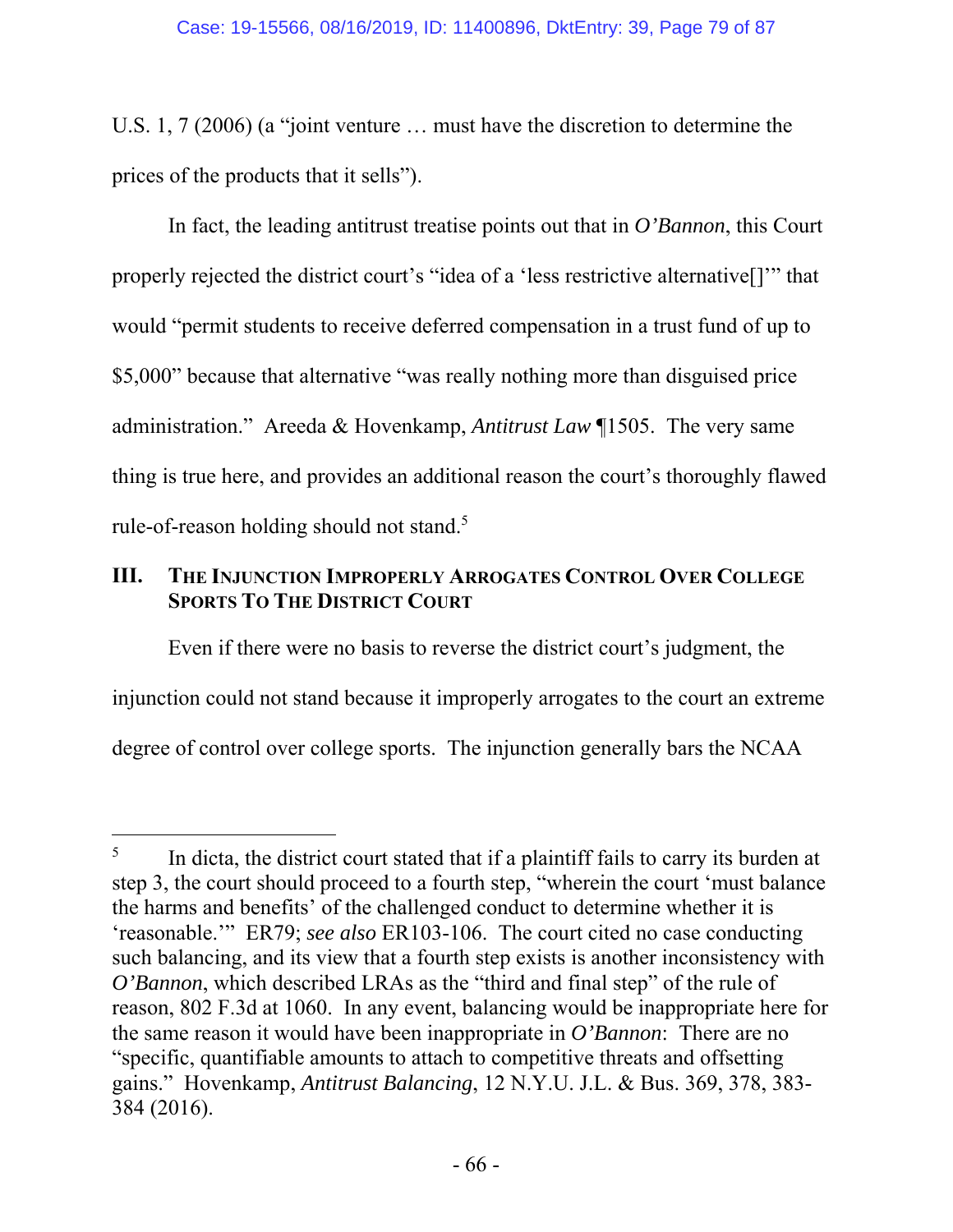from limiting "compensation or benefits related to education." Even the question whether a particular activity is for "education" cannot always be answered objectively or without reasonable disagreement. ER255-257. But the injunction amplifies that vagueness by requiring the NCAA to allow schools to provide unlimited quantities of compensation and benefits that are somehow merely "related to" education. Moreover, instead of leaving the task of determining what qualifies as "education-related" to defendants—the institutions experienced in and responsible for providing education—the court assigned that task to itself, specifying some items that are "education-related" (but adding a catch-all, thereby ensuring the vagueness problem remains), and permitting its list to be modified only with its pre-approval. ER2-3. The injunction thus suffers from two mutually reinforcing flaws.

First, whereas "basic fairness requires that those enjoined receive explicit notice of precisely what conduct is outlawed," *Schmidt v. Lessard*, 414 U.S. 473, 476 (1974) (per curiam), the injunction fails to "state its terms specifically" and "describe in reasonable detail … the act or acts restrained or required," Fed. R. Civ. P.  $65(d)(1)$ . The inherent malleability of the term "education-related" will enable plaintiffs to use the threat of contempt to force defendants to expand allowances to the outer limits of plaintiffs' self-interested imagination. *See Columbia Pictures Industries, Inc. v. Fung*, 710 F.3d 1020, 1047-1048 (9th Cir.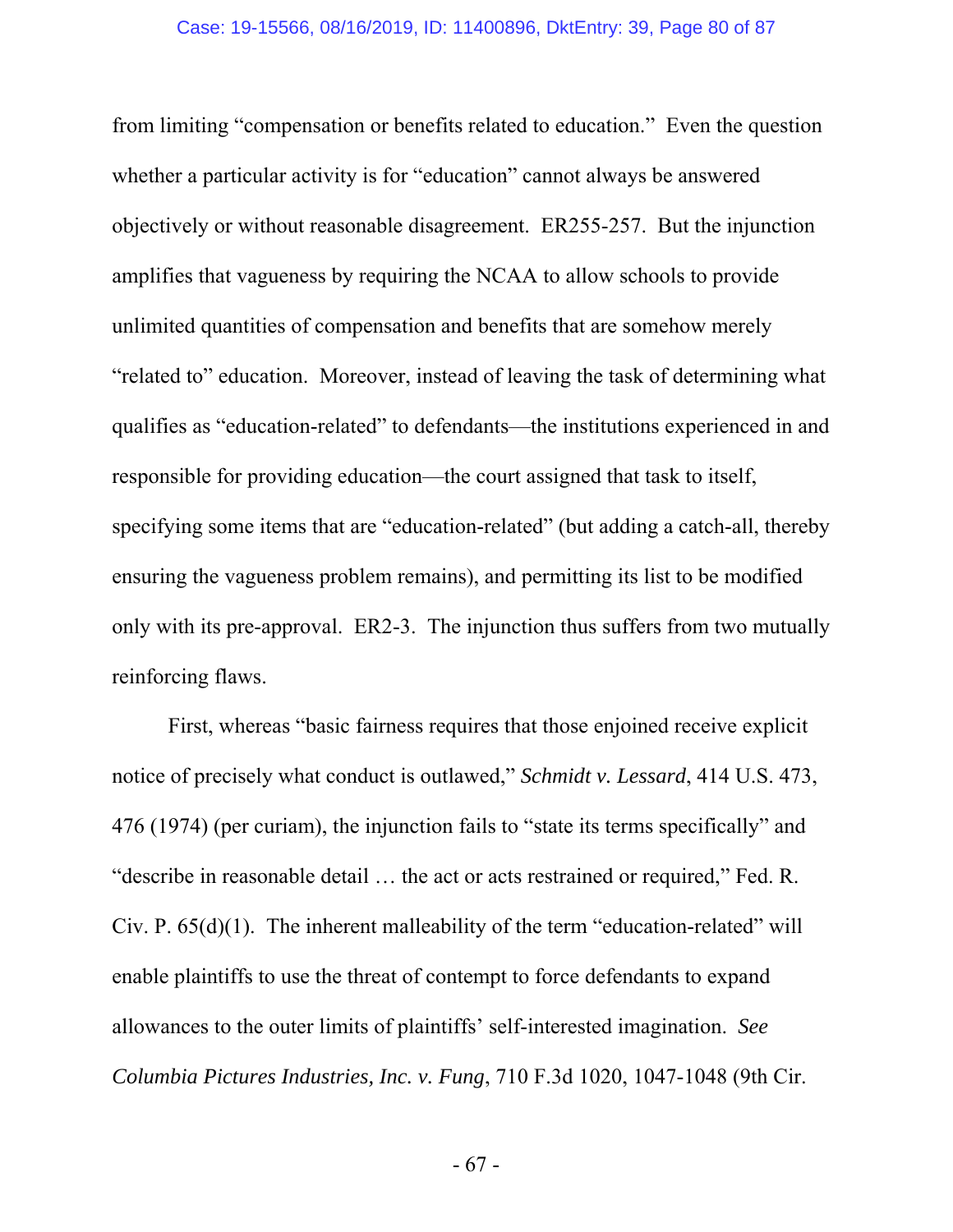2013) (holding an injunction's "definition of a key phrase, 'Infringement-Related Terms,' … too vague to provide the notice required by Rule 65(d)"). The injunction thus threatens to deter defendants from setting boundaries on permissible compensation, undermining any hope of maintaining the "'revered tradition of amateurism in college sports,'" *O'Bannon*, 802 F.3d at 1062 (quoting *Board of Regents*, 468 U.S. at 120).

Second, by giving the district court the power to resolve disputes that arise from the injunction's inherent vagueness, the injunction empowers the court to "micromanage [the NCAA's] organizational rules," *O'Bannon*, 802 F.3d at 1075 in perpetuity. That assumption of quasi-regulatory power is particularly unwarranted in antitrust cases, because antitrust courts may not behave like "central planners," overseeing the nation's businesses to achieve their preferred economic outcomes. *Verizon*, 540 U.S. at 408. Or put more bluntly, "the antitrust laws do not deputize district judges as one-man regulatory agencies." *Chicago Professional Sports*, 95 F.3d at 597. Judicial assumption of such a regulatory role is particularly improper here, because, the Supreme Court and this Court, as noted, have repeatedly recognized the critical importance of district courts deferring to joint ventures' judgments regarding issues core to the existence of their products, save in extreme circumstances. That, of course, is why *Board of Regents* and *O'Bannon* directed courts to give the NCAA "ample latitude." Instead of doing so,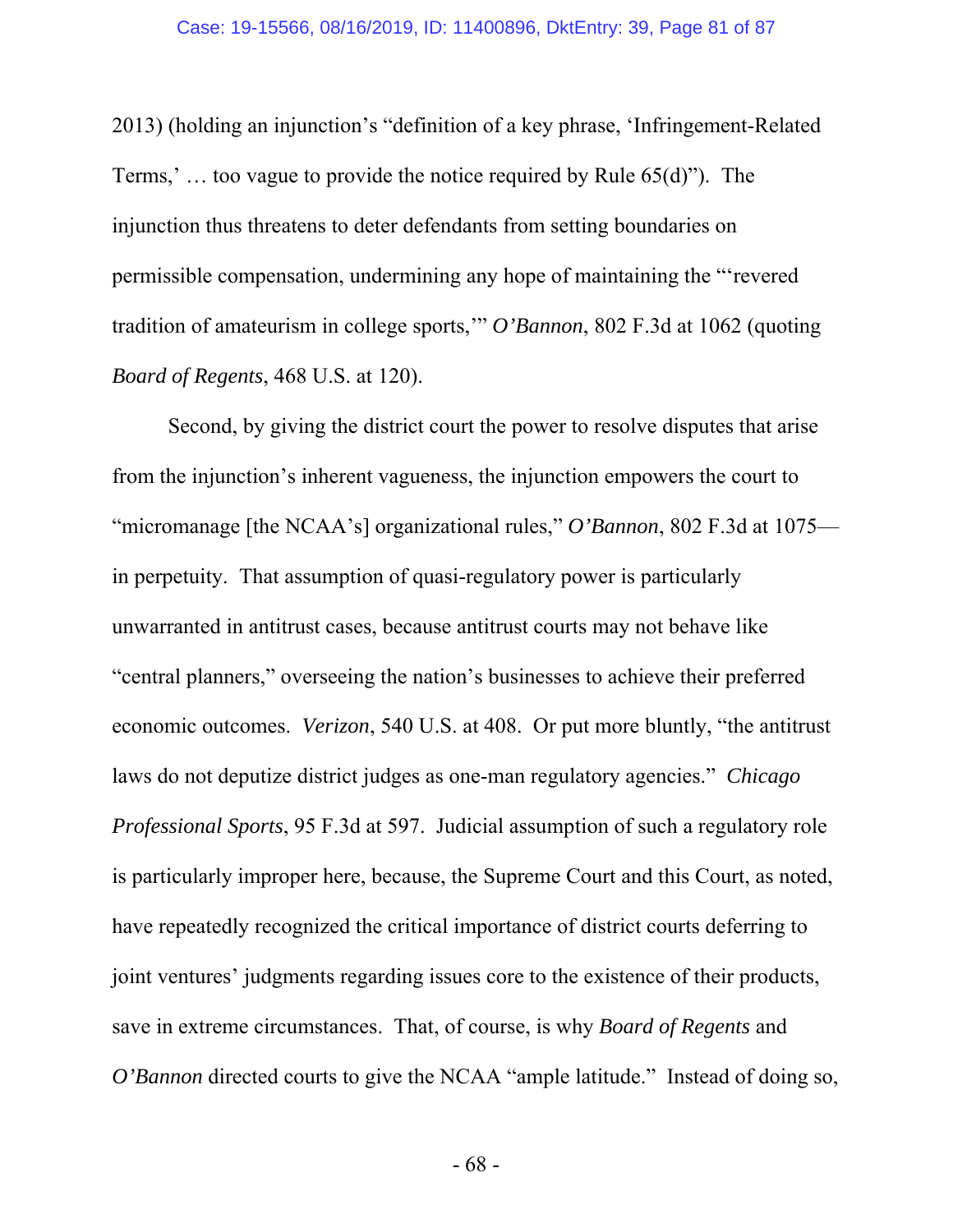the injunction denies the NCAA virtually any latitude to manage a central aspect of

the amateur sports league that it has overseen for over a century.

### **CONCLUSION**

The district court's judgment should be reversed and the injunction vacated.

August 16, 2019 Respectfully submitted,

s/ Seth P. Waxman

SETH P. WAXMAN LEON B. GREENFIELD DANIEL S. VOLCHOK DAVID M. LEHN KEVIN M. LAMB WILMER CUTLER PICKERING HALE AND DORR LLP 1875 Pennsylvania Avenue N.W. Washington, D.C. 20006 (202) 663-6000

*Counsel for the NCAA (filed on behalf, and with the concurrence, of all defendants)*

#### **(ADDITIONAL COUNSEL LISTED ON FOLLOWING PAGES)**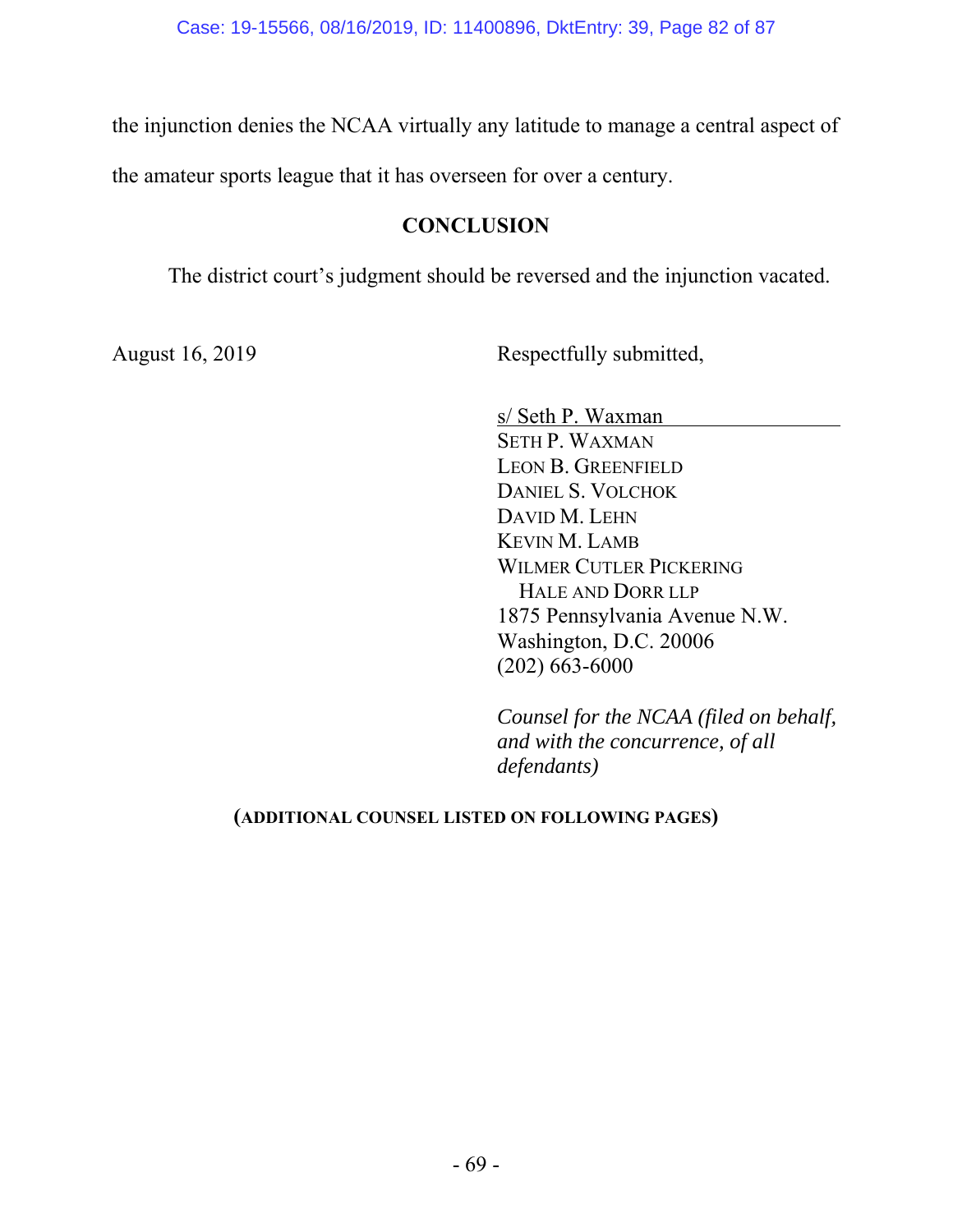BART H. WILLIAMS SCOTT P. COOPER KYLE A. CASAZZA JENNIFER L. JONES SHAWN S. LEDINGHAM, JR. PROSKAUER ROSE LLP 2029 Century Park East, Suite 2400 Los Angeles, CA 90067 (310) 557-2900

*Counsel for Pac-12 Conference* 

LEANE K. CAPPS CAITLIN J. MORGAN POLSINELLI PC 2950 North Harwood Street, Suite 2100 Dallas, TX 75201 (214) 397-0030

AMY D. FITTS POLSINELLI PC 900 West 48th Place, Suite 900 Kansas City, MO 64112 (816) 218-1255

*Counsel for the Big 12 Conference, Inc. and Conference USA*

MARK A. CUNNINGHAM JONES WALKER LLP 201 St. Charles Avenue, 50th Floor New Orleans, LA 70170 (504) 582-8536

*Counsel for Sun Belt Conference*

BETH A. WILKINSON BRANT W. BISHOP WILKINSON WALSH + ESKOVITZ LLP 2001 M Street N.W., 10th Floor Washington, D.C. 20036 (202) 847-4000

SEAN ESKOVITZ WILKINSON WALSH + ESKOVITZ LLP 11601 Wilshire Boulevard, Suite 600 Los Angeles, CA 90025 (424) 316-4000

#### *Counsel for the NCAA*

JEFFREY A. MISHKIN KAREN HOFFMAN LENT SKADDEN, ARPS, SLATE, MEAGHER & FLOM LLP 4 Times Square New York, N.Y. 10036 (212) 735-3000

*Counsel for the NCAA and Western Athletic Conference*

ROBERT W. FULLER, III PEARLYNN G. HOUCK LAWRENCE C. MOORE, III ROBINSON, BRADSHAW & HINSON, P.A. 101 North Tryon Street, Suite 1900 Charlotte, N.C. 28246 (704) 377-2536

MARK J. SEIFERT SEIFERT LAW FIRM 50 California Street, Suite 1500 San Francisco, CA 94111 (415) 999-0901

*Counsel for Southeastern Conference*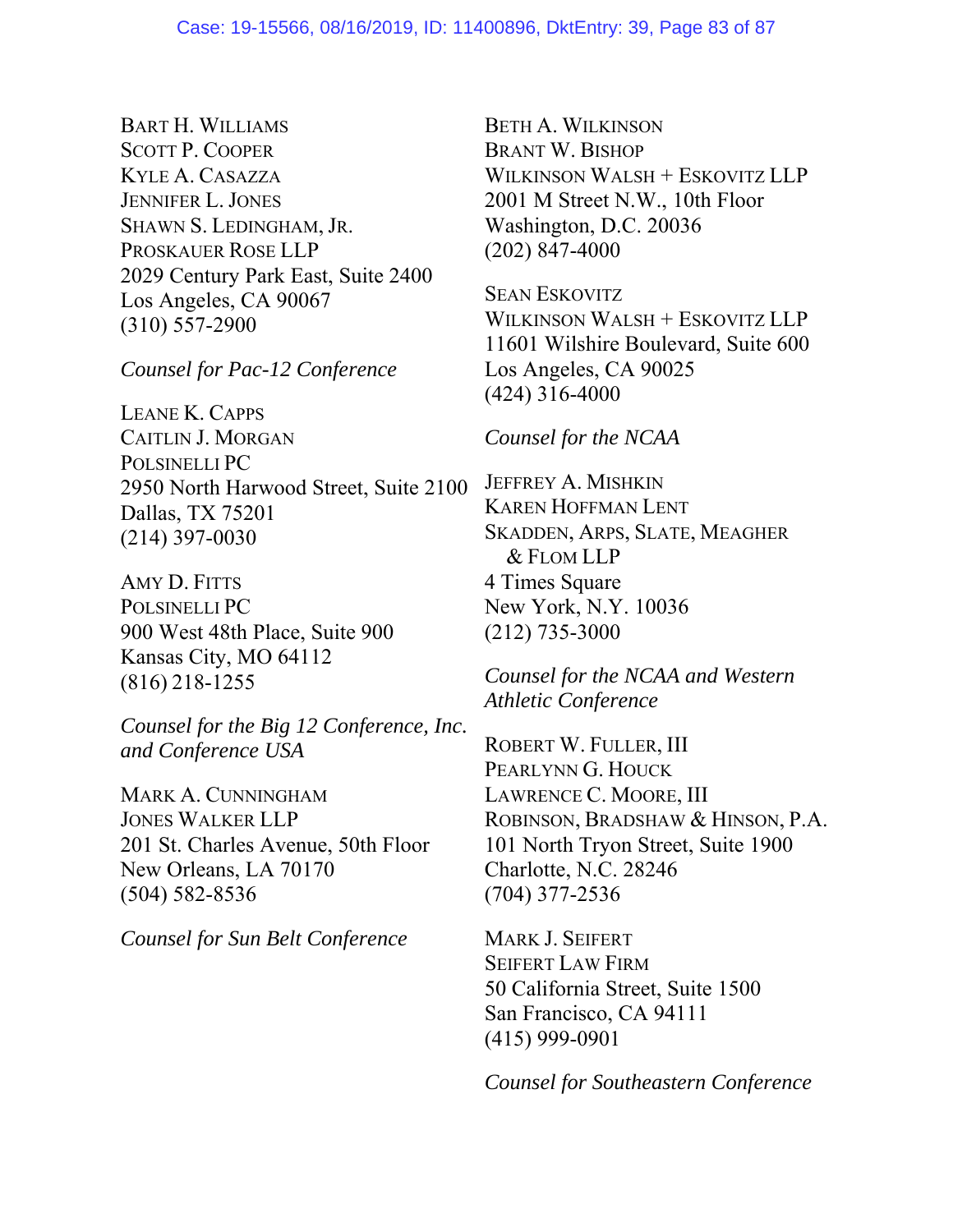ANDREW J. PINCUS CHARLES A. ROTHFELD RICHARD J. FAVRETTO Mayer Brown LLP 1999 K Street N.W. Washington, D.C. 20006 (202) 263-3000

BRITT M. MILLER ANDREW S. ROSENMAN MAYER BROWN LLP 71 South Wacker Drive Chicago, IL 60606 (312) 782-0600

*Counsel for The Big Ten Conference, Inc.* 

MERYL MACKLIN BRYAN CAVE LEIGHTON PAISNER LLP Three Embarcadero Center, 7th Floor San Francisco, CA 94111 (415) 268-1981

RICHARD YOUNG BRENT E. RYCHENER BRYAN CAVE LEIGHTON PAISNER LLP 90 South Cascade Avenue, Suite 1300 Colorado Springs, CO 80903 (719) 473-3800

*Counsel for Mountain West Conference* 

BENJAMIN C. BLOCK COVINGTON & BURLING LLP One CityCenter 850 Tenth Street N.W. Washington, D.C. 20001 (202) 662-5205

*Counsel for the American Athletic Conference* 

R. TODD HUNT BENJAMIN G. CHOJNACKI WALTER HAVERFIELD LLP The Tower at Erieview 1301 East 9th Street, Suite 3500 Cleveland, OH 44114 (216) 928-2935

*Counsel for Mid-American Conference*

D. ERIK ALBRIGHT GREGORY G. HOLLAND FOX ROTHSCHILD LLP 300 North Greene Street, Suite 1400 Greensboro, N.C. 27401 (336) 378-5200

JONATHAN P. HEYL FOX ROTHSCHILD LLP 101 North Tryon Street, Suite 1300 Charlotte, N.C. 28246 (704) 384-2625

CHARLES L. COLEMAN, III HOLLAND & KNIGHT LLP 50 California Street, Suite 2800 San Francisco, CA 94111 (415) 743-6900

*Counsel for Atlantic Coast Conference*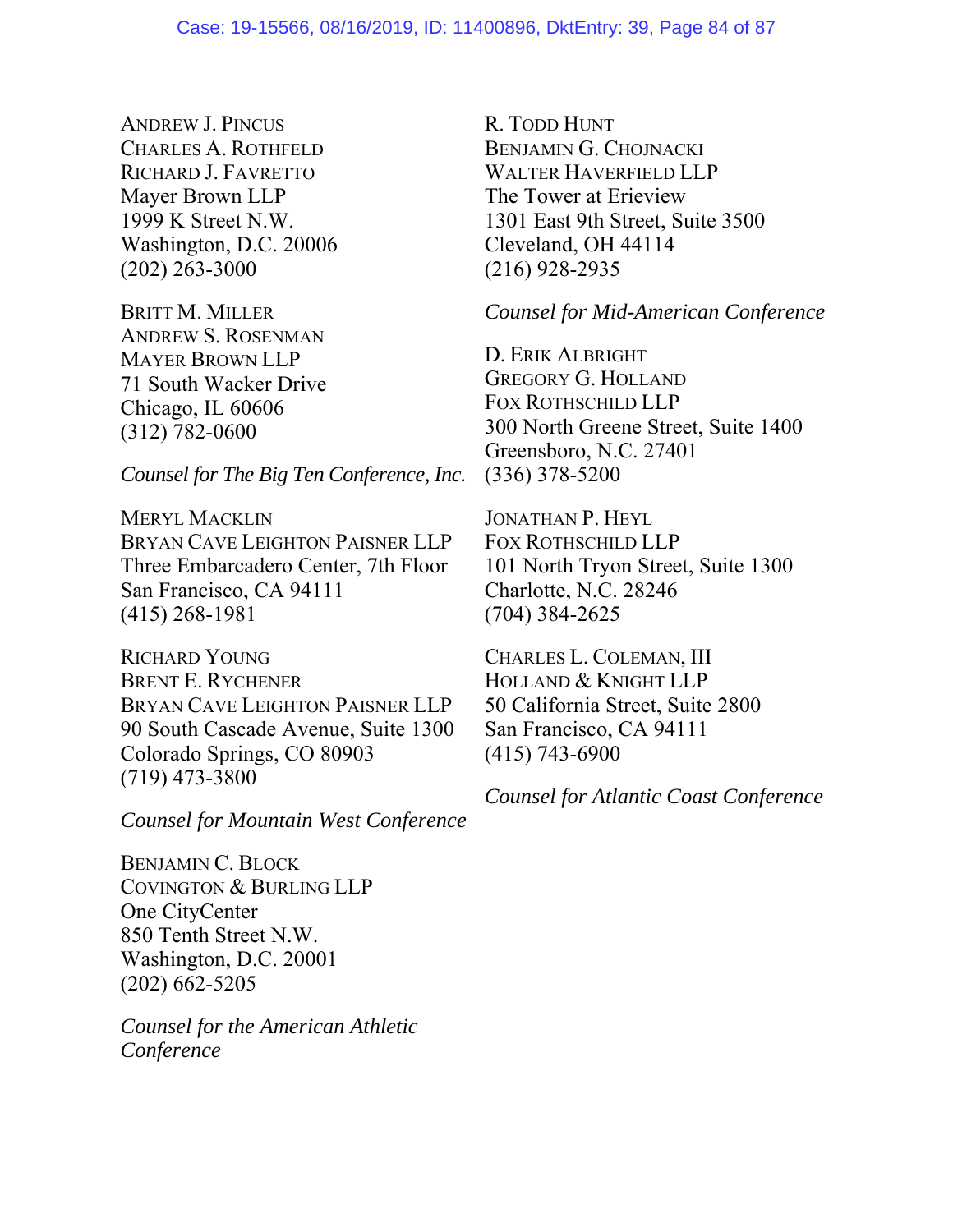Case: 19-15566, 08/16/2019, ID: 11400896, DktEntry: 39, Page 85 of 87

# **STATEMENT OF RELATED CASES**

Defendants are not aware of any related cases pending in this Court.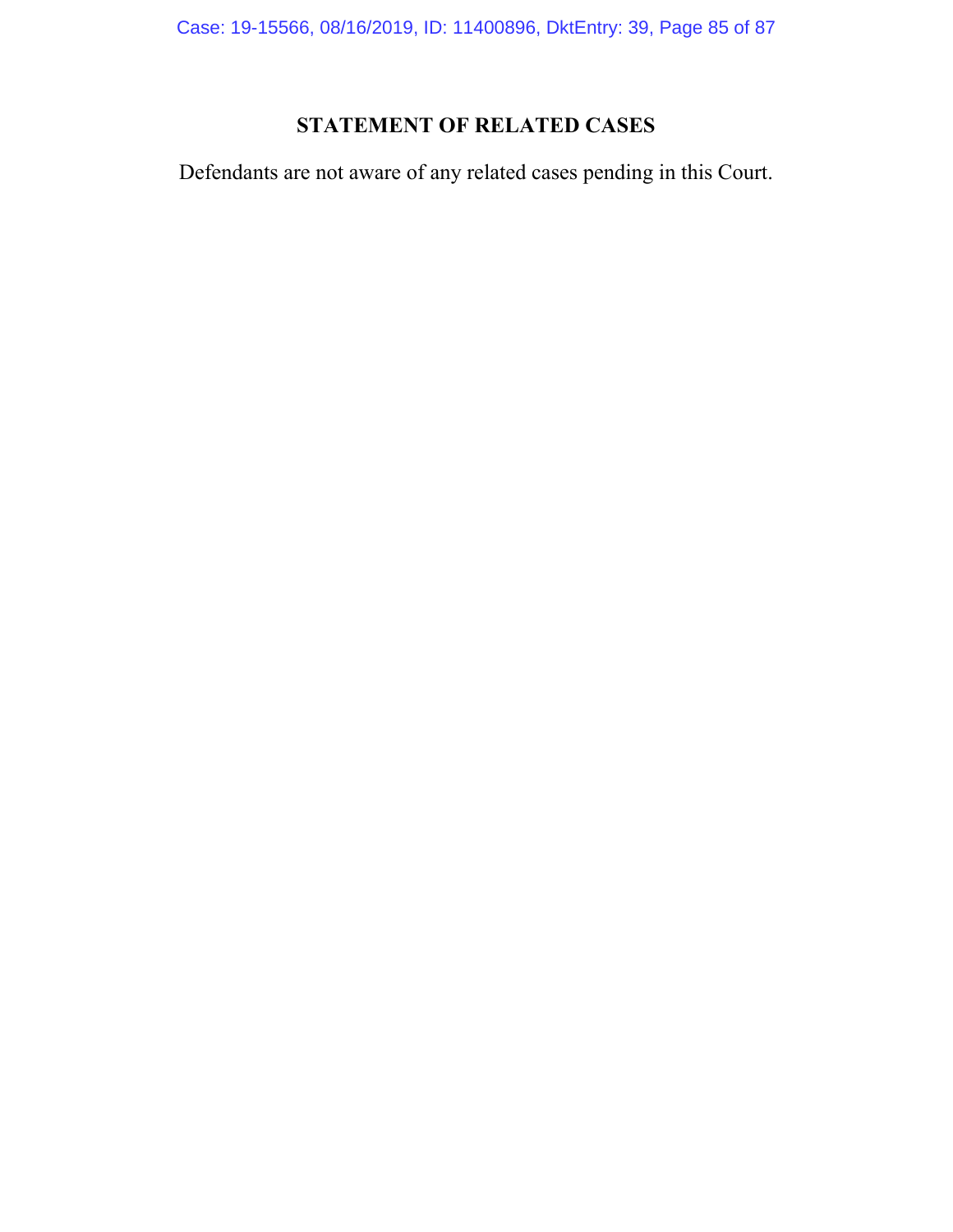## **UNITED STATES COURT OF APPEALS FOR THE NINTH CIRCUIT**

#### **Form 8. Certificate of Compliance for Briefs**

*Instructions for this form: http://www.ca9.uscourts.gov/forms/form08instructions.pdf*

**9th Cir. Case Number(s)** 19-15566, 19-15662

I am the attorney or self-represented party.

**This brief contains** | 15,387 words, excluding the items exempted 15,387

by Fed. R. App. P. 32(f). The brief's type size and typeface comply with Fed. R.

App. P.  $32(a)(5)$  and  $(6)$ .

I certify that this brief *(select only one)*:

- $\circ$  complies with the word limit of Cir. R. 32-1.
- is a **cross-appeal** brief and complies with the word limit of Cir. R. 28.1-1.
- is an **amicus** brief and complies with the word limit of Fed. R. App. P.  $\bigcap$ 29(a)(5), Cir. R. 29-2(c)(2), or Cir. R. 29-2(c)(3).
- $\circ$  is for a **death penalty** case and complies with the word limit of Cir. R. 32-4.
- complies with the longer length limit permitted by Cir. R. 32-2(b) because *(select only one):*
	- $\odot$  it is a joint brief submitted by separately represented parties;
	- $\circ$  a party or parties are filing a single brief in response to multiple briefs; or
	- $\circ$  a party or parties are filing a single brief in response to a longer joint brief.
- $\circ$  complies with the length limit designated by court order dated
- $\circ$  is accompanied by a motion to file a longer brief pursuant to Cir. R. 32-2(a).

**Signature** | s/ Seth P. Waxman

**Date** August 16, 2019

*(use "*s/[typed name]*" to sign electronically-filed documents)*

*Feedback or questions about this form? Email us at forms@ca9.uscourts.gov*